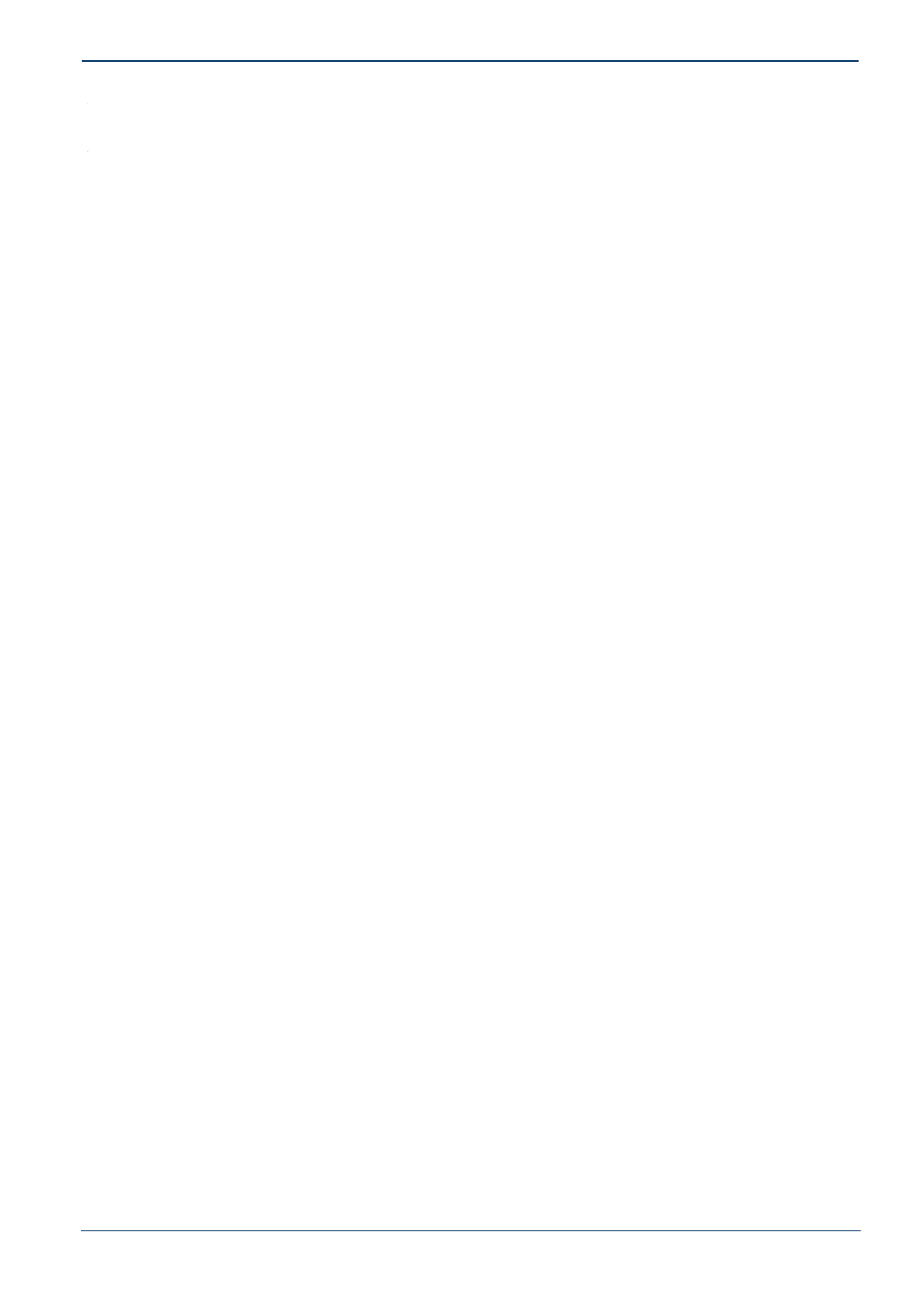#### **Introduction**

This is the fifth annual report of the Fiscal Policy Panel. As required by the States' Fiscal Framework, the report makes recommendations to the Minister for Treasury and Resources and the States on Jersey's fiscal policy and on additions to or subtractions from the Stabilisation Fund and the Strategic Reserve. These recommendations are based on an assessment of the Jersey economy in the context of overseas economic developments and the risks and uncertainties that the Island faces.

The Panel's work is guided by five key principles. These are:

- 1. Economic stability is at the heart of sustainable prosperity;
- 2. Fiscal policy needs to be focused on the medium-term;
- 3. Policy should aim to be stable and predictable;
- 4. Supply in the economy is as important as demand; and
- 5. Low inflation is fundamental to the competitiveness of the economy.

In making its recommendations, the Panel is guided by its understanding of the preferences of Islanders. The Panel feels that Islanders want the States to be prudent, avoid government borrowing and create the conditions for economic growth while respecting the Island's cultural heritage, maintaining the competitiveness of the economy and keeping inflation low.

Since it was formed in October 2007, the Panel has visited the Island on many occasions. Its work has benefited greatly from the discussions it has had with many people and institutions on and off the Island: its job would be much more difficult without their generosity. The Panel is also grateful for the invaluable support provided by the staff of the States of Jersey, in particular the States of Jersey Economics Unit.

More information about the Panel, including previous reports, can be found at [www.gov.je/FiscalPolicyPanel.](http://www.gov.je/FiscalPolicyPanel)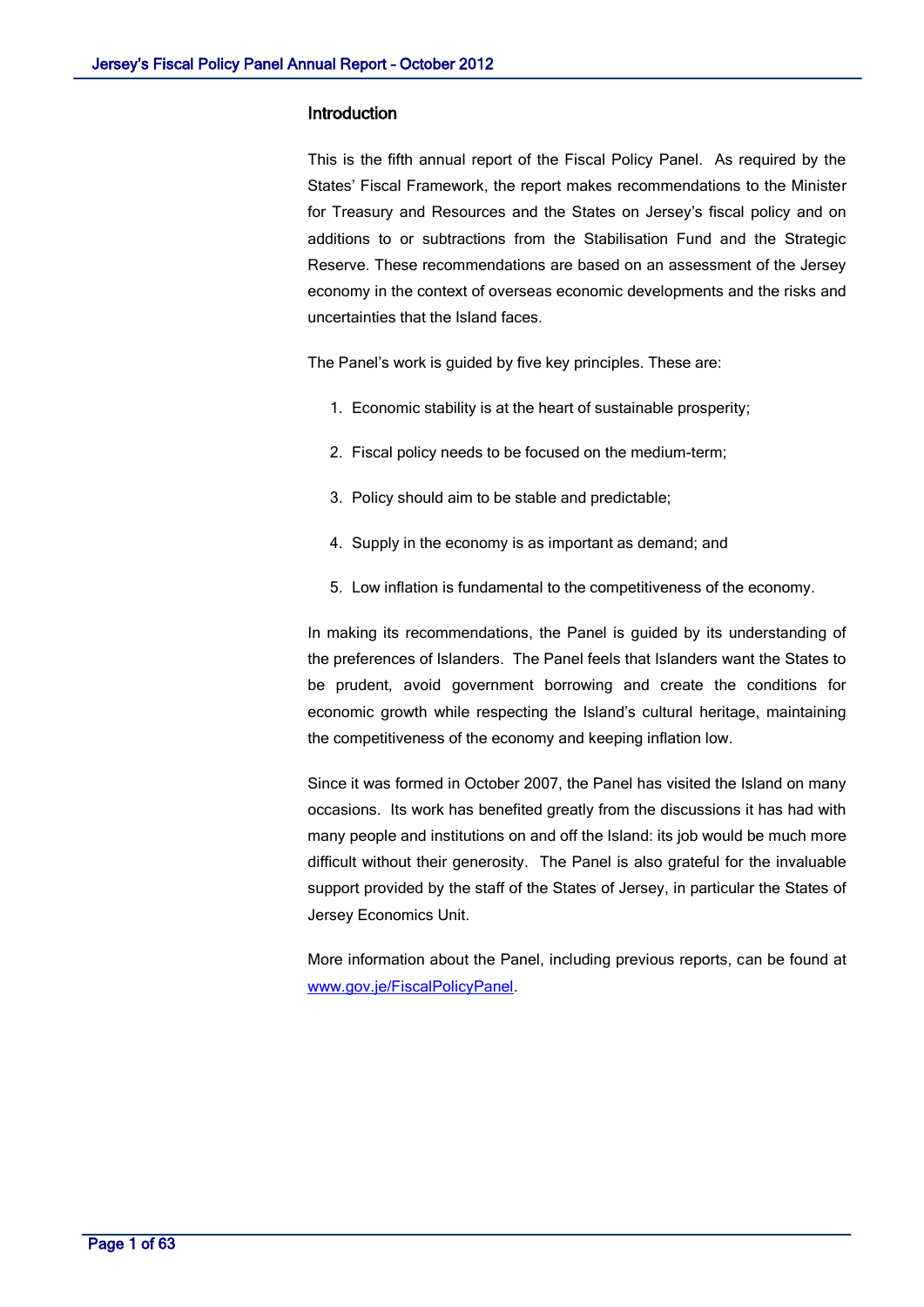# **Key points** International economic outlook

- Global economic growth remains below the levels seen immediately prior to the global financial crisis, but largely in line with the longer-run average.
- Growth forecasts have been revised down. The International Monetary Fund's July forecast is for global growth of 3½% in 2012 and 4% in 2013.
- For the advanced economies, downward revisions suggest that output will remain below the trend level in 2013. Growth in the advanced economies is forecast to remain well below that observed pre-2008.
- As a result of growth expectations being revised downwards, the pressure on commodity prices has eased somewhat since the spring.
- Risks to the downside have increased due to the ongoing sovereign debt crisis in the euro area, the resulting fiscal consolidation and financial market turmoil. Should policy action prove insufficient to address these threats, the global economy could be slowed further.

# Jersey economic outlook

- Measured Gross Value Added (GVA) for the Jersey economy fell by 1% in 2011. The finance sector has stabilised, with GVA in real terms remaining flat over the year. The non-finance sector (excluding rental) declined by 2%.
- The Panel forecast GVA growth of between -3% and 1% in 2012, with similar performance in 2013.
- There remains significant uncertainty around these forecasts, with the risks primarily to the downside. The Bank of England Official Bank Rate is unlikely to increase during the forecast period and will potentially be reduced further. This would reduce bank profits, hence measured GVA, but have limited direct impact on real activity in Jersey. Heightened uncertainties at a global level also offer the potential to add a further drag to growth.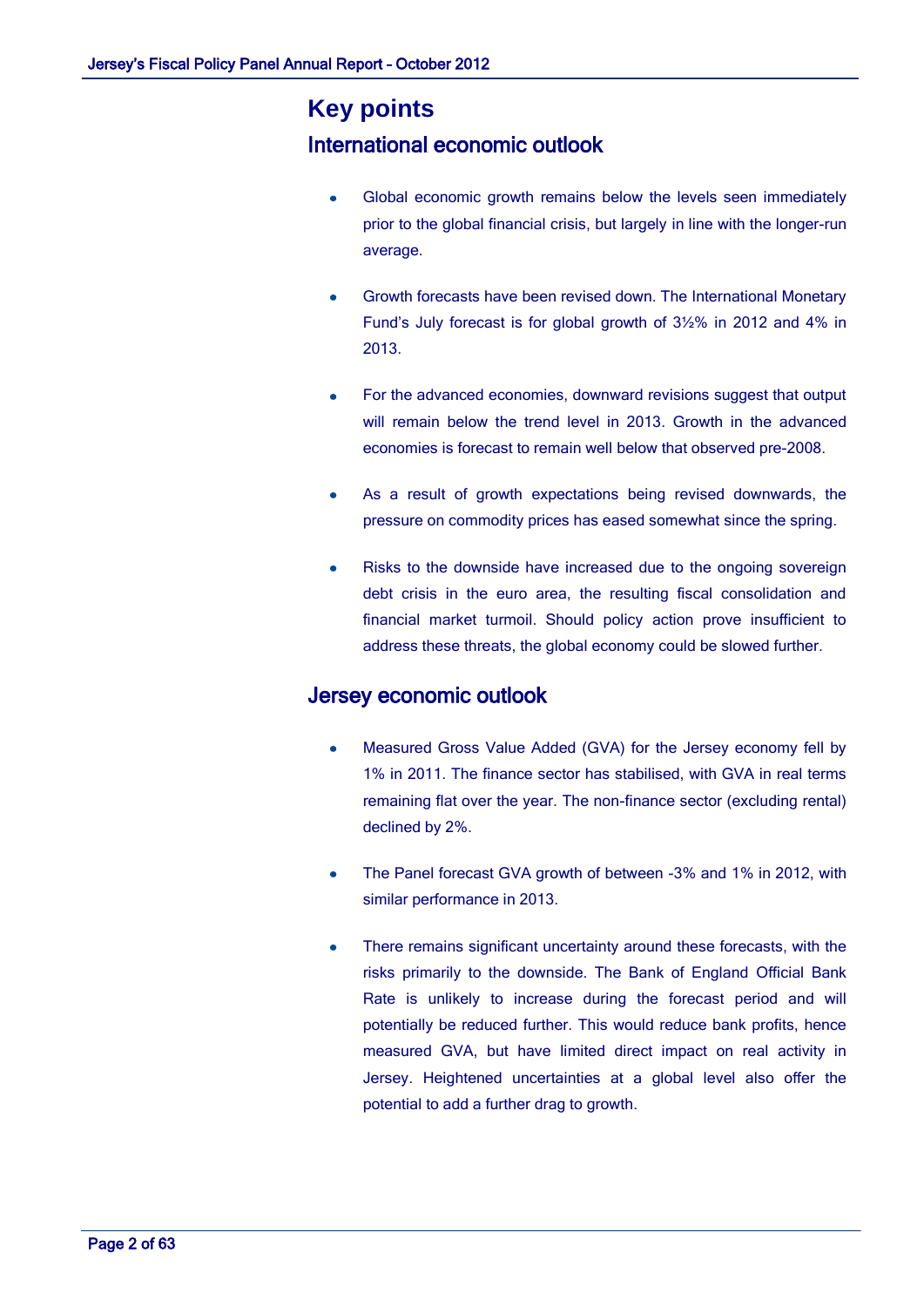# Public finances

- The Panel welcomes the move towards medium-term financial planning and the publication of the first Medium Term Financial Plan.
- Despite an apparent structural improvement in income tax receipts, there has been no material change in the forecast for States income as this has been offset by the weaker economic outlook. Total income is expected to be £7m lower, and income tax £1m lower, by 2014 than at the time of the 2012 Budget.
- Department net revenue expenditure is planned to be £31m higher in 2013 and £33m higher in 2014 than in the 2012 Budget.
- The amounts proposed to be put aside for provisions and contingencies are £13m lower in 2013 and £14m lower in 2014 compared to the 2012 Budget. As a result there will be less flexibility each year to deal with changing priorities and emerging pressures.
- The projected Consolidated Fund balances of £12m at the end of 2014 and £10m at the end of 2015 look tight. There appears to be little flexibility if income turns out to be lower or expenditure higher than expected.
- The gross capital allocation in the MTFP has significantly increased from £38m to £56m (£18m increase) in 2013 and £36m to £89m (£53m increase) in 2014 compared to the 2012 Budget. In 2015 the gross capital allocation is planned to be relatively high as well at £77m.
- It is planned to fund these increases in capital expenditure mainly from one-off receipts from utilities and other sources, property disposals, and anticipated carry forwards in future years. This may conceal a structural imbalance between expenditure and income.
- Adjusting the States financial position for the timing of expenditure, to better reflect its impact on the economy, suggests much higher deficits each year - £90m in 2012, £74m in 2013, £93m in 2014 and £62m in 2015. While fiscal stimulus in 2012 and 2013 is justified by the weak economy it is too early to say whether the large adjusted deficits in 2014 and 2015 will be warranted.
- The reliance on one-off receipts to fund capital expenditure in 2012 and 2013 is justified by the need to deliver additional fiscal stimulus in the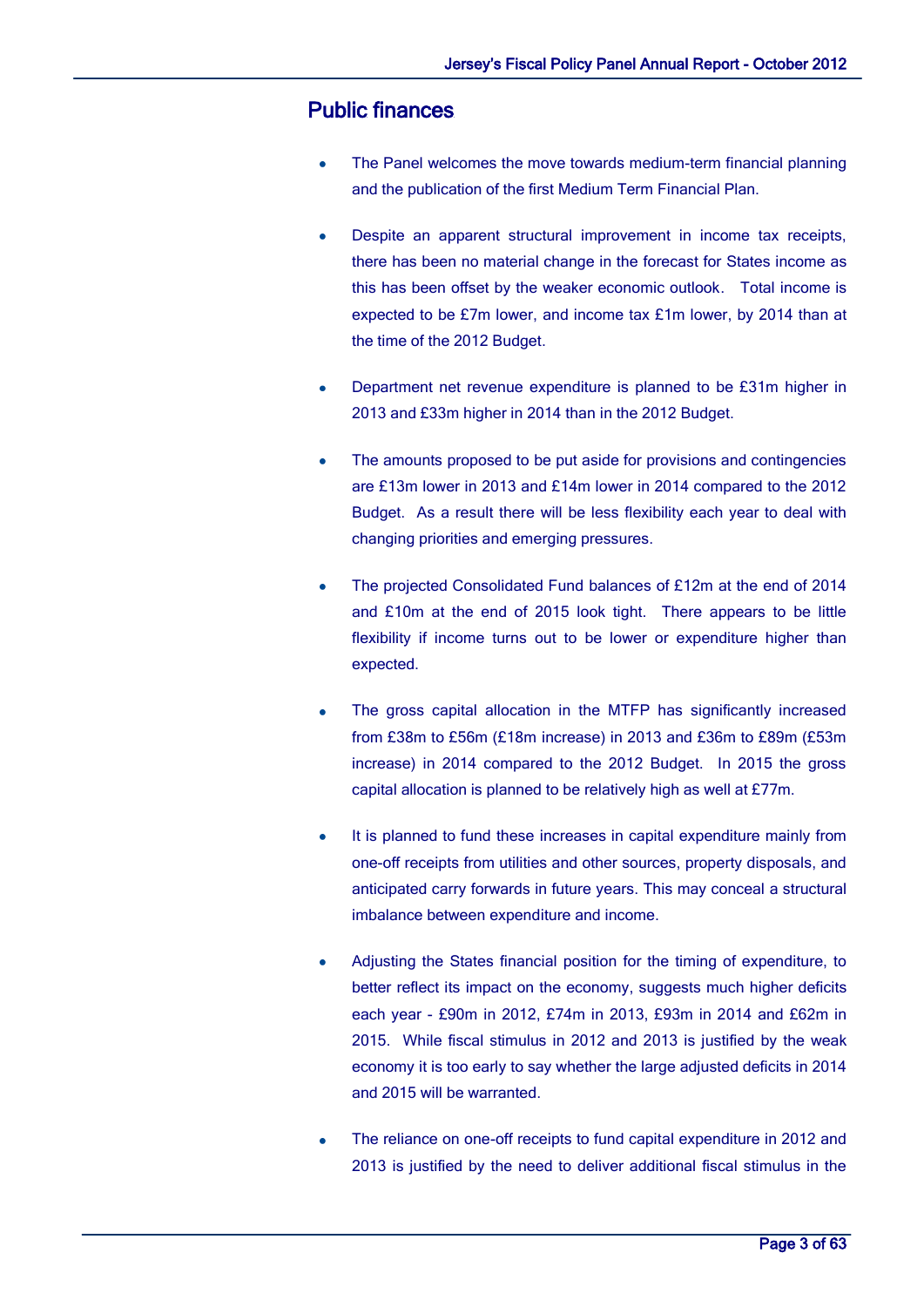light of the weakening economy although there is little indication in the MTFP that this has been achieved by a discretionary stimulus which meets the 3Ts (timely, targeted and temporary). Adopting the same approach out to 2015 risks concealing the true underlying balance between expenditure and income.

- The MTFP has the flexibility to adjust the fiscal balance over the course of the next three years as economic conditions become more apparent. However, it is not clear how this process would be conducted and whether there would be the fiscal discipline required to do so.
- The medium-term sustainability of States' finances has weakened between Budget 2012 and the MTFP despite higher income tax receipts. This is because revenue expenditure plans have increased using the higher income tax receipts, allocating growth funding and reducing the amount put aside for contingencies. Although the current balance remains in surplus, gross capital allocations are planned to increase significantly (funded by one-off receipts) which means the capital balance is likely to be in significant deficit over the MTFP period.
- The short-term economic outlook has deteriorated which means that future income tax revenues may not grow as quickly as assumed in the MTFP. It is more likely now that income tax revenue will be in the lower part of the forecast range by 2015.
- Significant long-term pressures remain on States' finances which require a prudent approach now and in coming years to prevent adding to future fiscal challenges.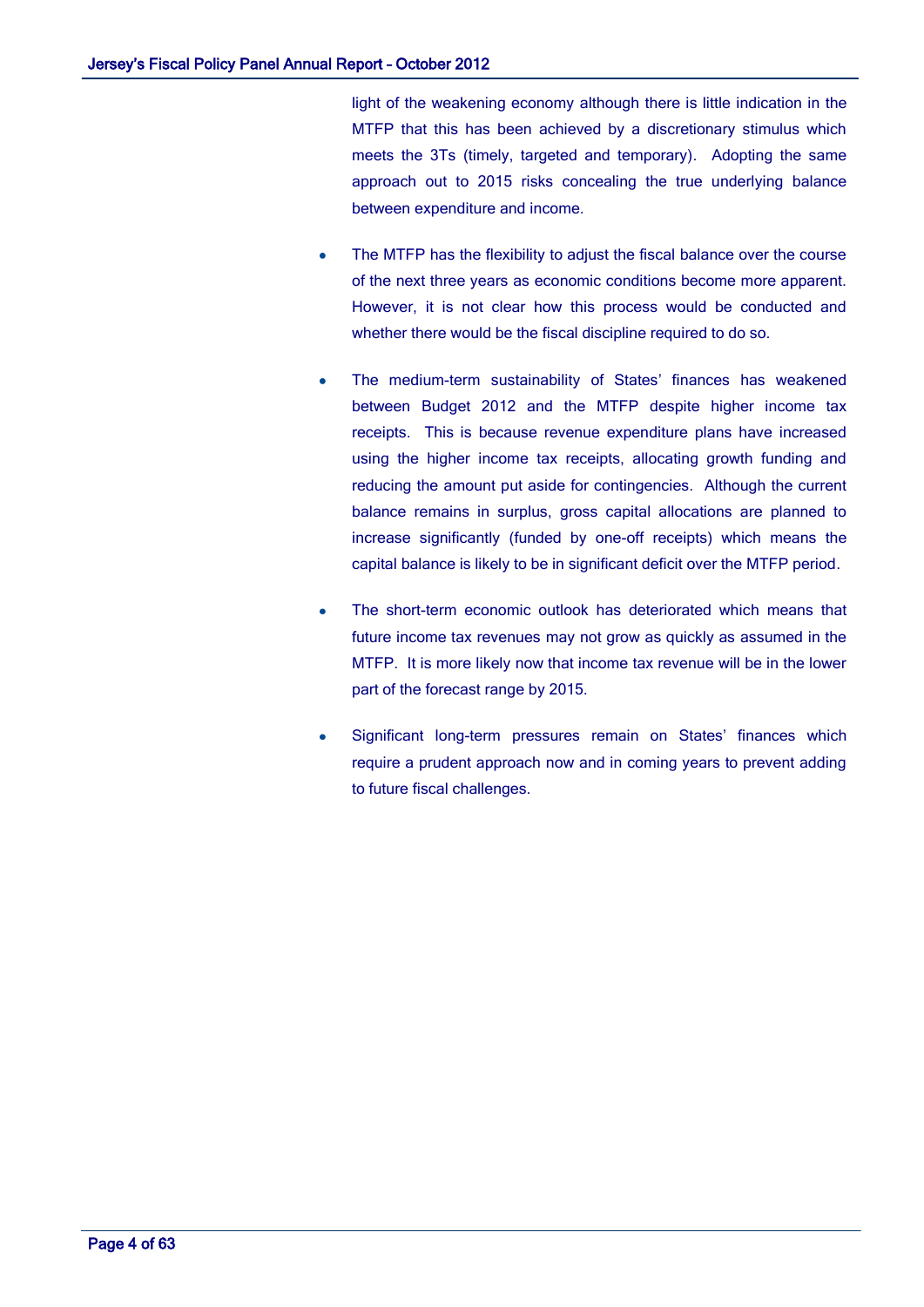# **Recommendations**

- 1. The Panel's assessment of the economic outlook for the Jersey economy has been downgraded for 2012 and 2013 and there are indications that significant spare capacity will remain in the economy over this period. This leads the Panel to advise that the States should act now to give discretionary fiscal support to the economy in 2012 and 2013 and if practical to a greater extent than set out in the MTFP.
- 2. While the consideration of additional discretionary stimulus should not be limited purely to capital expenditure it is clear that with such significant capital allocations over the life of the MTFP consideration could be given as to whether, in a timely, temporary and targeted manner:
	- Capital allocations in 2012 and 2013 can be spent in the year of allocation
	- Capital allocations from 2014 and 2015 can be brought forward to 2012 and 2013
	- Unspent allocations in 2012 from previous years can be spent as quickly as possible in late 2012 and 2013
- 3. The extent of stimulus should not be limited by the balances on the Consolidated or Stabilisation Funds. The States should give consideration as to the best way to fund needed stimulus if it is constrained by the availability of funding from these sources, not least because any constraint would be one of cash flow and funds could be repaid from future revenue.
- 4. It is too early to judge whether the stimulus that will be provided to the economy in 2014 and 2015 by capital expenditure financed by one-off receipts will be warranted but contingency plans should be made as to what measures could be implemented to reduce the extent of the stimulus if economic conditions merit such an approach.
- 5. No transfers into the Stabilisation Fund are recommended in 2012 or 2013. However, further consideration needs to be given as to how the Stabilisation Fund will be rebuilt through countercyclical fiscal policy, once the economy begins to recover. The Panel does not recommend a transfer into or out of the Strategic Reserve at this stage.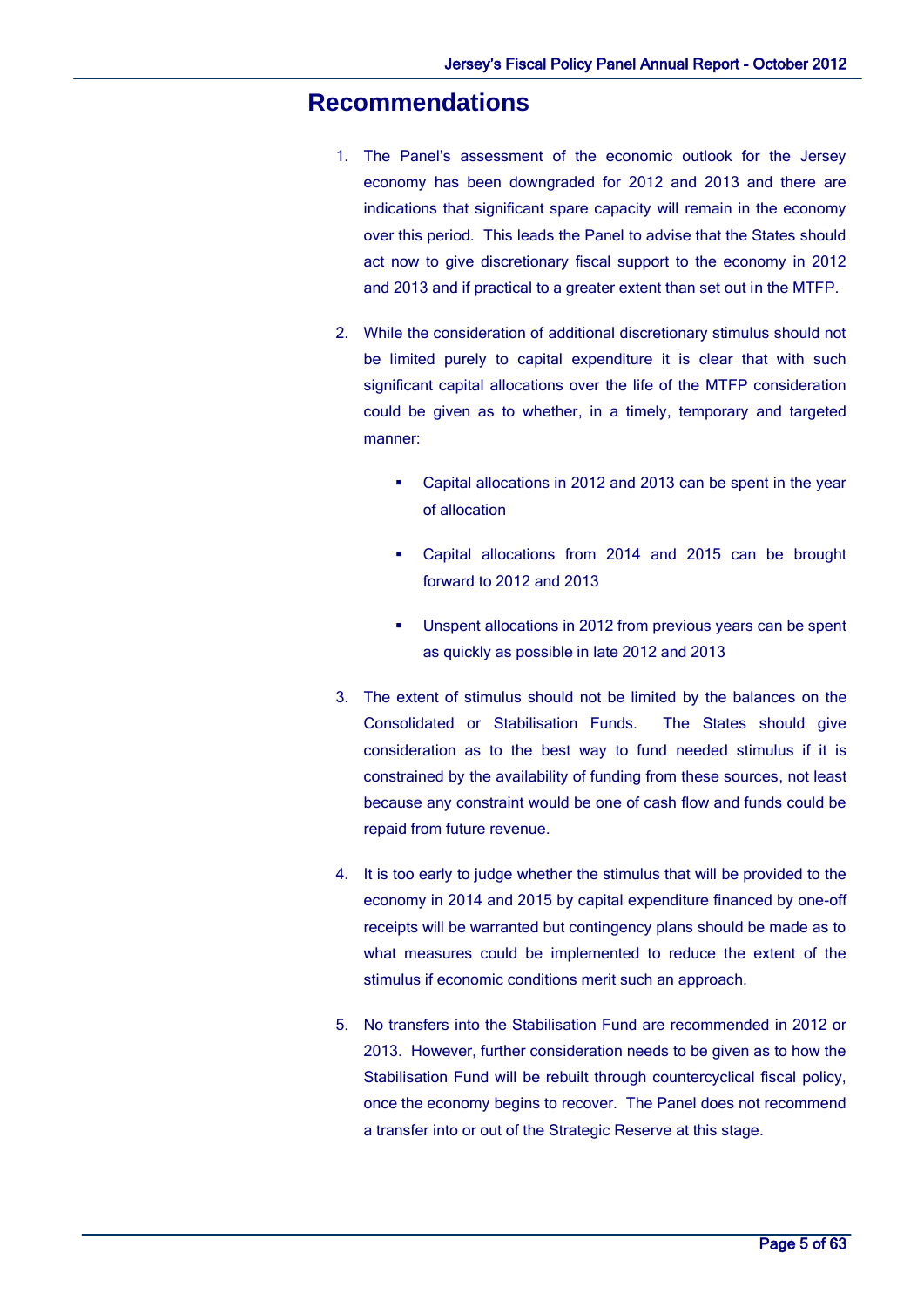- 6. The Panel cannot rule out that there is an underlying structural imbalance between expenditure and revenue. The Panel's view is that further analysis is required by the Treasury and Resources Department to consider the nature of proposed capital expenditure, the way it is funded and what it implies for the underlying position of States' finances. If this analysis suggests there is a structural deficit then consideration should be given to its extent and nature, including a more detailed plan of action to rectify it.
- 7. The Panel have had to make significant adjustments to the financial forecasts presented in the MTFP to try to assess the underlying economic impact of the proposals. In future the presentation of States' finances would be more informative, leading to a better informed policy debate, if these types of adjustments were already included in the analysis accompanying any proposals in the MTFP or Budget.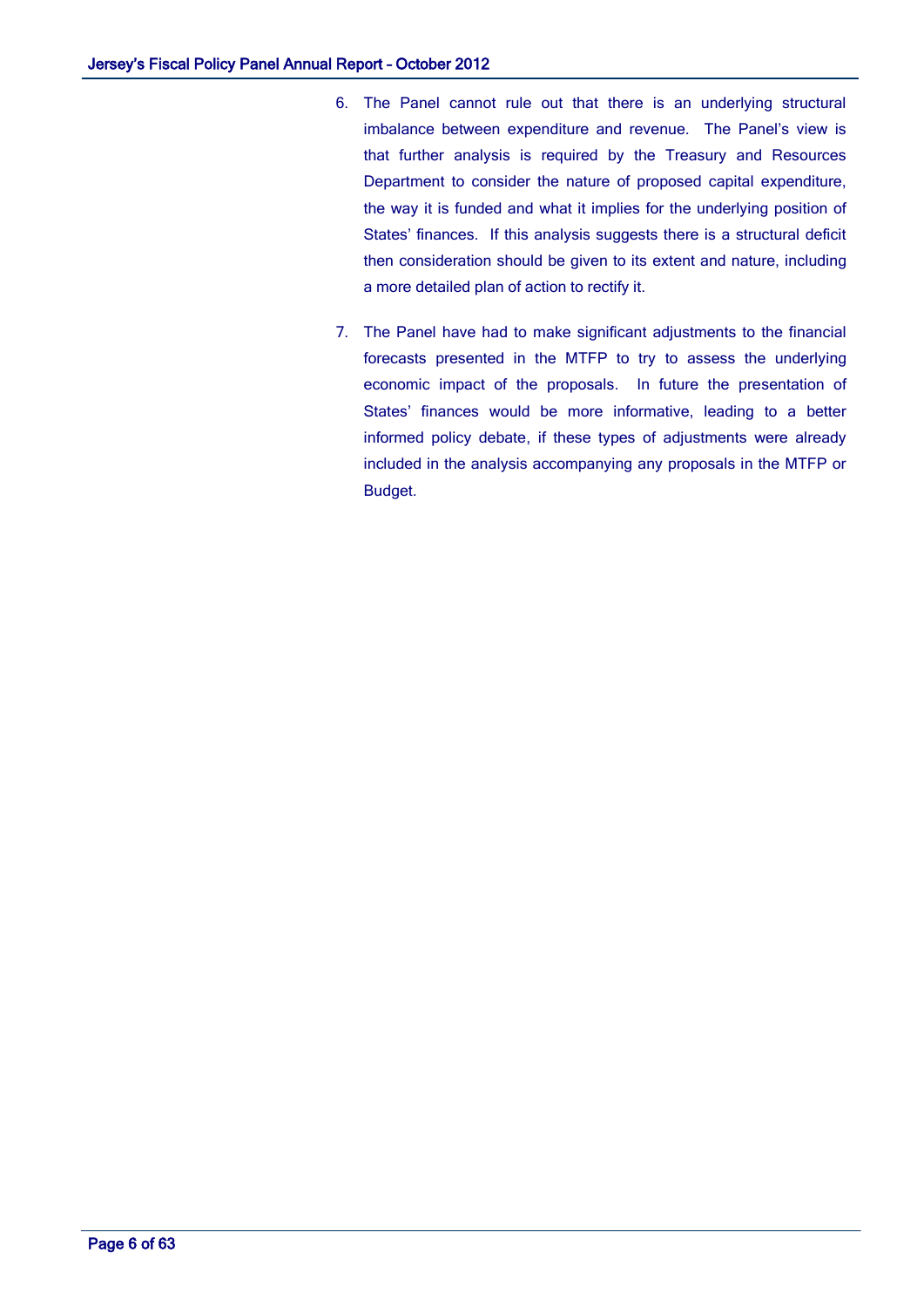# **Section 1 - The Economic Outlook** Key points

# International economic outlook

- Global economic growth remains below the levels seen immediately prior to the global financial crisis, but largely in line with the longer-run average.
- Growth forecasts have been revised down. The International Monetary Fund's July forecast is for global growth of 3½% in 2012 and 4% in 2013.
- For the advanced economies, downward revisions suggest that output will remain below the trend level in 2013. Growth in the advanced economies is forecast to remain well below that observed pre-2008.
- As a result of growth expectations being revised downwards, the pressure on commodity prices has eased somewhat since the spring.
- Risks to the downside have increased due to the ongoing sovereign debt crisis in the euro area, the resulting fiscal consolidation and financial market turmoil. Should policy action prove insufficient to address these threats, the global economy could be slowed further.

# Jersey economic outlook

- Measured Gross Value Added (GVA) for the Jersey economy fell by 1% in 2011. The finance sector has stabilised, with GVA in real terms remaining flat over the year. The non-finance sector (excluding rental) declined by 2%.
- The Panel forecast GVA growth of between -3% and 1% in 2012, with similar performance in 2013.
- There remains significant uncertainty around these forecasts, with the risks primarily to the downside. The Bank of England Official Bank Rate is unlikely to increase during the forecast period and will potentially be reduced further. This would reduce bank profits, hence measured GVA, but have limited direct impact on real activity in Jersey. Heightened uncertainties at a global level also offer the potential to add a further drag to growth.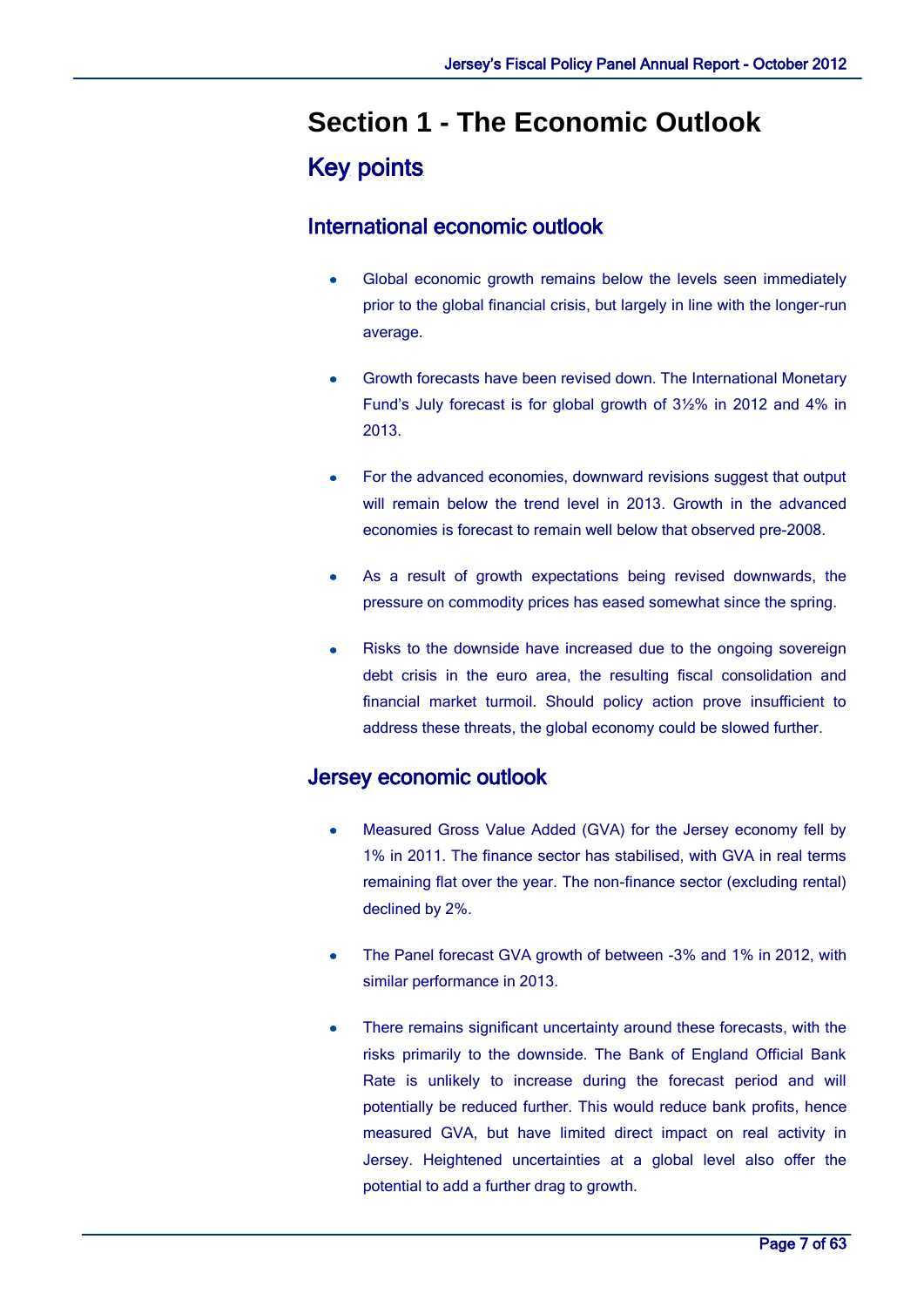#### 1.1 International outlook

In its July Update the International Monetary Fund (IMF) forecast that the world economy will grow by 3.5% in 2012, increasing to 3.9% in 2013, largely in line with average growth rates over the last thirty years. The advanced economies, however, are expected to substantially undershoot long-term average growth rates in 2012 and 2013. The IMF's most recent (April) estimate of the output gap for the advanced economies suggested GDP would be 2.8% below potential in 2013.



Since our last report, the IMF's growth forecasts for both the advanced economies and emerging economies have been revised downwards by approximately 0.5 percentage points for 2012 and 2013. However, the outturn growth for both 2009 and 2010 has been revised upwards, so there is less than 1% difference in the forecast size of the global economy by 2014 (Figure 1.1). The Managing Director of the IMF, Christine Lagarde, has recently stated that global growth forecasts will be cut again when revised forecasts are published later this month.

# Figure 1.1

#### Global Growth

Top panel: % change in world GDP on previous year, pale bars are September 2011 estimates/forecast

Bottom panel: index of world GDP (2009 = 100), dashed line is September 2011 estimates/forecast

Source: IMF World Economic Outlook, September 2011 / July 2012 Update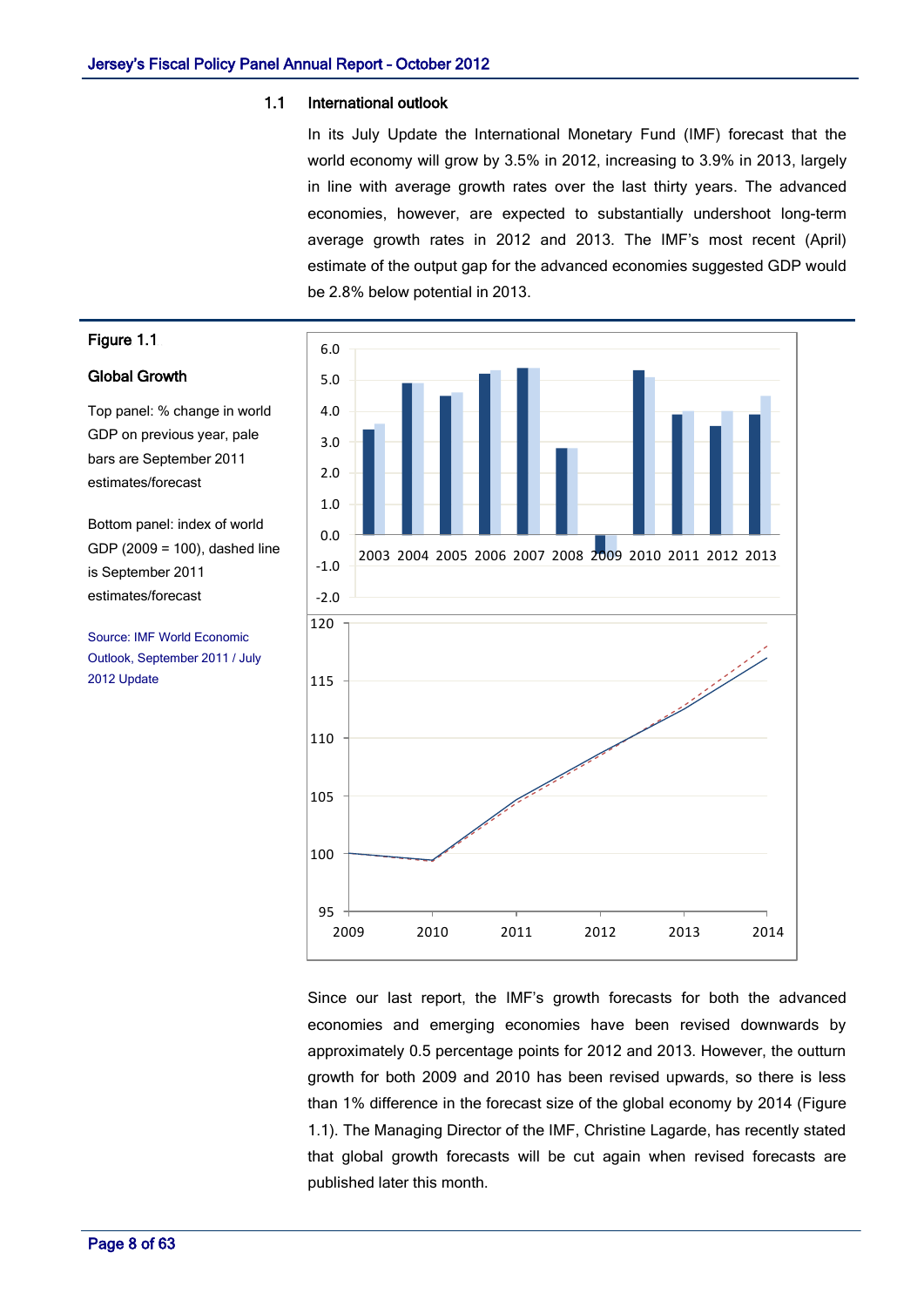#### Jersey's Fiscal Policy Panel Annual Report - October 2012

This constrained growth is primarily a result of the ongoing sovereign debt crisis in the euro area, the resulting fiscal consolidation and the financial market turmoil associated with it. In the medium term, these factors are likely to persist and growth is likely to continue to be constrained.

The Organisation for Economic Co-Operation and Development (OECD) has also revised its growth projections downwards, particularly for the large European economies. The OECD's forecast is for the UK economy to contract by 0.7% in 2012, a considerable downward revision from the 0.5% growth they anticipated earlier in the year. The Bank of England's August Inflation Report has also revised the forecast down for UK growth in both 2012 and 2013, but to a much smaller extent. The OECD has made smaller downward revisions to the forecasts for Germany (revised from 1.2% growth to 0.8% growth), France (revised from 0.6% to 0.1%) and Italy (revised from -1.7% to -2.4%).

In the United States, the Congressional Budget Office estimate that if measures are not put in place to prevent (or otherwise mitigate the impacts of) proposed tax increases and spending cuts, it would lead to the United States returning to recession in 2013. There have been concerns too that growth in a number of emerging economies will continue to slow, after picking up in 2010. In particular, growth forecasts have been revised downwards for China, India and Brazil.

The forecasts from the IMF and OECD represent the central scenario, assuming that policy action is sufficient in the euro area and in the United States. What is of more concern is the increase in downside risks which intensified during the first half of 2012. In the event that policy action proves insufficient to tackle the issues of sovereign debt and financial market concerns, the global recovery could slow further. Whilst quarter 3 of 2012 has ended with some degree of optimism about policy both in the euro area and the US, the Panel would caution against assuming that the risks have fully subsided.

One consequence of the more pessimistic global economic outlook is that some commodity price pressures have begun to ease. Oil prices have fallen by over 10% since March 2012, reducing the annual rate of increase below 5%, which should provide some relief to measured inflation compared to recent years. Food prices have also shown subdued growth of around 2% over the last twelve months.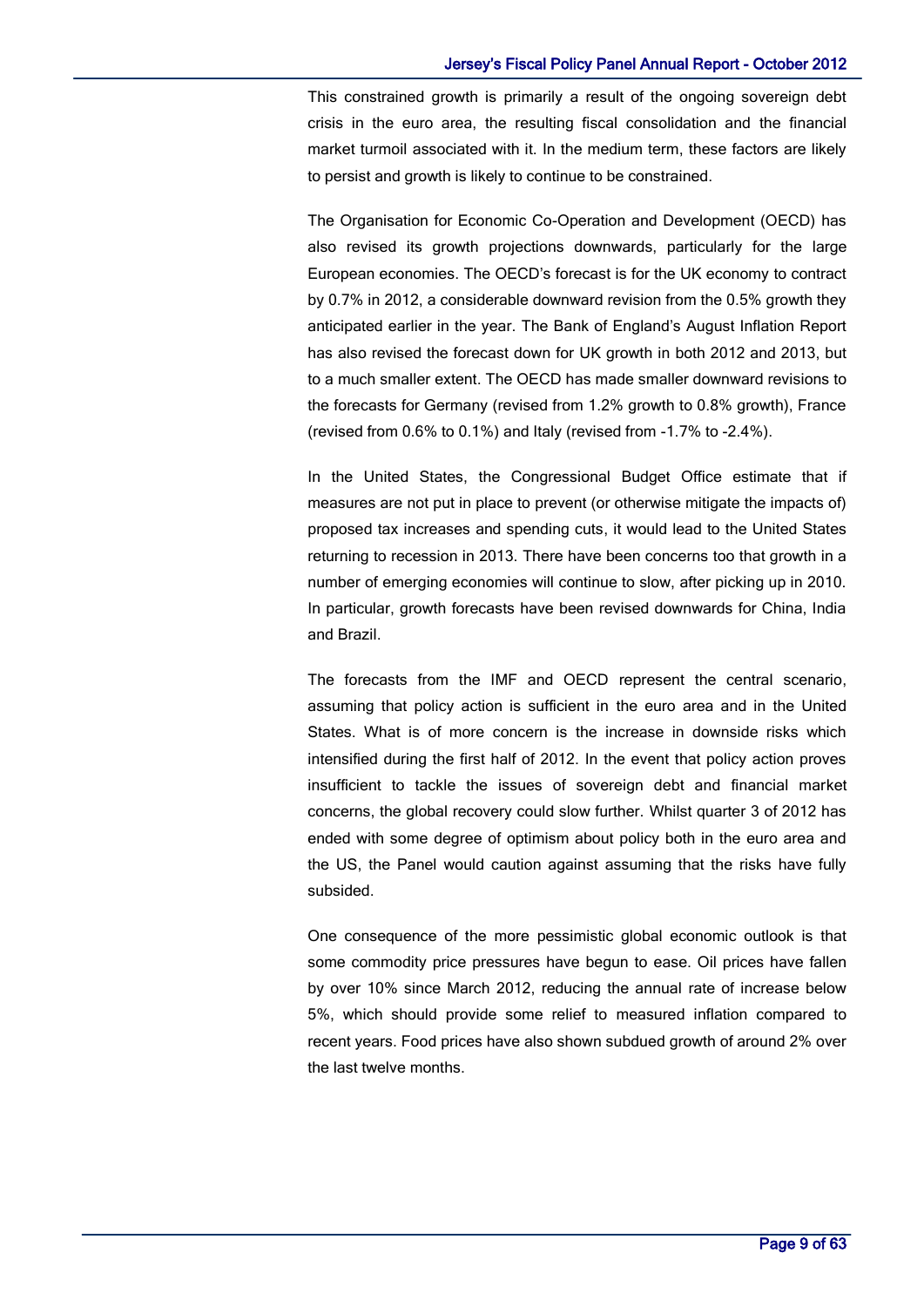#### Figure 1.2

#### Commodity Prices

Nominal food and oil prices index 2005=100

Source: International Monetary Fund, index of primary commodity prices – September 2012



Interest rates in the euro area, UK and US are at historic record lows. The European Central Bank (ECB) cut rates from 1% to 0.75% in July, while US and UK rates have remained at record lows since the early months of the 2008/09 downturn. The Federal Reserve has stated that they anticipate the period of exceptionally low US rates to continue until at least mid 2015. Market expectations are that the UK Official Bank Rate will not rise above its current level in 2012 or 2013.

Overall, the Panel's assessment is that the international economic outlook has weakened somewhat since its October 2011 Update and that risks to the downside are highly significant.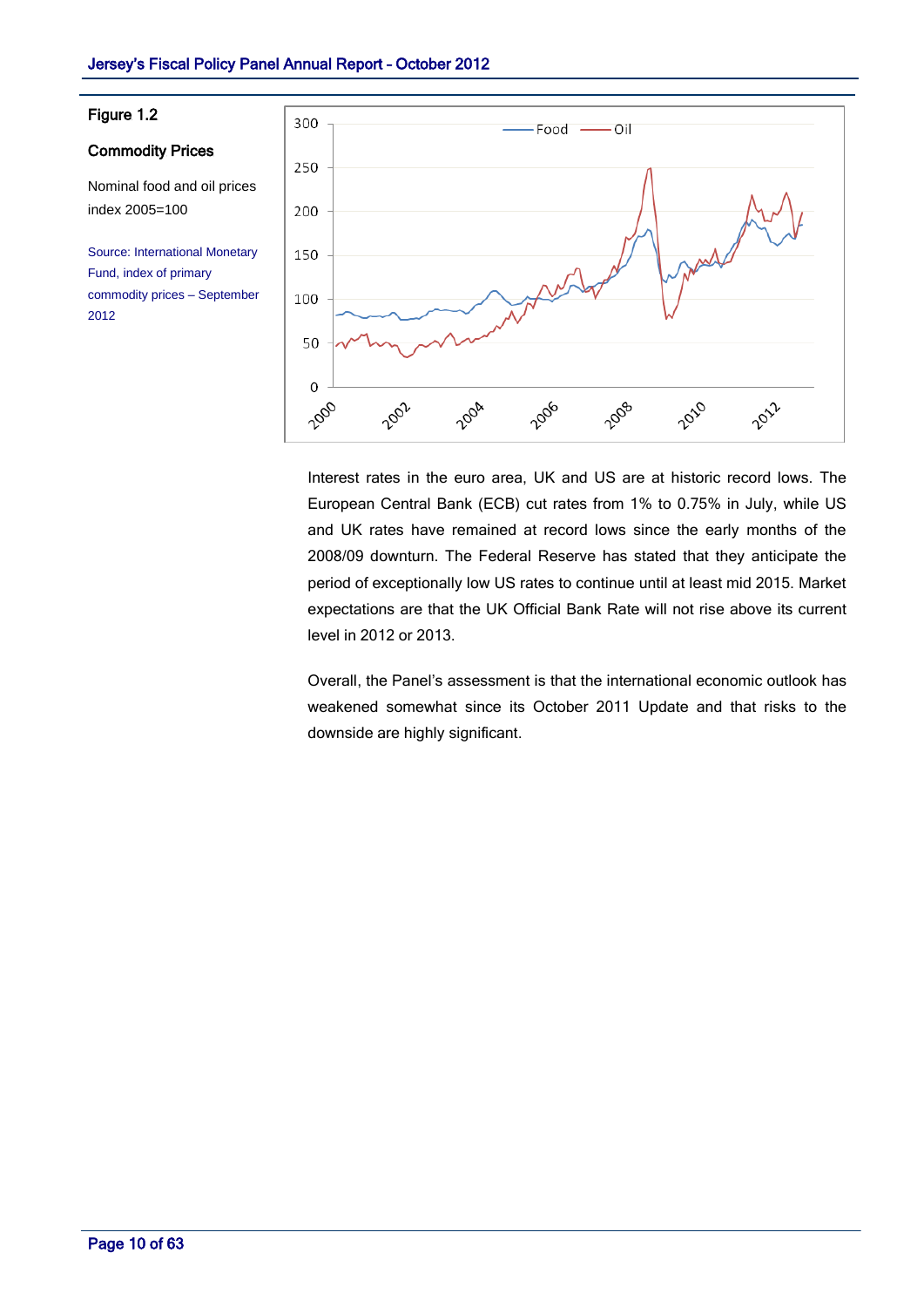#### **1.2** Jersey economic outlook

The level of economic activity in Jersey, as measured by Gross Value Added (GVA), fell by 1% in real terms in 2011. This is slightly below the Panel's previous forecast of 0 - 3% growth and represents the fourth consecutive year of contraction.



As an export economy, Jersey's competitiveness is influenced by the sterling exchange rate. In 2012, sterling has remained relatively steady against the dollar, with both currencies being seen as relative safe havens. The exchange rate has been within +/-5% of \$1.60 for the last two years but remains well below the pre-crisis level of \$2 seen in 2007 and early 2008. Similarly, while the value of sterling has appreciated almost 10% against the euro over the last twelve months, it remains significantly below the levels seen before 2008. The relatively low exchange rate should therefore be more favourable for Jersey's competitive position than was the case in the pre-crisis years.

## Figure 1.3

#### A breakdown of Gross Value Added growth

Annual % change

Source: States of Jersey Statistics Unit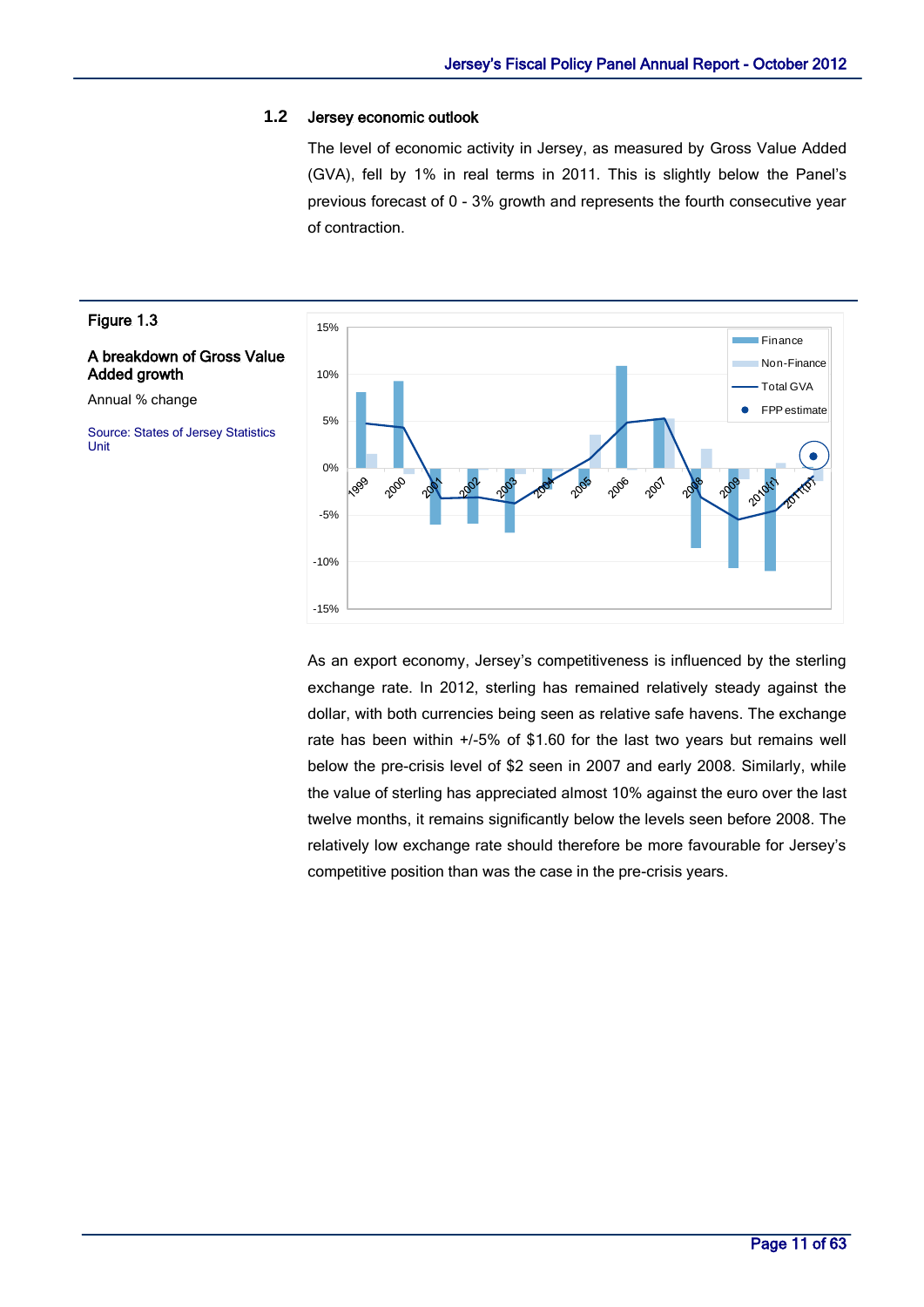

#### Figure 1.4

#### Sterling exchange rates

Euros per pound US dollars per pound

Source: Bank of England

#### Financial Services Sector

GVA in the finance sector stabilised in 2011, following three consecutive years of decline which saw sectoral GVA fall by an average of 10% per annum in real terms. Much of the decline has been a result of low profits in the banking sector which have been primarily a result of ongoing low interest rates, which limit the margin that can be made on deposits in Jersey (as described in Box 1 of the Panel's 2009 Annual Report). Since the Panel's October Update, market expectations for interest rates have fallen further and they are now considered unlikely to rise in either 2012 or 2013.

Her Majesty's Treasury (HMT) publish a summary of independent forecasts for the Official Bank Rate. Of the twenty one September forecasts included, none anticipate the rate to be higher by quarter 4 of this year, with only two of the forecasts suggesting it will be any higher by quarter 4 of 2013. At the time of the Panel's last report, the average rate of the September 2011 forecasts was 0.7% for quarter 4 of 2012 but in the most recent forecasts this has fallen to 0.4% for 2012 with an average of 0.5% for 2013.

Looking forward, the 2012 Survey of Financial Institutions (SFI) analysed future expectations for the finance sector, based on questions asked in the Business Tendency Survey (BTS) carried out in quarter 2 of 2012. This suggested that 54% of firms in the finance sector (weighted by employment) expected profits in 2012 to be higher than in 2011 in nominal terms, but the majority of those expected the increase to be less than 5%. Considering the net balance of companies responding in each range (e.g. the number expecting a 5%-10% increase minus those expecting a 5%-10% decrease),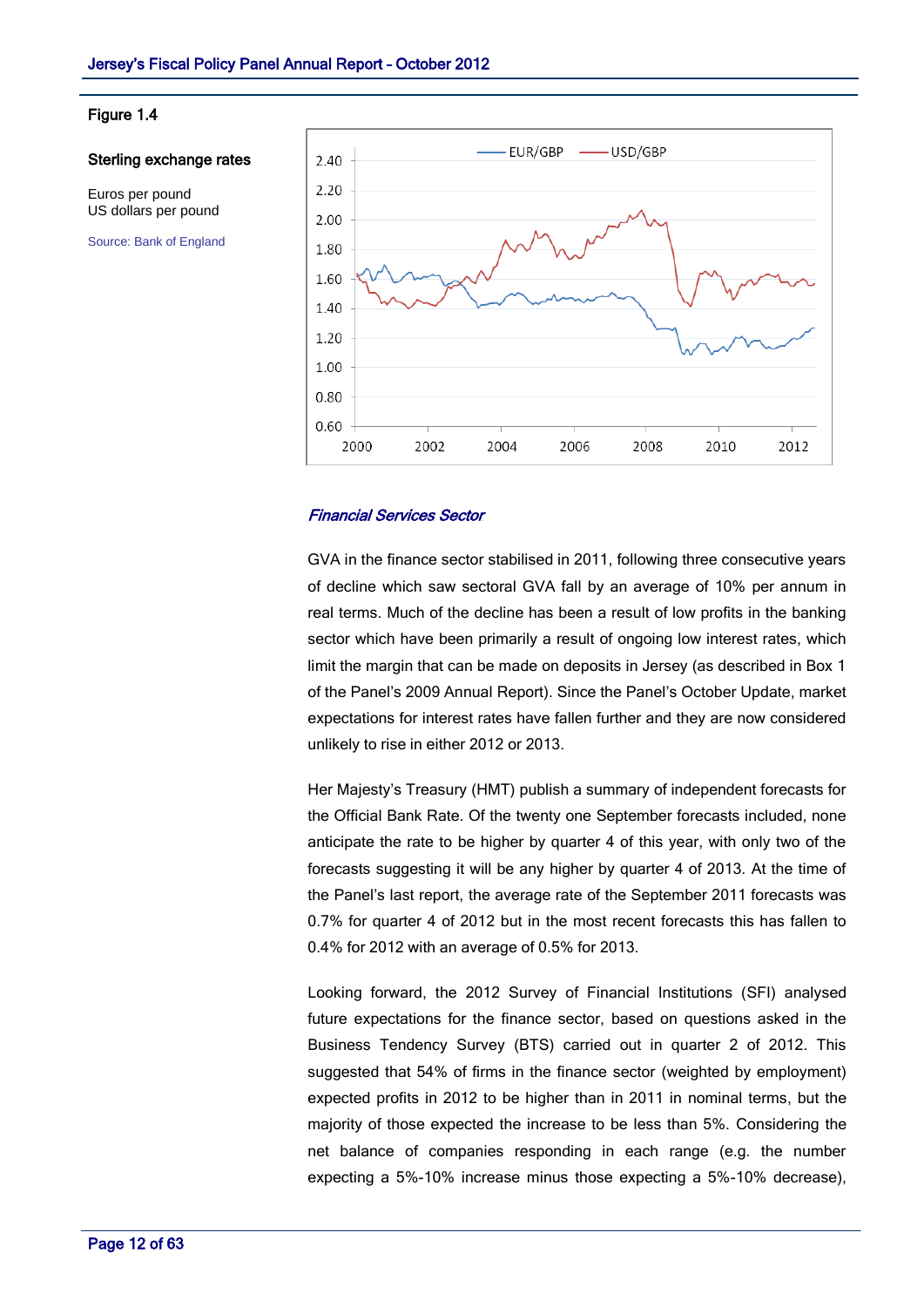the data in the Survey of Financial Institutions would suggest that profits might grow by approximately 2% in 2012 – a likely small fall in real terms.

Figure 1.5 illustrates the responses by finance companies to the June 2012 BTS. Compared to a year earlier, respondents were more negative (or less positive) about business optimism, new business, profitability, business activity and future business activity. However, business optimism, new business and profitability were each more positive (or less negative) than the September 2011 BTS responses considered in the Panel's October update. The balance of financial services businesses (weighted by employment) reported declines in both profitability and business activity in quarter 2. Only new business and future business activity remain positive.



The Panel met with representatives of the finance industry and key institutions locally in July and the data appear consistent with the views expressed to the Panel in these discussions - that firms expected little change in the current environment for the foreseeable future and that while risks and opportunities remained, profits were most likely to remain relatively flat over the next 1-2 years.

The Jersey Financial Services Commission (JFSC) data for the banking sector in the first half of 2012 show that on an annualised basis, net interest income, total income and net profits are lower than in 2011, though the level of bad debt provision appears to have fallen significantly. However, these data can be very volatile from quarter to quarter and affected by fluctuations in a small number of banks between quarters. It is therefore not possible to draw conclusions from these data about the performance of the banking sector as a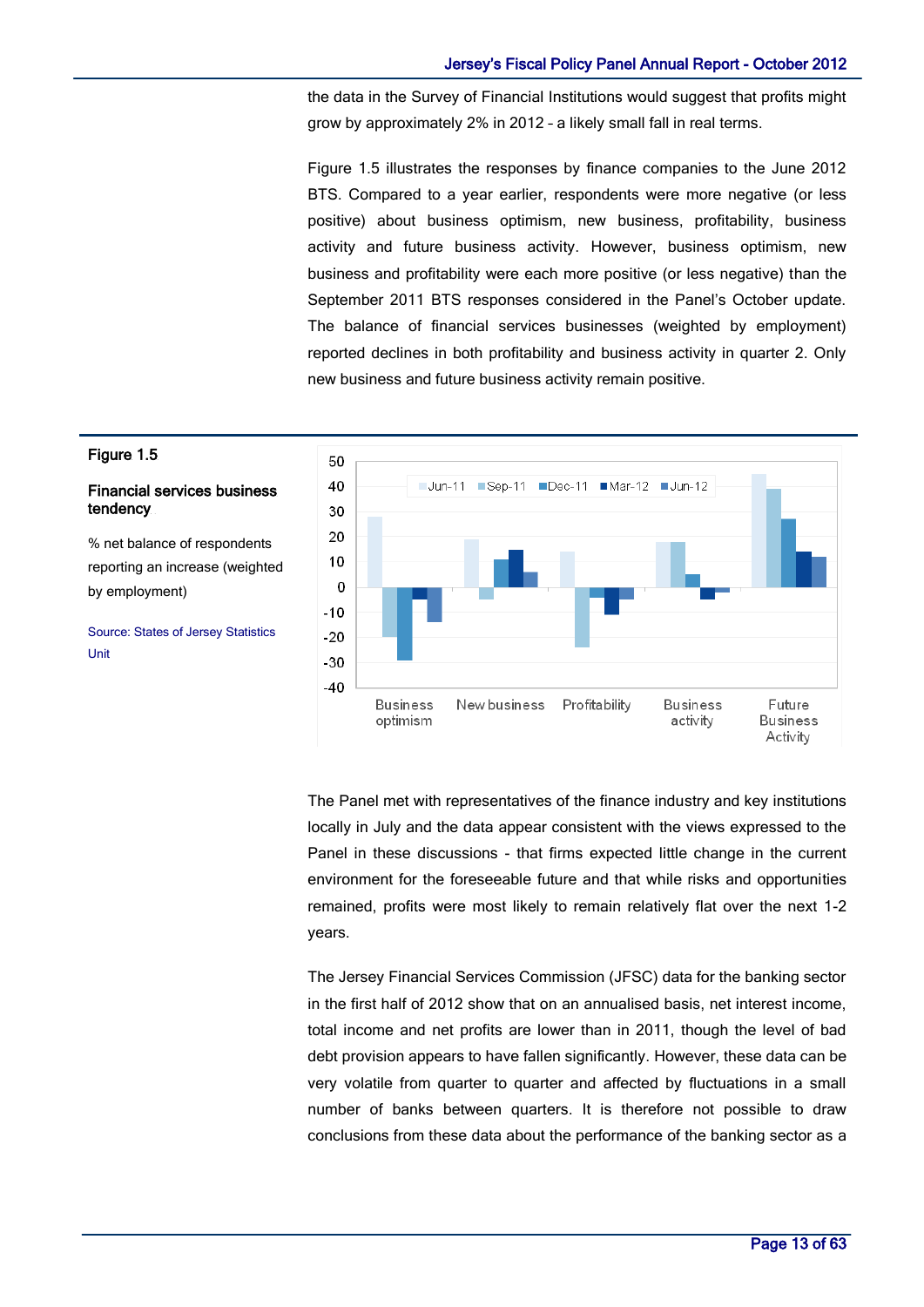whole this year, although subsequent data will show whether these trends continue.

The JFSC data indicate that the value of bank deposits has also fallen but this decrease may be partly explained by currency movements, which have reduced the sterling value of non-sterling deposits. It is worth noting that the JFSC data are collected only from Jersey subsidiaries and include overseas branches of Jersey banks but do not include the Jersey branches of overseas banks and do not therefore cover the whole banking sector in Jersey.

JFSC data for fund management indicate a relatively flat picture, with the net asset value of funds increasing in quarter 1 before falling back to its December 2011 level during quarter 2. Investment business assets under management have remained relatively flat. In company administration, there were 1204 companies incorporated during quarters 1 and 2, resulting in a 1% increase in the number of live companies on the register. The JFSC does not collect data for trust company businesses.

Banking profits made up 77% of finance sector profits in 2011. With interest rates anticipated to remain low in the medium term, banking profits are likely to continue to be restricted. As a result, the finance sector is anticipated to remain relatively flat. However, there are a number of external factors which present both opportunities and threats.

The UK government's white paper on the proposals of the Independent Commission on Banking (Vickers report) envisages retail banks being ringfenced by 2019. Most banks in Jersey are likely to be exempt from this requirement, due to a proposed de minimis threshold of £25 billion of deposits. However, those banks which are affected are likely to make up a considerable proportion of employment and profits in the Jersey banking sector. The proposals may result in some banks having to adapt their business models. Further, there is still some uncertainty about how the proposals will be applied. Banks also continue to be impacted by the Basel III banking regulations.

#### The Rest of the Economy

GVA for the non-finance sector (excluding the rental income of private households) declined by 2% in 2011. The majority of the decline was due to a 5% decline in construction GVA and a 16% decline in the output of the agriculture sector. Wholesale and retail was the only sector to exhibit any growth in 2011, with GVA increasing by 2%.

Figure 1.6 shows the responses of the non-finance sectors of the economy to the June 2012 Business Tendency Survey. The weighted net balance of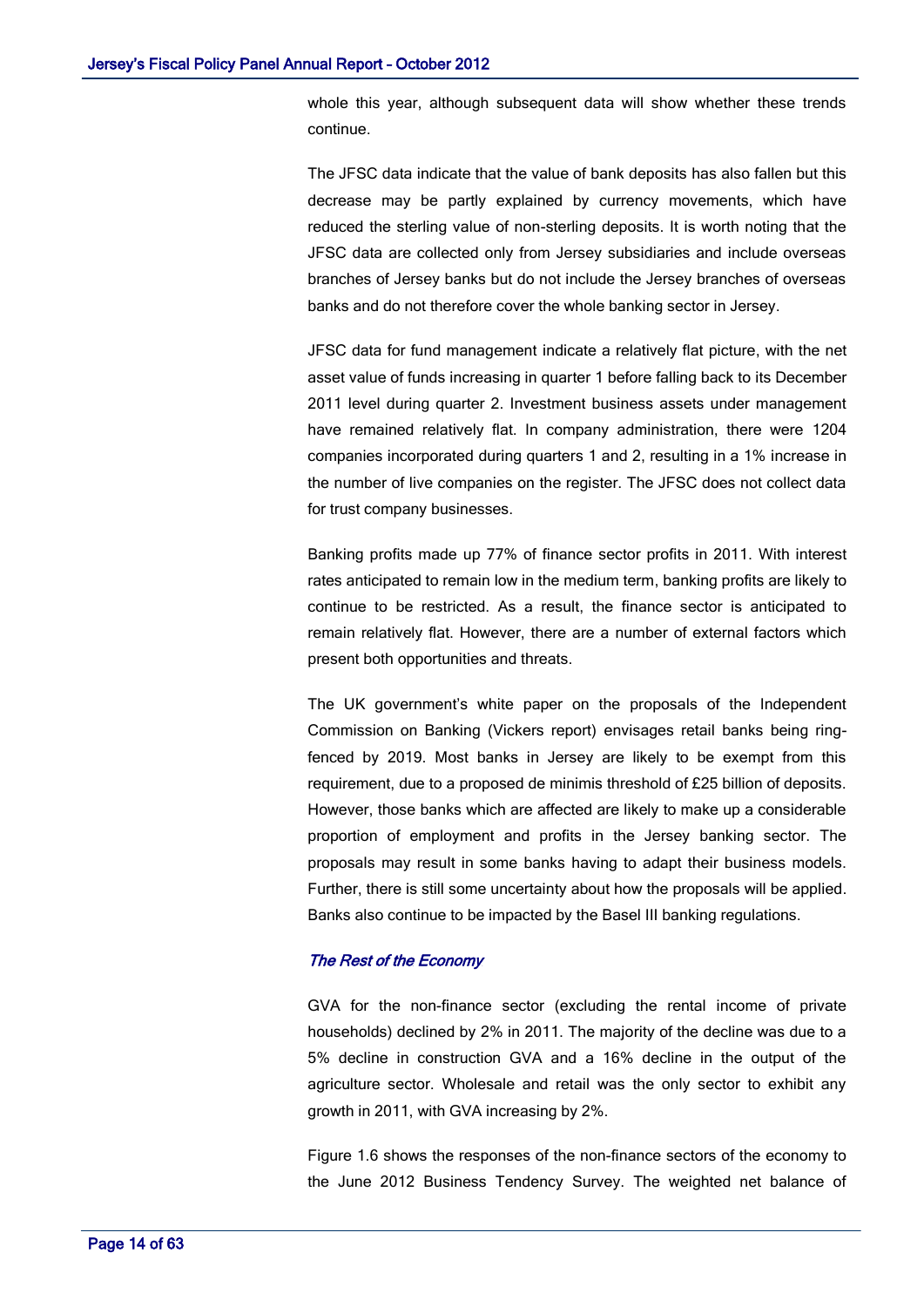respondents remains negative for business optimism, new business, profitability, business activity and future business activity. Profitability, in particular, has remained strongly negative over the last year.



In recent years, GVA in the non-finance sector (excluding rental) has experienced some individual years of strong growth in 2005 and 2007 and a significant decline in 2009 but in general has been less volatile than finance (Figure 1.3). After growth of 0.6% in 2010, real GVA fell by 1.7% in 2011. Figure 1.7 demonstrates that growth in 2010 occurred in spite of continuing negative sentiment demonstrated by the Business Tendency Survey but this negative sentiment has intensified in 2012.



### Non-Finance GVA Growth

Real GVA growth excluding financial intermediation and rental, year on year growth (LHS axis)

Response to Business Activity question on Business Tendency Survey (averaged over each year) (RHS axis)



Source: Jersey Statistics Unit

In the second quarter of 2012, retail sales volumes decreased by 7% compared to the same quarter a year earlier, but showed a 2% increase on the previous quarter, on a seasonally adjusted basis. On an annual basis, the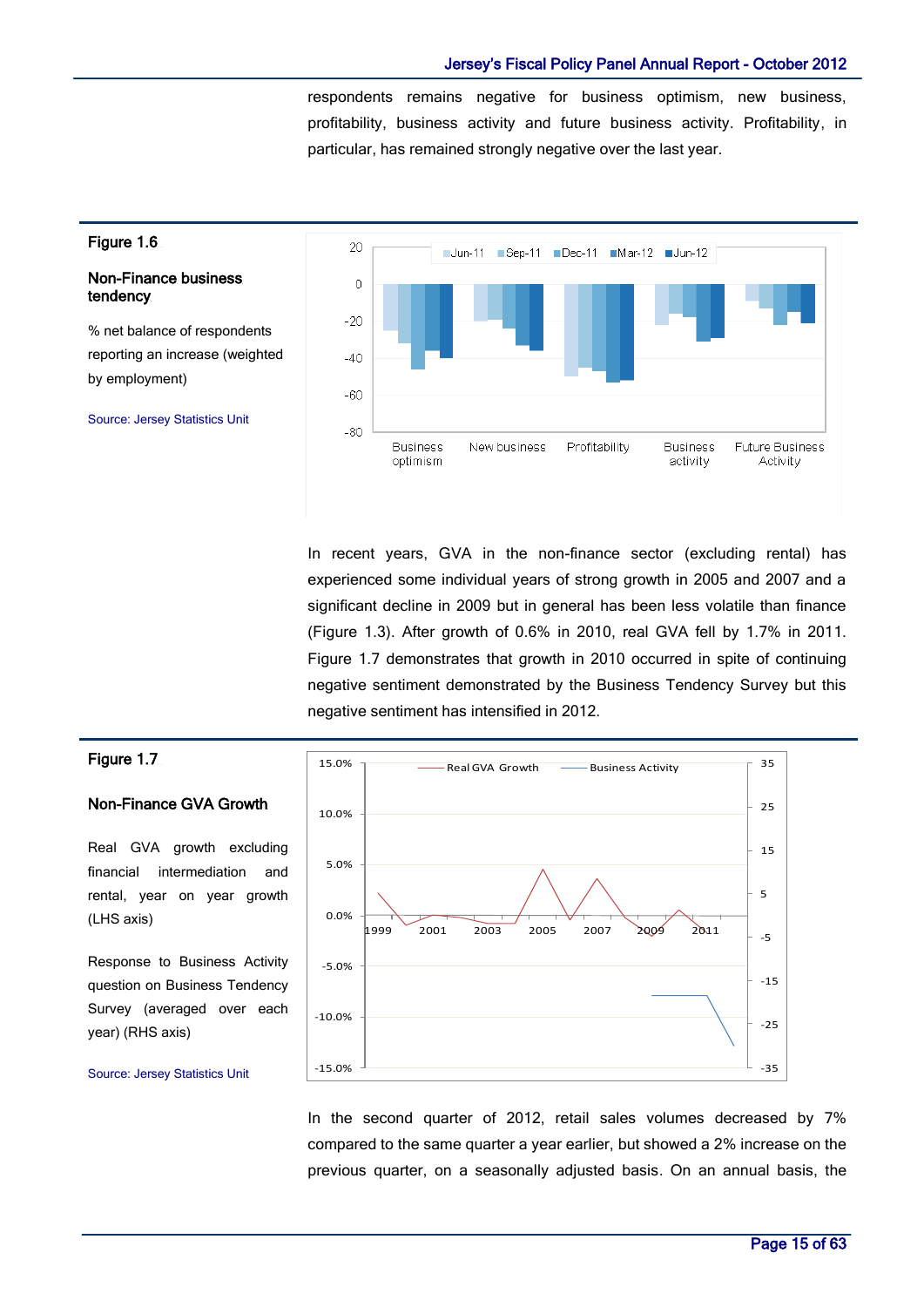predominantly food sector declined by 6% and the predominantly non-food sector by 5%. Footfall in St. Helier (measured by a counter in King Street) has also declined over the last year. When the Panel met with representatives of the retail sector in July it was clear that these trends were born out by their experience and that the weak local labour market and wider economic conditions had impacted on spending in the local economy, combined with ongoing competition over the internet from off island retailers.



The total number of visitors to Jersey increased by 1% to 689,000 in 2011, following a 0.3% increase in 2010. 2011 saw increases in staying leisure visitors, those visiting friends and relatives, business visitors and day trippers. Data for the first seven months of 2012 suggest that the volume of staying business visitors has remained relatively stable compared to 2011 but there has been a fall in the number of staying leisure visitors.

Room occupancy rates also increased slightly to 62% in 2011. However, when the Panel met with representatives of the tourist industry, it was suggested that high discounting of room rates was leading to pressure on yields.

## Page 16 of 63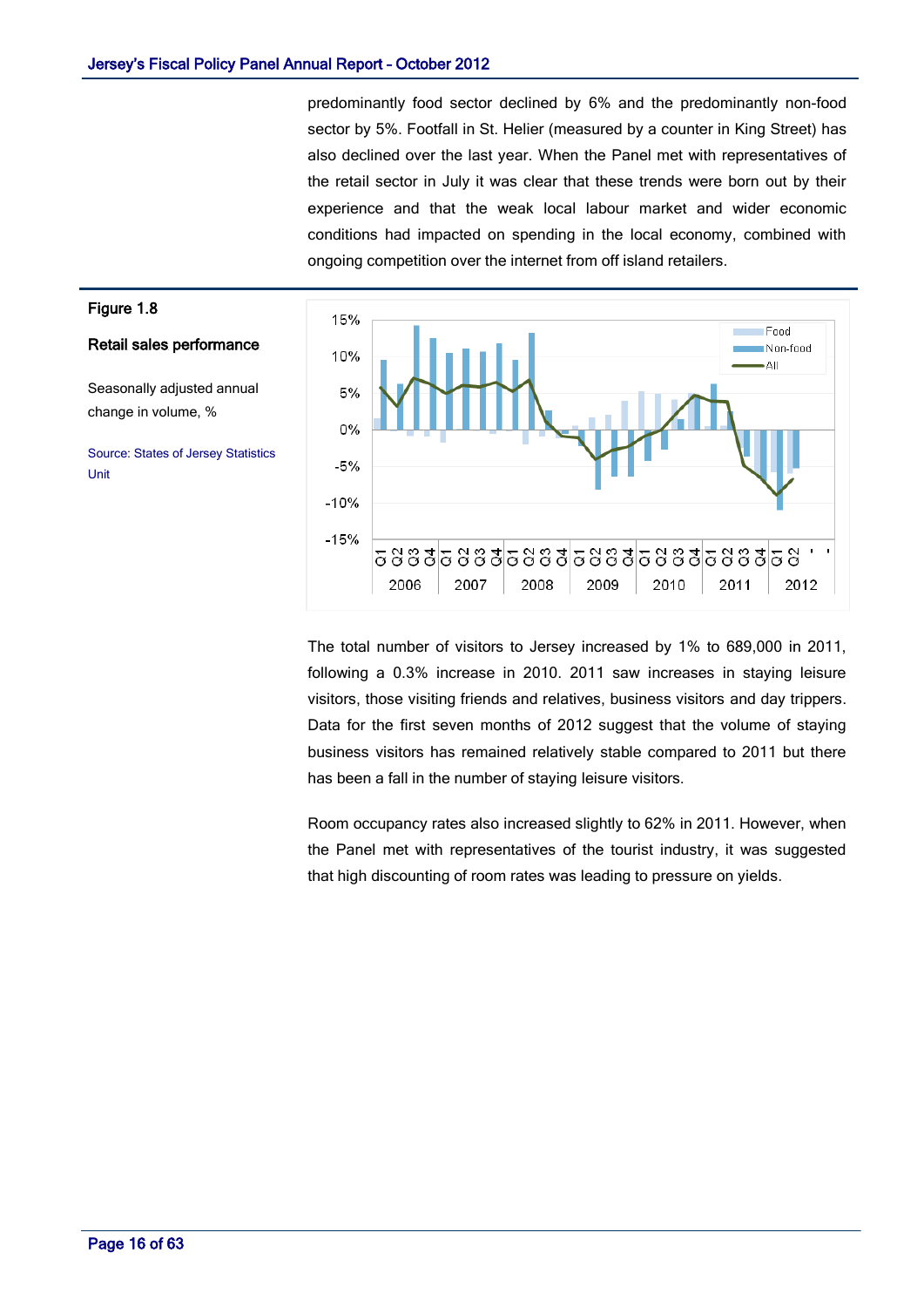![](_page_18_Figure_1.jpeg)

The construction industry in 2011 made up 6.5% of the economy, making it one of the largest non-finance sectors of the economy. The Business Tendency Survey from June 2012 shows that business activity, new business and profitability are falling for the majority of firms. The Panel met with representatives from the construction industry who confirmed that the industry is going through a significant slowdown with order books emptying, less new business and a real risk of job losses. Whilst the States have allocated £27.1m to construction work on social housing, the full impact of this has not yet fed through to construction firms.

The GVA data available to date suggests that the construction industry had not had any significant downturn by 2010, but saw output shrink in 2011. Whilst GVA has fallen by 2.1% since 2008, this has not been as steep as the downturn experienced in 2002-2004 where real GVA in the sector fell by almost 10% over two years.

![](_page_18_Figure_4.jpeg)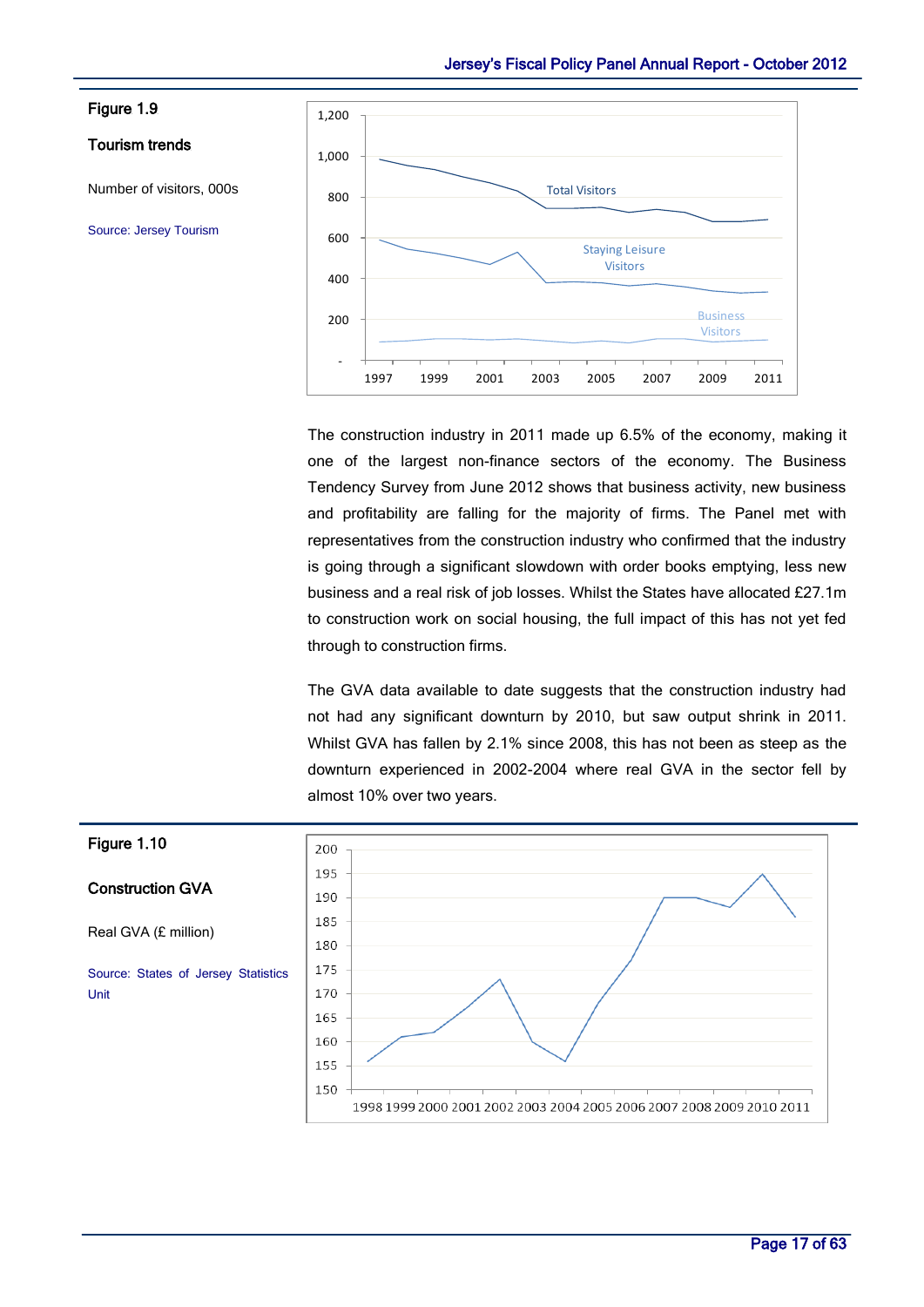#### 1.3 Labour Market

The economic downturn has continued to impact on unemployment levels in 2012. The number Actively Seeking Work (ASW) had increased to 1,670 by August 2012, the last available data, 320 higher than a year. However, recent months have seen something of a reversal of previous increases with the August total representing the third successive monthly fall, on a seasonally adjusted basis. The internationally comparable International Labour Organisation (ILO) rate of unemployment was last measured in March 2011 and stood at 4.7%, an increase from 3.0% in the summer of 2010. Since March 2011 the seasonally adjusted ASW measure of unemployment has risen by 36% but it will not be apparent how much the ILO rate has increased over the same period until the Annual Social Survey is released in December.

![](_page_19_Figure_3.jpeg)

#### Changes in unemployment

Upper Panel: ILO unemployment (% of working age population)

Lower Panel: Number registered as unemployed and actively seeking work. Red line is historic series. Grey line is new series, not seasonally adjusted. Green line is new series, seasonally adjusted

Source: States of Jersey Statistics Unit

![](_page_19_Figure_8.jpeg)

Overall employment, however, grew by almost 1% during 2011. Total employment in 2011 was the highest for at least fifteen years, the period over which comprehensive figures have been available. However, this masks a fall in the proportion of full time workers which made up only 80% of the private sector workforce in December 2011, compared to 82% in December 2008. Full time private sector employment has declined since December 2008, but there has been a larger increase in part time employment (Figure 1.12).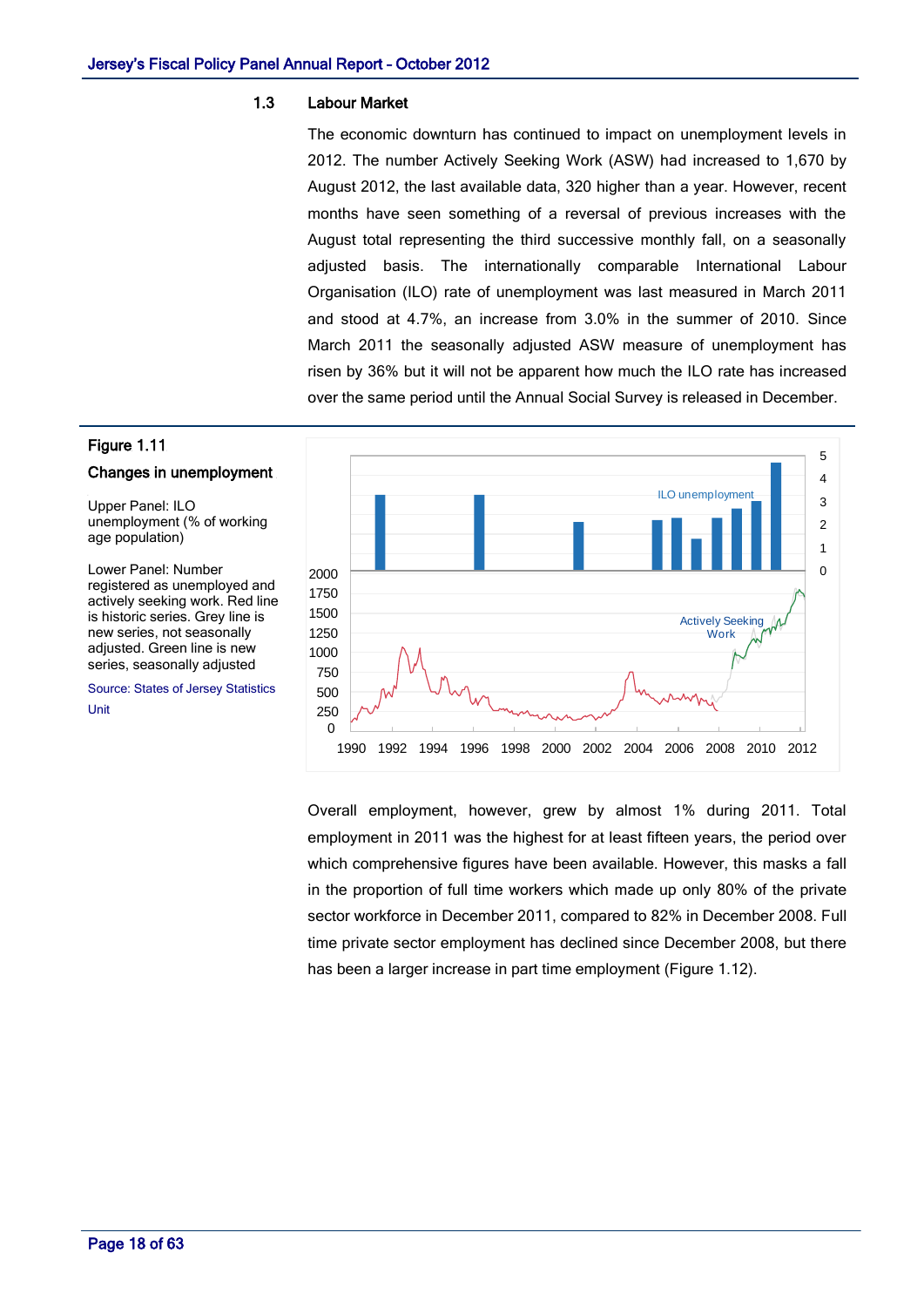#### Figure 1.12

#### Changes in employment

Changes in headcount in the public and private sectors between December 2008 and December 2011

Source: States of Jersey Statistics Unit

![](_page_20_Figure_5.jpeg)

There has also been a sectoral shift in employment, with 670 fewer employees in financial and legal activities over the three years to December 2011, representing a 5% reduction. The biggest absolute increase in private sector employment has been in education, health and other services. However, the largest increase in part-time employment has been in retail occupations, which have made up over half of the increase in part-time employment since December 2008 - a period in which full-time retail employment has fallen.

In the BTS 41% of finance firms reported a reduction in employment in the second quarter of 2012, with only 13% reporting an increase. Similarly, 29% of non-finance respondents reported a reduction in employment, with only 7% reporting an increase. However, while non-finance firms remained negative about future employment prospects, finance sector respondents were relatively neutral. This should be seen in the context of the consistently negative responses over recent years, particularly for non-finance, in spite of the relatively flat overall employment levels in 2009 and 2010 and growth in 2011.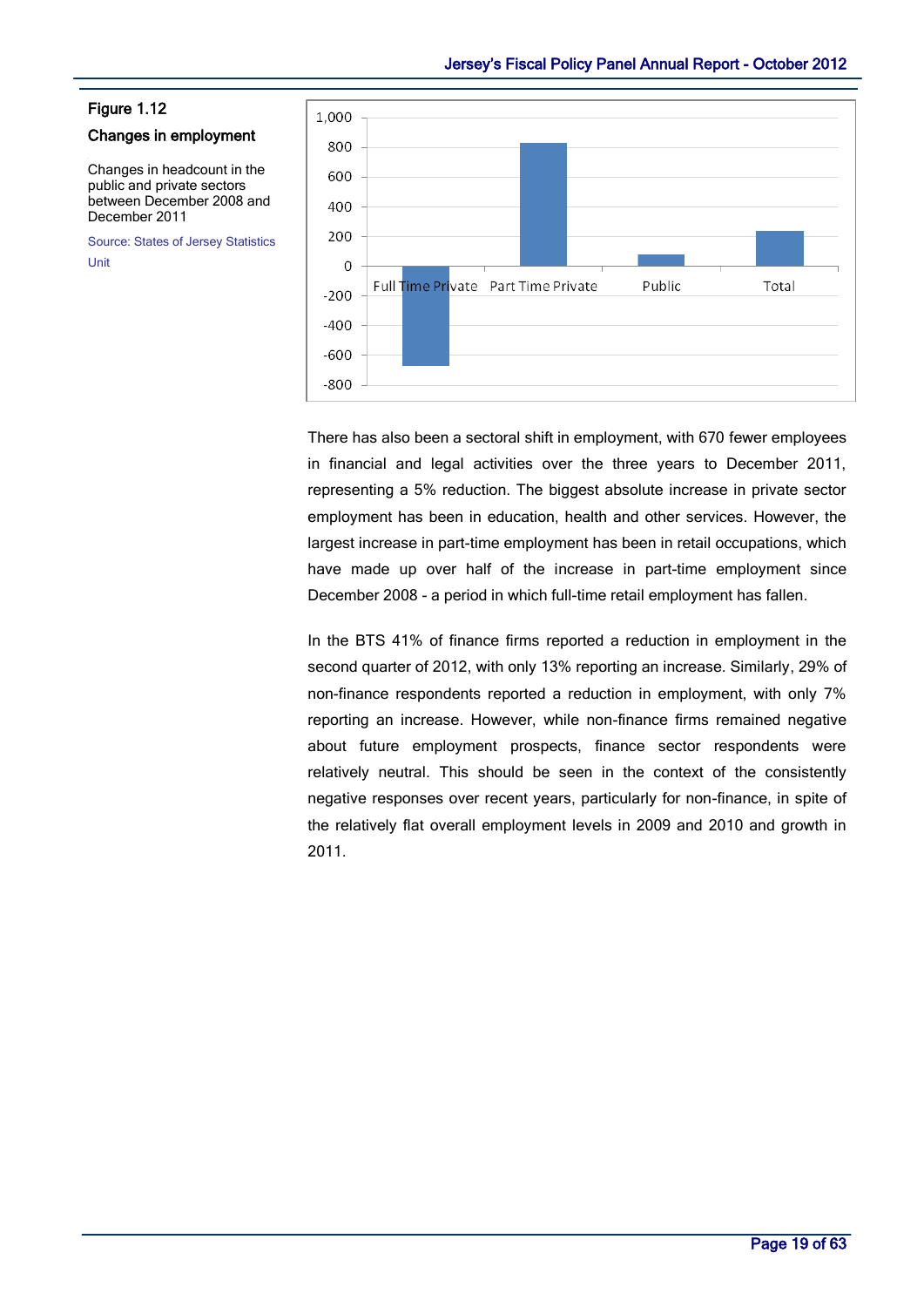Figure 1.13

# Employment trends in key sectors

Weighted net balance reporting increase in employment

Source: States of Jersey Statistics Unit

![](_page_21_Figure_5.jpeg)

### 1.4 Inflation

Retail Price Index (RPI) inflation fell significantly to 3% in June from 4.7% in March 2012. The primary reason for this was the effect of the increase in GST in June 2011 falling out of the annual calculations. However, RPI inflation remained slightly above the UK rate of 2.8% in June.

RPI(X) excludes the impact of mortgage interest payments. This measure of inflation was running at 3.2% in June 2012, significantly down from 4.9% in the previous quarterly report. This rate is also slightly above the UK level of 2.8%.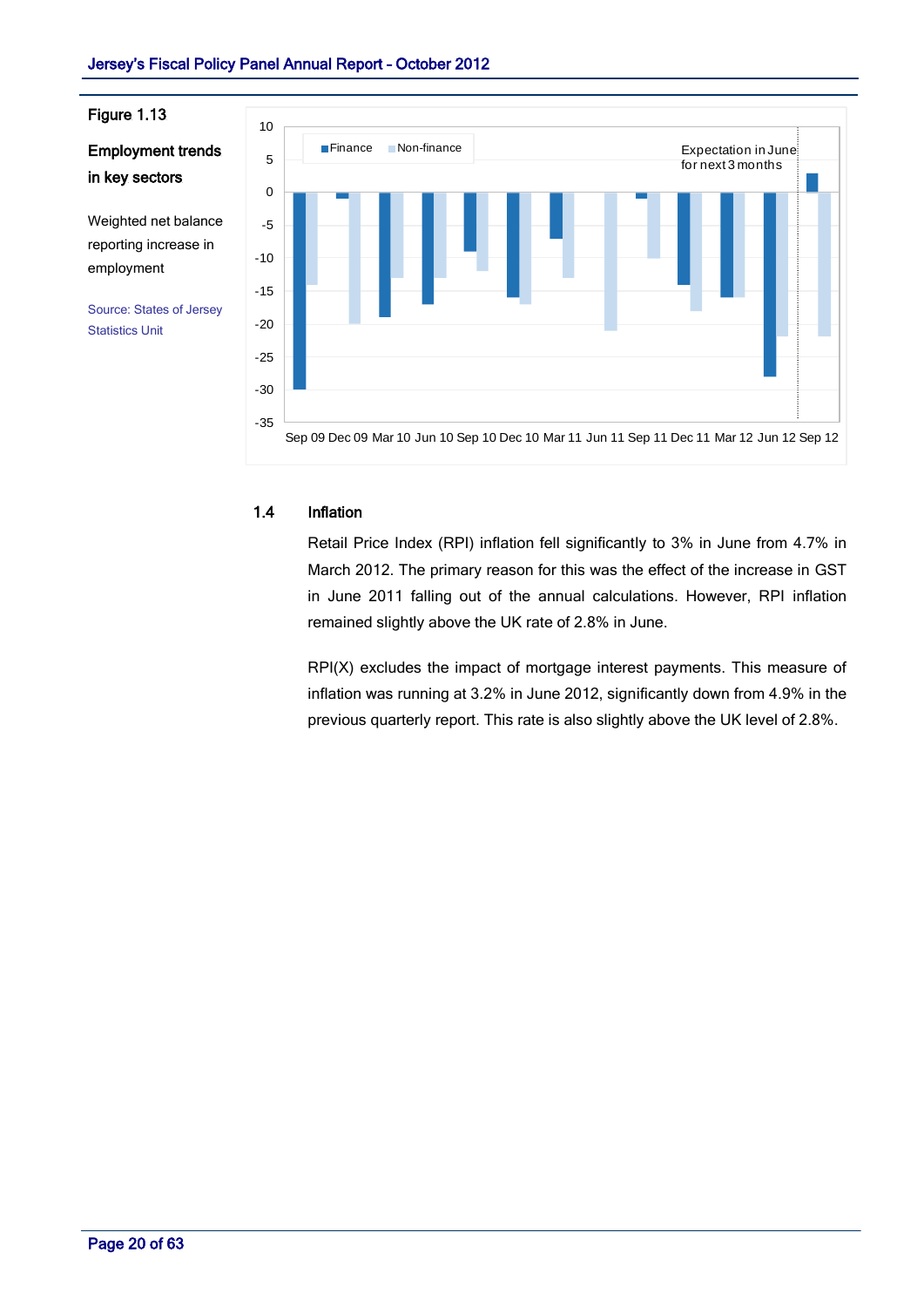**RPI** 

**RPIX** 

![](_page_22_Figure_1.jpeg)

ъe

 $-1.00%$  $-2.00%$ 

Given the recent trends in commodity prices and likely level of spare capacity in the economy (see next section) inflation is forecast by the Economics Unit to fall slightly over the remainder of 2012.

### 1.5 Spare capacity

An important element of the Panel's remit is to assess economic conditions and determine what the appropriate fiscal stance should be, given those conditions. This requires assessing the degree of spare capacity in the economy as periods of excess capacity are ones where the Panel is more likely to advise that deficits are run to support the economy and in some cases even that discretionary stimulus is required. However, assessing the degree of spare capacity can prove difficult even in larger economies and one of the important policy questions they presently face is the extent to which the 2008 financial crisis has destroyed capacity in the economy, meaning that there is less spare capacity than would have been estimated on pre-crisis assumptions.

Whilst other jurisdictions have attempted to calculate the output gap using econometric analysis (e.g. the Congressional Budget Office in the USA) or using a statistical approach (e.g. the European Commission), there are limitations to how much insight such analysis can provide on the likely level of spare capacity. Further, the nature of the Jersey economy limits the usefulness of these approaches further – primarily due to finance sector profits making up a large part of measured GVA.

The Panel assess the degree of spare capacity in the Jersey economy qualitatively by looking at a range of information. For example, the persistently high level of unemployment suggests that the economy is not currently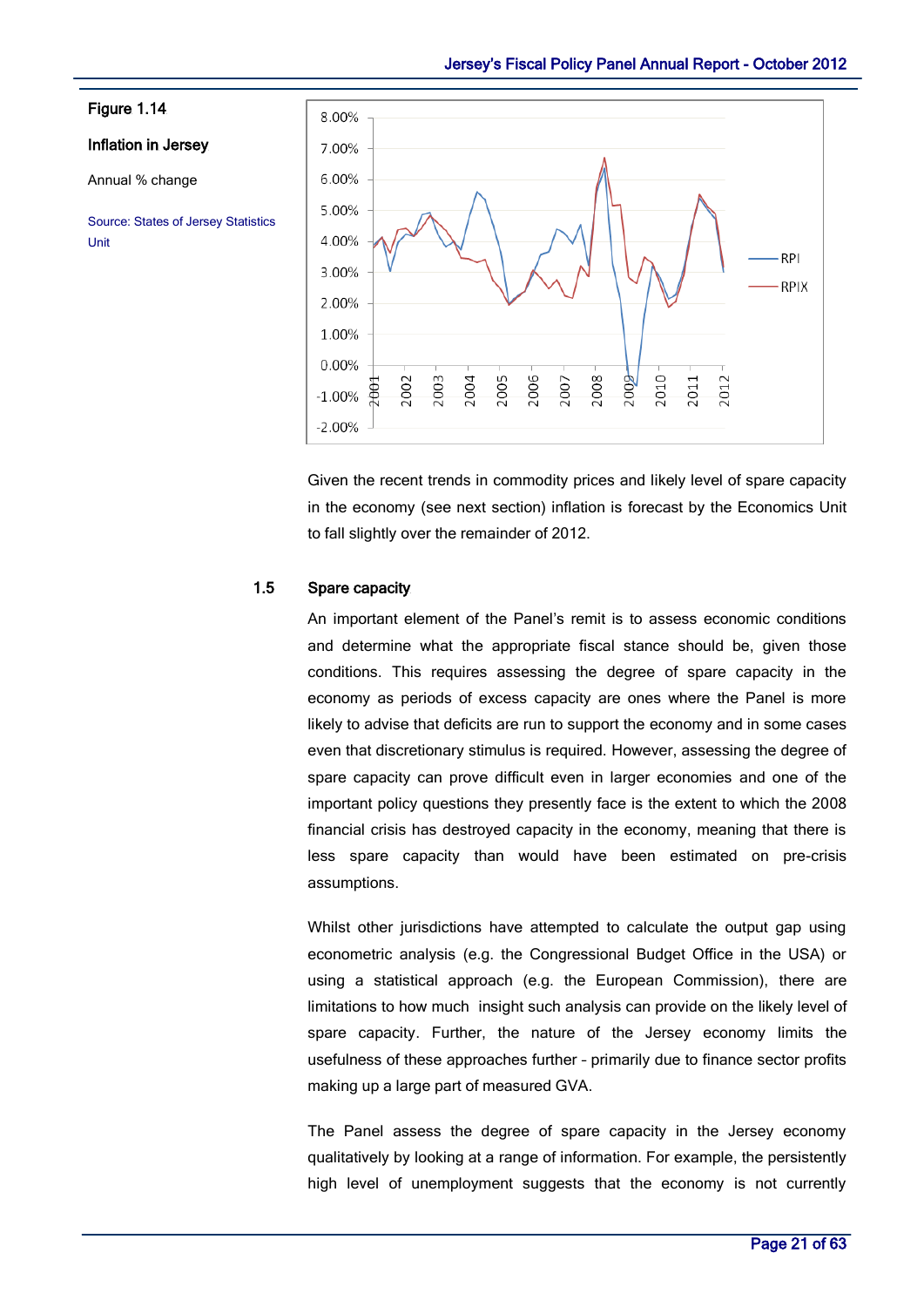operating at full capacity, especially when this is combined with the shift towards part-time employment in the economy.

Survey evidence is another useful source of information on spare capacity and the Business Tendency Survey includes a question as to whether a firm's current business activity is above / at normal / below capacity. This information supports the labour market data and shows that both finance and non-finance respondents were operating at below capacity in quarter 2 of 2012, though this is markedly more negative for the non-finance respondents where nearly 50% of businesses indicate they are working below capacity (compared to just less than 25% in finance).

![](_page_23_Figure_3.jpeg)

# Figure 1.15 Capacity utilisation

Net balance of firms reporting activity above/below normal capacity (weighted by employment)

Source: States of Jersey Statistics Unit

#### 1.6 Outlook

To arrive at its best estimates of the path of the economy, the Panel has combined the economic data available with the qualitative information from the key surveys and the information it received when meeting with representatives of the key industry sectors (Figure 1.16). On the basis of the continued deterioration in the economic situation within the Island and externally, and the fiscal constraints in many of the advanced economies, the Panel has revised down its forecasts for 2012 and sees little scope for improvement in 2013.

There remains significant uncertainty around these forecasts, not least because of the continued uncertainty at the global level given the predicament of the euro area. The Panel has revised its central forecast growth in GVA for 2012 down to -3% to 1% and forecast a similar performance in 2013, with risks to the downside. The MTFP should be set against a backdrop of very weak economic conditions with continued high unemployment. These forecasts are made on the basis that fiscal policy in 2012 and 2013 remains as accommodating as in 2011.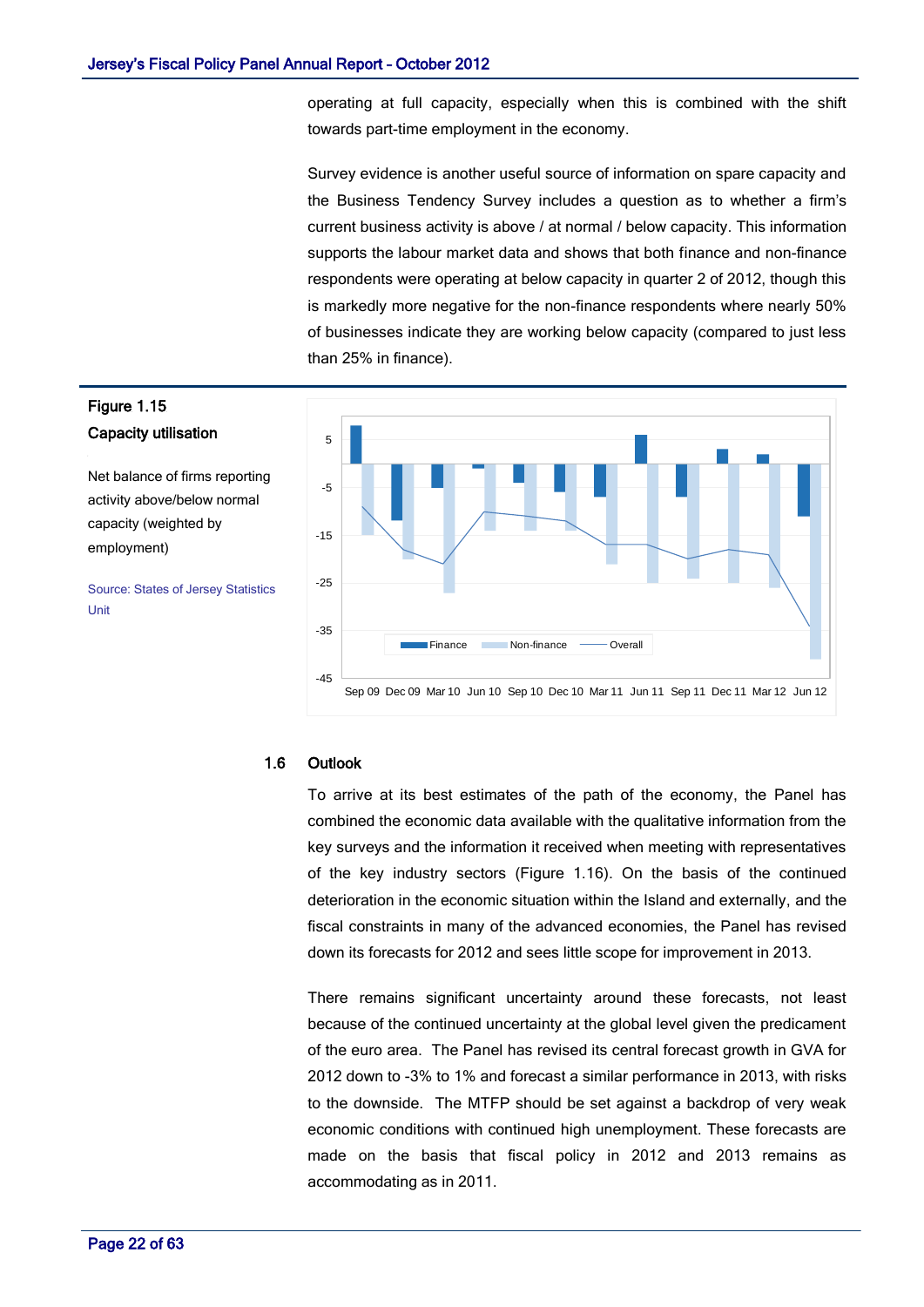### Figure 1.16

### Economic Forecasts

% change in GVA on year before

Source: Panel judgement; States of Jersey Statistics Unit

![](_page_24_Figure_5.jpeg)

Whilst the BTS responses and level of unemployment suggest that the economy is currently operating beneath full capacity, and is likely to remain so into 2013, the outlook beyond that is less clear. Considerable downside risks to the global outlook make it difficult to predict when the Jersey economy will again be operating at its potential. This means that it is difficult for the Panel to advise on the critical questions as to what year the Jersey economy is likely to return to capacity. As more information becomes available about Jersey's economic performance in subsequent years the Panel will be able to give greater assurance to trends in spare capacity.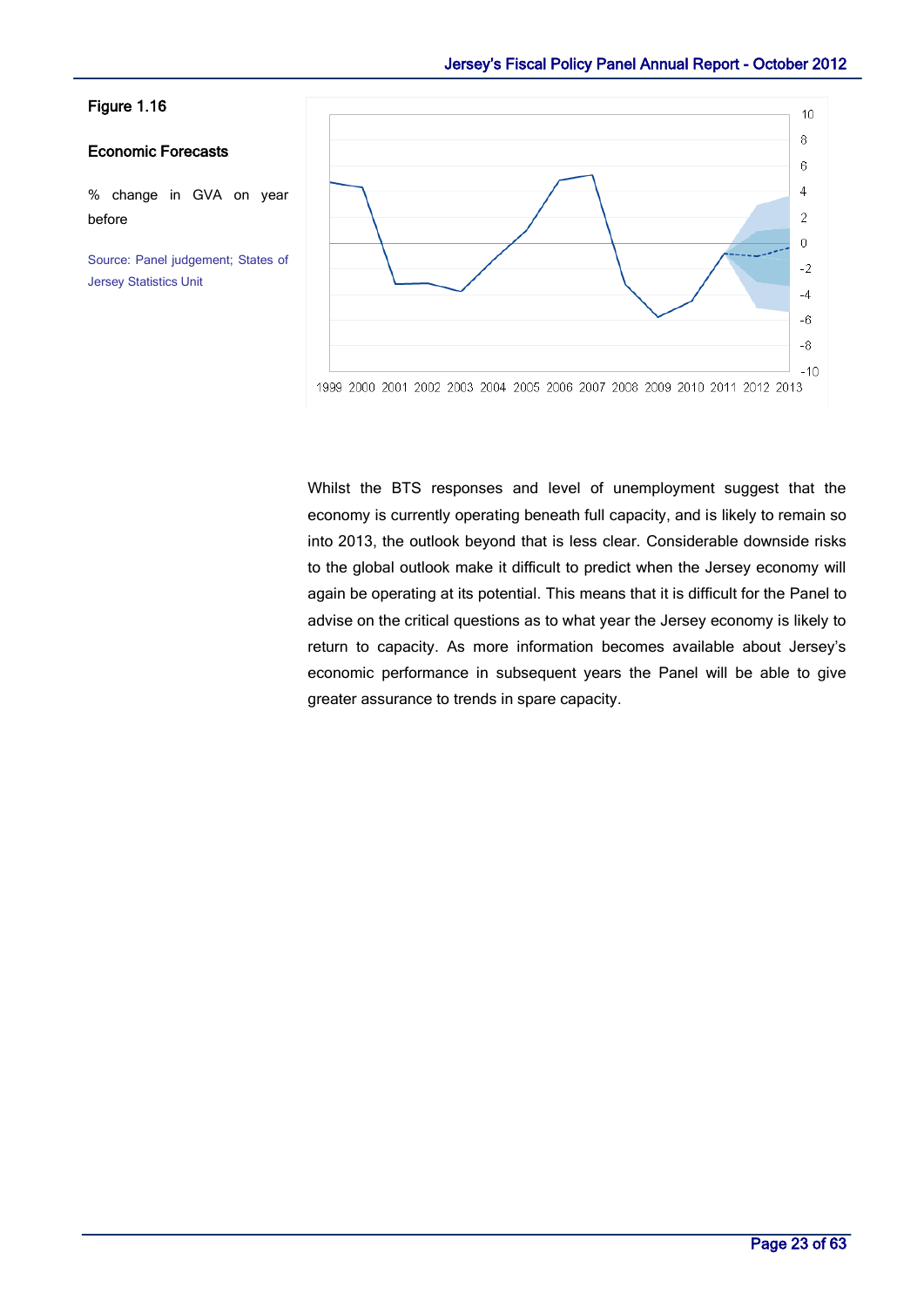# **Section 2 - The Fiscal Outlook**

# Key points

- The Panel welcomes the move towards medium-term financial planning and the publication of the first Medium Term Financial Plan.
- Despite an apparent structural improvement in income tax receipts, there has been no material change in the forecast for States income as this has been offset by the weaker economic outlook. Total income is expected to be £7m lower, and income tax £1m lower, by 2014 than at the time of the 2012 Budget.
- Department net revenue expenditure is planned to be £31m higher in 2013 and £33m higher in 2014 than in the 2012 Budget.
- The amounts proposed to be put aside for provisions and contingencies are £13m lower in 2013 and £14m lower in 2014 compared to the 2012 Budget. As a result there will be less flexibility each year to deal with changing priorities and emerging pressures.
- The projected Consolidated Fund balances of £12m at the end of 2014 and £10m at the end of 2015 look tight. There appears to be little flexibility if income turns out to be lower or expenditure higher than expected.
- The gross capital allocation in the MTFP has significantly increased from £38m to £56m (£18m increase) in 2013 and £36m to £89m (£53m increase) in 2014 compared to the 2012 Budget. In 2015 the gross capital allocation is planned to be relatively high as well at £77m.
- It is planned to fund these increases in capital expenditure mainly from one-off receipts from utilities and other sources, property disposals, and anticipated carry forwards in future years. This may conceal a structural imbalance between expenditure and income.
- Adjusting the States financial position for the timing of expenditure, to better reflect its impact on the economy, suggests much higher deficits each year - £90m in 2012, £74m in 2013, £93m in 2014 and £62m in 2015. While fiscal stimulus in 2012 and 2013 is justified by the weak economy it is too early to say whether the large adjusted deficits in 2014 and 2015 will be warranted.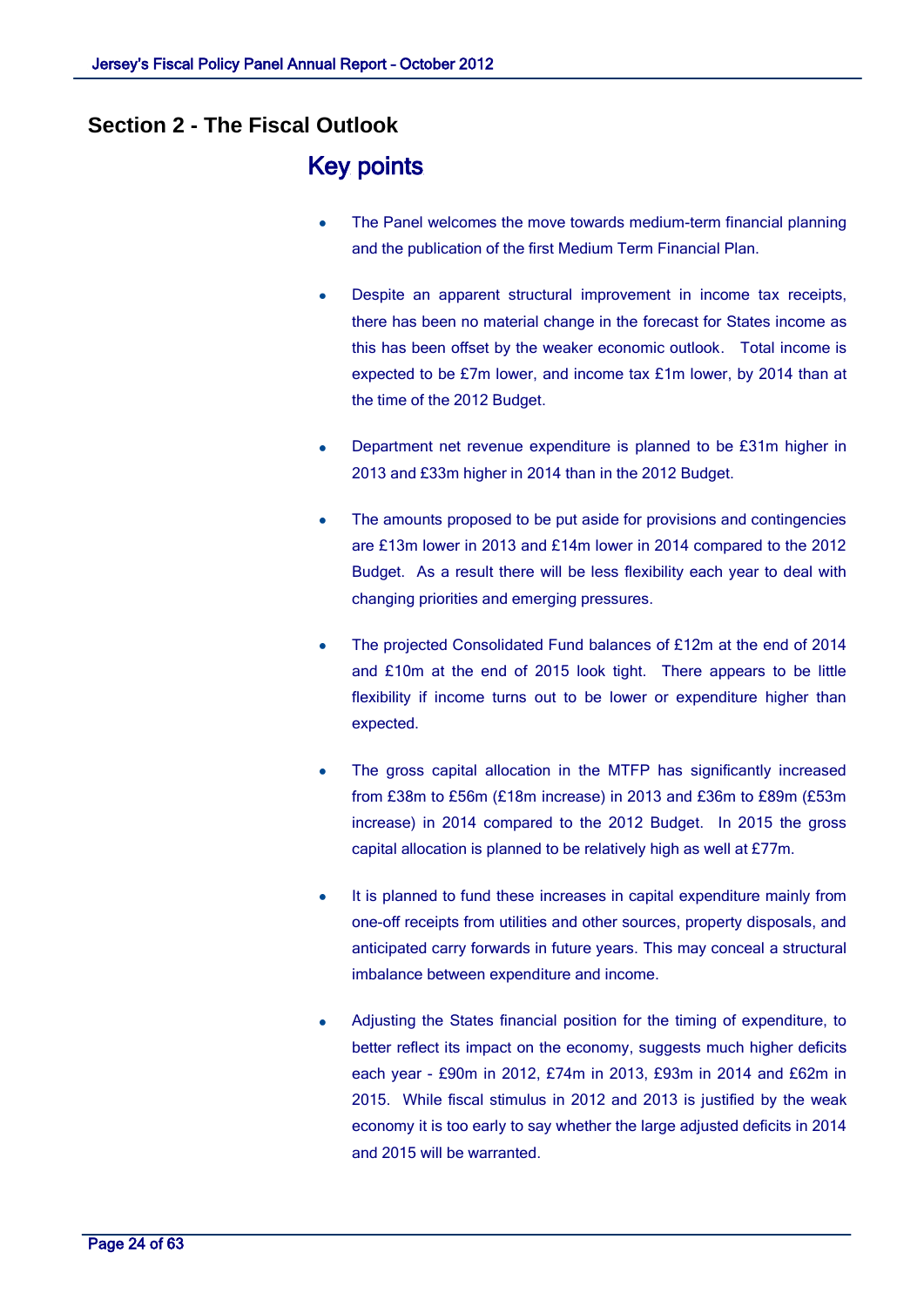- The reliance on one-off receipts to fund capital expenditure in 2012 and 2013 is justified by the need to deliver additional fiscal stimulus in the light of the weakening economy although there is little indication in the MTFP that this has been achieved by a discretionary stimulus which meets the 3Ts (timely, targeted and temporary). Adopting the same approach out to 2015 risks concealing the true underlying balance between expenditure and income.
- The MTFP has the flexibility to adjust the fiscal balance over the course of the next three years as economic conditions become more apparent. However, it is not clear how this process would be conducted and whether there would be the fiscal discipline required to do so.
- The medium-term sustainability of States' finances has weakened between Budget 2012 and the MTFP despite higher income tax receipts. This is because revenue expenditure plans have increased using the higher income tax receipts, allocating growth funding and reducing the amount put aside for contingencies. Although the current balance remains in surplus, gross capital allocations are planned to increase significantly (funded by one-off receipts) which means the capital balance is likely to be in significant deficit over the MTFP period.
- The short-term economic outlook has deteriorated which means that future income tax revenues may not grow as quickly as assumed in the MTFP. It is more likely now that income tax revenue will be in the lower part of the forecast range by 2015.
- Significant long-term pressures remain on States' finances which require a prudent approach now and in coming years to prevent adding to future fiscal challenges.

This chapter will first consider the background to public finances (section 1.1) before analysing the current situation and outturn in 2011 (section 1.2). The MTFP is considered in detail in section 1.3 and in particular what is proposed relative to what was included in Budget 2012 in terms of central reserves, contingencies and capital allocations. Consideration is then given to the Panel's assessment of the appropriate balance of fiscal policy (section 1.4) given the latest analysis of the economic outlook in chapter 1. The MTFP proposals are then analysed in terms of their economic impact (section 1.5) in the light of this assessment.

Section 1.6 gives consideration to what the analysis in the previous sections has highlighted in terms of what the MTFP means for the medium-term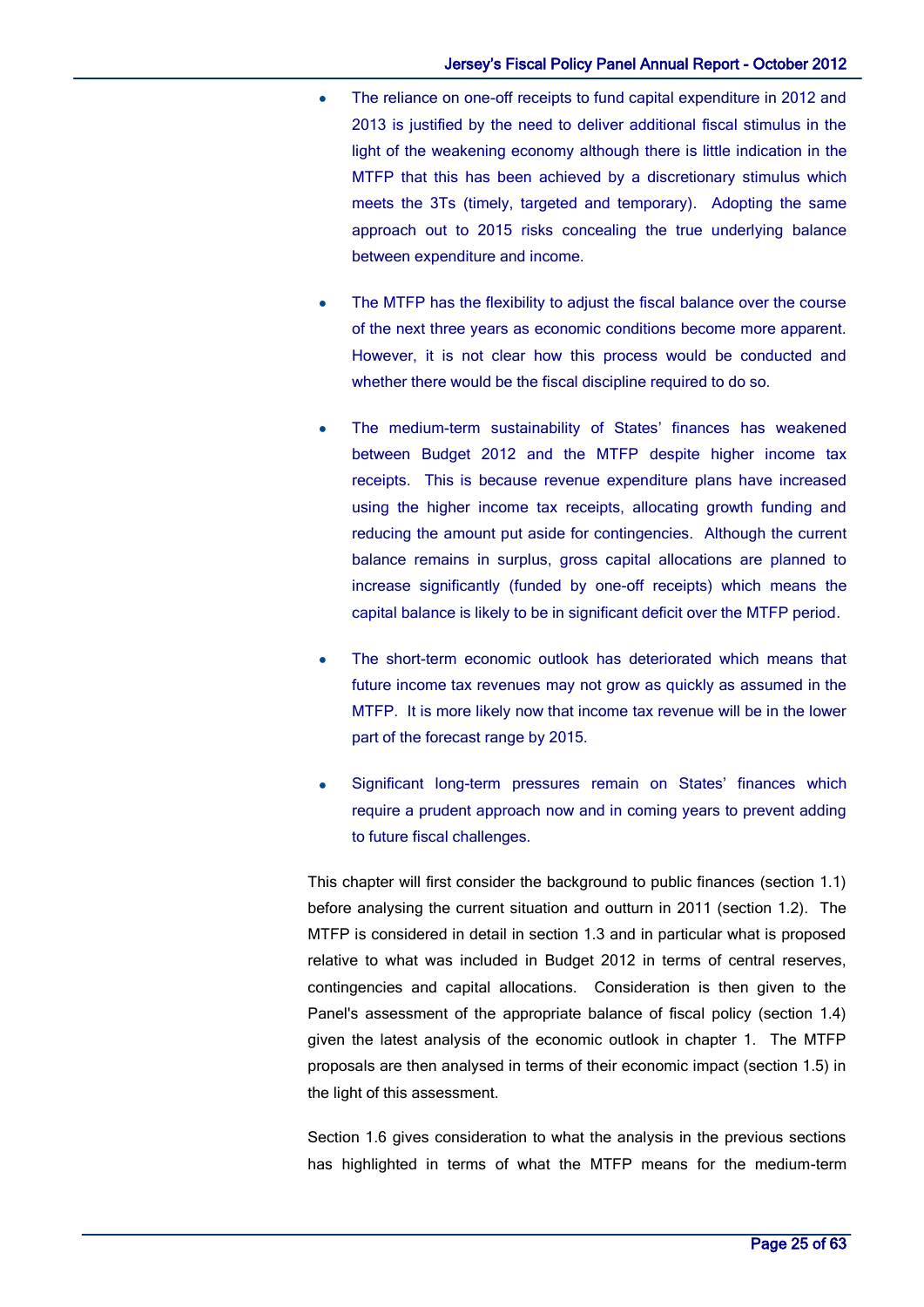sustainability and the structural position of States' finances. Section 1.7 then goes on to highlight the key risks and uncertainties going forward.

#### 2.1 Background to the public finances

#### Income and Expenditure

In 2011 the States received £712m gross revenue income, up from £663m in 2010<sup>1</sup>. The £50m increase was mainly due to an increase in GST receipts (up £22m as a result of the change in the GST rate from 3% to 5%), an increase in net income tax receipts (up £15m) and an increase in departmental income (up £9m) with smaller increases in stamp duty and impôts making up the balance.

Income tax continued to be by far the largest source of revenue, contributing £409m, or 57% of the total, departmental income brought in £126m, GST brought in around £66m, while impôts brought in £51m (18%, 9% and 7% of total revenue respectively). The remaining 10% comes from the Island Rate, stamp duty and other income [\(Figure](#page-27-0) 2.1).

<span id="page-27-0"></span>![](_page_27_Figure_6.jpeg)

Gross revenue expenditure (which does not include departmental income and capital expenditure) was £725m in 2011.

Net revenue expenditure (NRE), which is gross revenue expenditure plus departmental income, was £599m. Around 73% of this – £438m – went to the three largest departments: Social Security, Health and Social Services and Education Sport and Culture. The remaining 27% was divided among the other ministerial and non-ministerial departments [\(Figure 2.2](#page-28-0)).

<u>.</u>

 $1$  The Panel defines gross revenue income as "States income" as presented in the MTFP plus departmental income which is netted off against revenue expenditure in the MTFP. From an economic perspective it is important to think about revenue and expenditure in gross terms without any netting off against one another.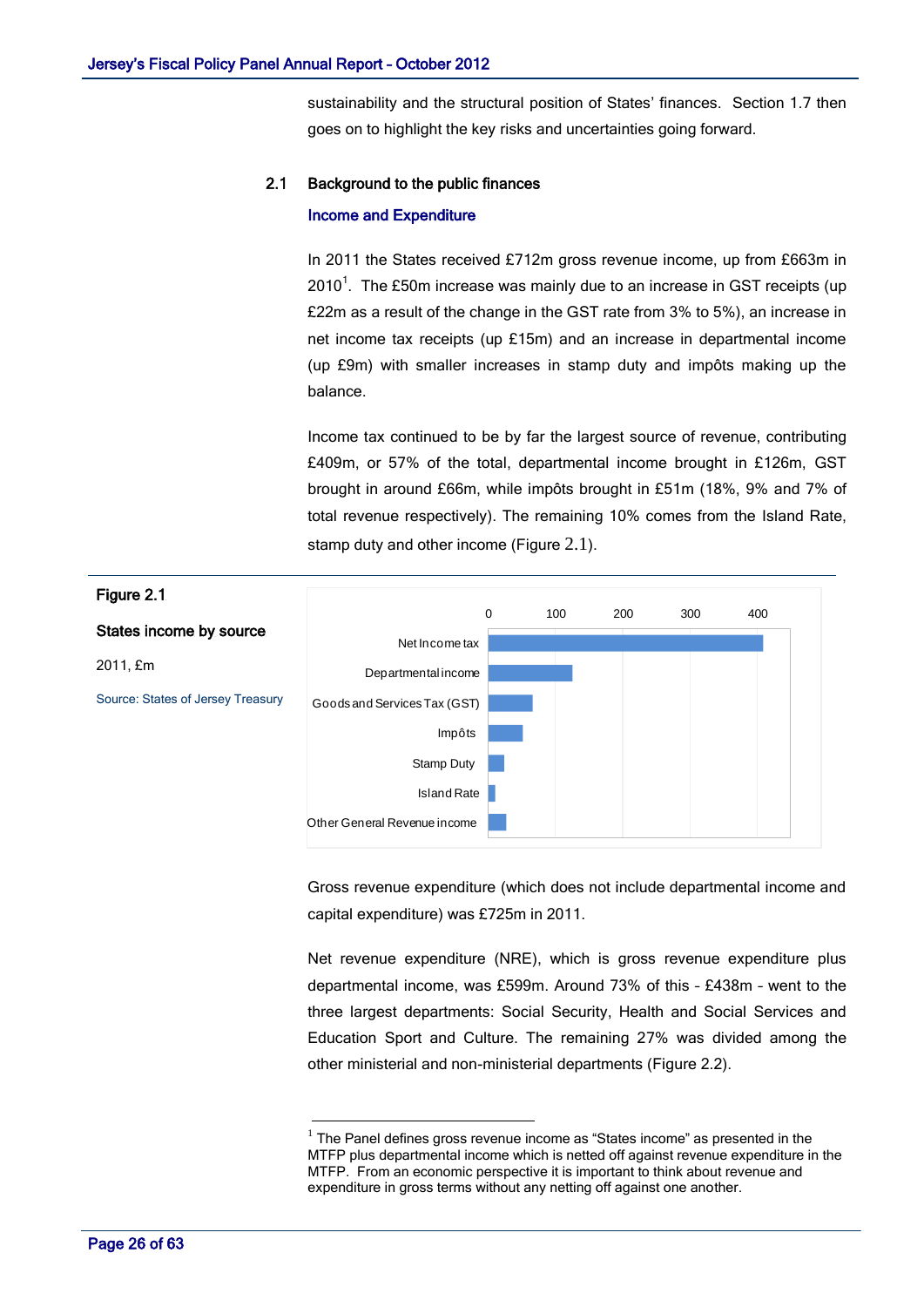<span id="page-28-0"></span>![](_page_28_Figure_1.jpeg)

Gross capital allocations are the commitments to future capital expenditure made each year. Net capital allocations are the extent to which these commitments are funded by general tax revenues. The remainder may be funded by capital receipts such as property disposals, or other sources of income. For significant capital projects a capital allocation may be made in one year, but the capital expenditure may take place over two or more years. It is the capital expenditure that impacts on economic activity when the money is spent on goods, services and wages, not the original commitment through the capital allocation. Capital expenditure totalled £73m in 2011 – a similar amount was spent in 2010. From 2003 to 2007 an average of £60m a year was spent, while in 2009 capital expenditure peaked at over £120m (the extra in part due to the new Energy from Waste plant and fiscal stimulus).

[Figure 2.3](#page-29-0) shows the gross capital allocation and capital expenditure trends in recent years. Gross capital allocations are made up of ongoing tax revenues (the net capital allocation) and other capital receipts, such as property disposals. The 2008 gross capital allocation includes the £103m allocation for the Energy from Waste plant, while capital expenditure in 2009 includes a large amount of the expenditure for it. For the last couple of years, the gross capital allocations for capital expenditure have been lower at around £40m a year. In addition, the extent to which these have been funded by tax revenues has decreased.

Capital expenditure has been higher recently despite the lower capital allocations because capital projects relating to past capital allocations have been accelerated to provide additional stimulus to the economy. This is shown by the large gaps between the expenditure line and allocation bars, particularly from 2009 onwards. At the end of 2011, the amount of past capital allocations remaining unspent was £72m (2010: £106m).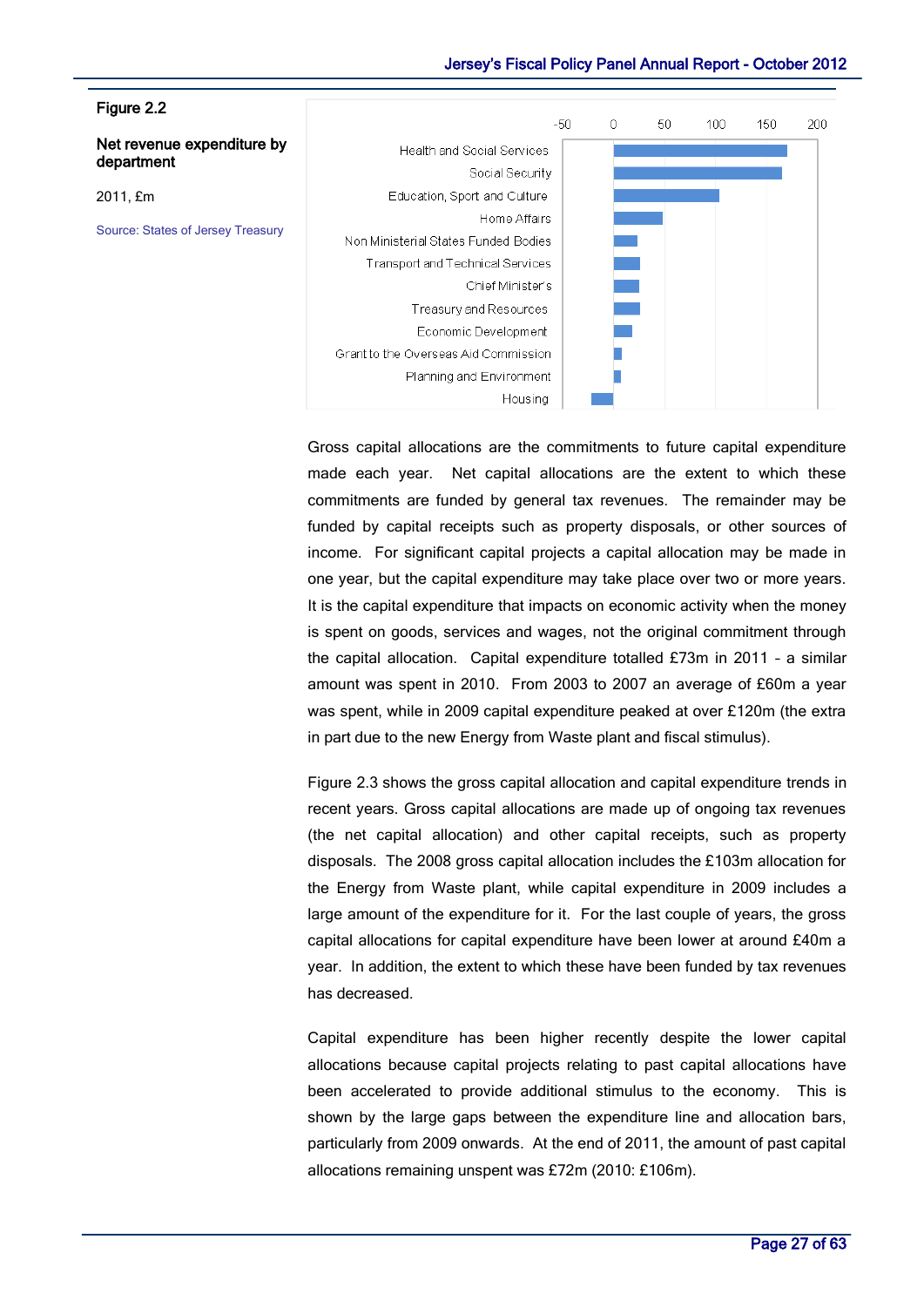#### <span id="page-29-0"></span>Figure 2.3

#### Capital expenditure and gross capital allocations

£m (current prices)

Note: The fiscal stimulus allocation is the £17m capital element of the £44m total

Source: States of Jersey Treasury data. Panel calculations

![](_page_29_Figure_6.jpeg)

[Figure 2.4](#page-30-0) shows States' total income and expenditure (revenue and capital) in real, inflation adjusted, terms between 2003 and 2011. Between 2003 and 2007, total expenditure increased from £700m to £723m - less than 1% a year in real terms, while income exhibited greater fluctuations.

During 2008 and 2009 expenditure grew more rapidly at around 8.5% a year in real terms. Expenditure in 2009 increased particularly sharply because of capital expenditure on the new Energy from Waste plant. In 2010 and 2011 nominal expenditure was similar, but slightly lower than for 2009. Prevailing inflation reduced the value of this expenditure in real terms resulting in the downward sloping line.

Between 2005 and 2008 income grew sharply in real terms. Some of this income growth is likely to have been due to early actions to replace lost zeroten revenue (for example GST, introduced in 2008), and some of it will have been cyclical, a result of the buoyant economy, rather than structural (i.e. ongoing). In addition, the loss of income tax following the global financial crisis may not be all cyclical - some of it could be permanent.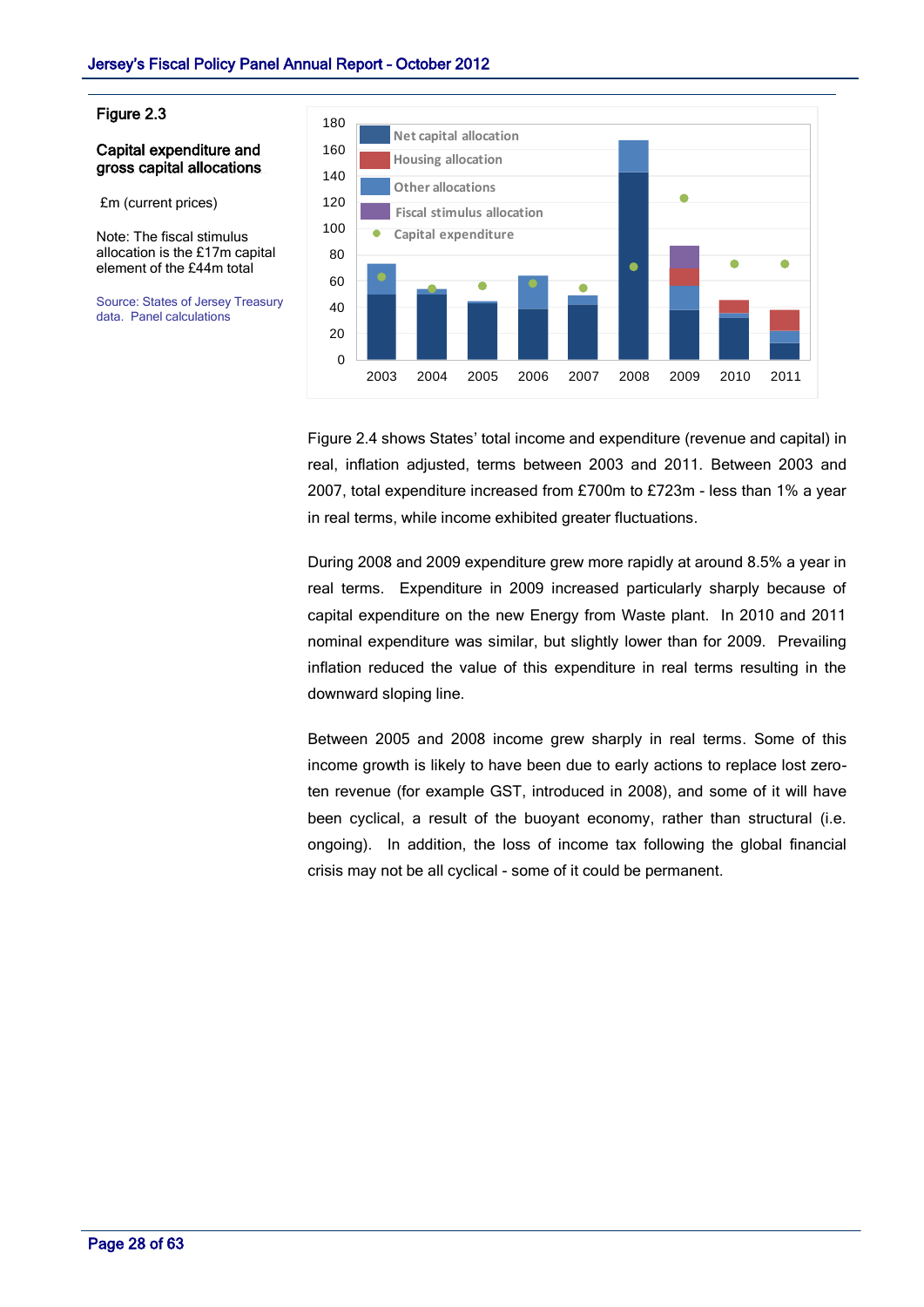#### <span id="page-30-0"></span>Figure 2.4

Real income and expenditure

£m , 2011 prices

(RPIX deflator used up to 2007, RPIY used from 2008)

Source: States of Jersey Treasury

![](_page_30_Figure_6.jpeg)

Note: Income is gross revenue income plus departmental income plus capital proceeds. Expenditure is gross revenue expenditure (excluding capital/servicing depreciation) plus gross capital expenditure.

The annual surpluses and deficits (on a Business Plan accounting basis) run by the States between 2003 and 2011 as a proportion of the economy are shown in [Figure 2.5](#page-30-1). Surpluses have tended to occur after years when the economy has done well – reflecting lags in tax collection – and deficits after the economy has been weaker. The largest annual surplus over this period was 2.5% of GVA (2008), while the largest deficit was nearly 3.2% of GVA (2010).

![](_page_30_Figure_9.jpeg)

# <span id="page-30-1"></span>Figure 2.5

#### Annual surplus/deficit as a % of GVA

Source: States of Jersey Treasury, Statistics Unit and Panel calculations

Note: Total income and total expenditure in real terms  $(2011 \text{ E})$  is used.

#### Strategic Reserve

The Strategic Reserve has existed since 1986, and is intended to be used in exceptional circumstances such as a natural disaster or a significant, permanent or long-lasting economic change. [Figure 2.6](#page-31-0) shows how the balance in the Strategic Reserve has grown steadily – only falling slightly in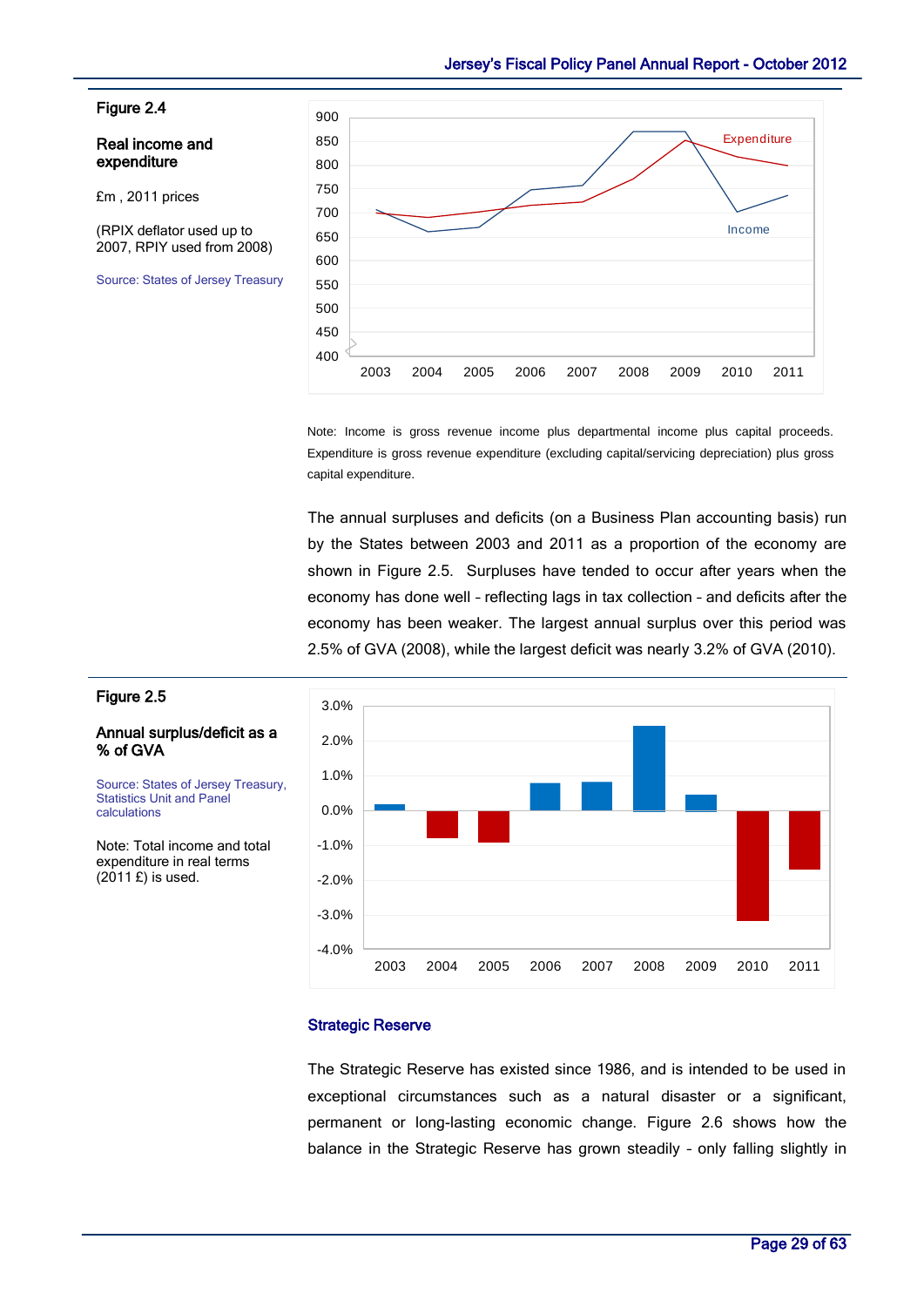value in 2008 as a consequence of the fall in asset valuations during the financial crisis – and now stands at £594m.

<span id="page-31-0"></span>![](_page_31_Figure_2.jpeg)

#### Figure 2.6 Strategic Reserve net assets

Source: States of Jersey Treasury

#### Stabilisation Fund

The Stabilisation Fund was created in 2006. It is intended to be used over the course of the economic cycle for facilitating counter-cyclical fiscal policy. This means that when the economy is strong, money is transferred to the Stabilisation Fund and when the economy is weak, the money is used to finance either the budget deficits arising from unchanged fiscal policies (called the "automatic stabilisers"), discretionary fiscal measures (such as a policy change which would reduce tax revenue or increase expenditure) or both.

[Figure 2.7](#page-32-0) shows the balance of the Stabilisation Fund since its inception in 2006 up until 2013. Between 2006 and 2009 the balance increased as money was put aside when the economy was doing well, and it reached £156m during 2009. From 2009 onwards the balance dropped as funds were used to pay for the discretionary fiscal stimulus package agreed by the States in 2009 and to go towards the budget deficits that were expected to arise during the downturn. At the time of the 2012 Business Plan, the balance at the end of 2011 was expected to be £10m. However, now it is proposed to use the money to pay for part of the social housing capital programme, leaving a balance of £1m.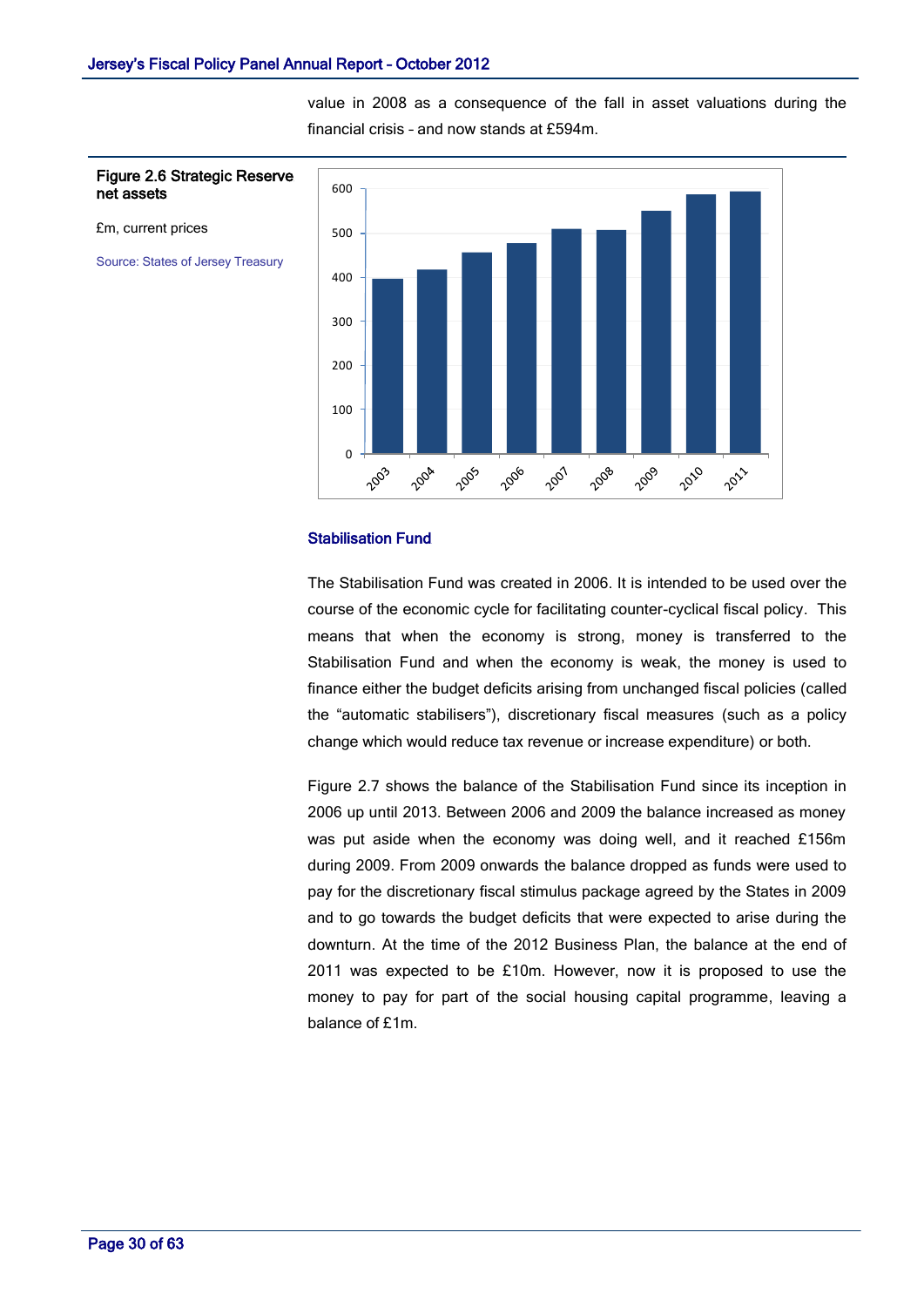#### <span id="page-32-0"></span>Figure 2.7

#### Stabilisation Fund net assets

£m, current prices

Source: States of Jersey Treasury

Note: Figures refer to year end, so for 2009 include a transfer out of £44m for fiscal stimulus

![](_page_32_Figure_6.jpeg)

# 2.2 Current situation

#### 2011 Outturn

The States of Jersey Annual Report and Accounts 2011 show a deficit of £11m. This number is not directly comparable to the figures from previous Business Plans, Budgets or Fiscal Policy Panel reports. In order to achieve comparability, two adjustments need to be made. The first is to remove the financial balance of the States' Trading Operations, as these are not included in the financial forecasts. The second is to add back in capital allocation as this is included in the financial forecasts, but treated differently in the accounts.<sup>2</sup>

After these two adjustments are made, the figure to use when comparing the financial forecasts (i.e. in Business Plans and Budgets) to the outturn is a deficit of £25m (Figure 2.8).

 2 The accounts are now produced on a UK Generally Accepted Accounting Principles (GAAP) basis, under which capital expenditure is accounted for using concepts of depreciation and impairments. In contrast, the financial planning process uses an amount of capital allocated to specific projects each year, although it could be spent at any time in the future and which, under GAAP, would eventually be fully accounted for through depreciation and impairments.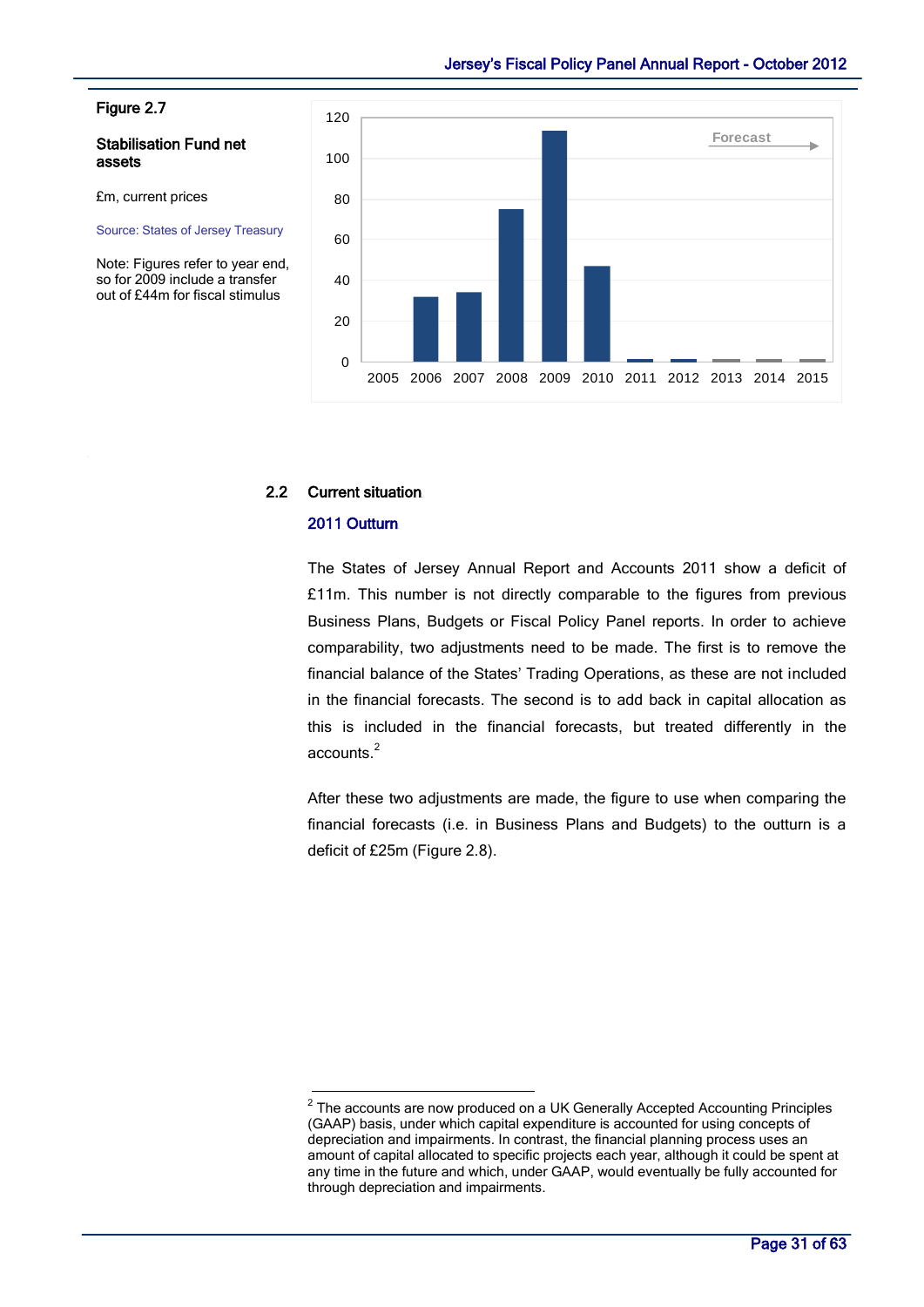| <b>Figure 2.8 Public Finances</b><br>in 2011 : Reconciliation of<br>outturn and accounts |                                                         | Accounts*<br>£m | <b>Outturn</b><br><b>Planning basis</b><br>£m |
|------------------------------------------------------------------------------------------|---------------------------------------------------------|-----------------|-----------------------------------------------|
|                                                                                          | General Revenue Income                                  | 587             | 587                                           |
| Source: States of Jersey Treasury                                                        | Net Revenue Expenditure                                 | -599            | -599                                          |
|                                                                                          | <b>Trading Operations</b>                               |                 |                                               |
|                                                                                          | Capital Allocation                                      |                 | -13                                           |
|                                                                                          | <b>Budgeting Surplus/Deficit</b>                        | -11             | $-25$                                         |
|                                                                                          | * Dro CAAD Adjustments and Other Income and Adjustments |                 |                                               |

Pre-GAAP Adjustments and Other Income and Adjustments

A deficit in 2011 of £25m is £41m lower than the £66m estimated in Budget 2012 ([Figure 2.](#page-33-0)9) (and 2012 Business Plan) and £30m lower than the £55m forecast in Budget 2011. The following factors account for the difference between the Budget 2012 estimate and the final figures in the accounts.

<span id="page-33-0"></span>

| <b>Figure 2.9 Public Finances</b><br>in 2011 : Difference from<br>2012 Budget |                                      | <b>Budget 2012</b><br><b>Estimate</b><br>£m | Outturn<br><b>Planning basis</b><br>£m | <b>Difference</b><br>£m |
|-------------------------------------------------------------------------------|--------------------------------------|---------------------------------------------|----------------------------------------|-------------------------|
|                                                                               | General Revenue Income               | 567                                         | 587                                    | $+20$                   |
| Source: States of Jersey Treasury                                             | <b>Total Net Revenue Expenditure</b> | $-620$                                      | -599                                   | $+21$                   |
|                                                                               | <b>Trading Operations</b>            | -                                           | -                                      |                         |
|                                                                               | Capital Allocation                   | $-13$                                       | $-13$                                  |                         |
|                                                                               | <b>Budgeting Surplus/Deficit</b>     | -66                                         | -25                                    | 41                      |

General revenue income increased by £20m, due to higher than expected income tax revenue (£29m) (mainly the impact of the '20 means 20' regime and lower mortgage interest relief), while other income was around £6m lower and impôts £3m lower.

Total approved expenditure was £20m higher due to additional expenditure approvals made in 2011 (total  $£11m$ ) and a savings target ( $£9m$ ) that was met through higher department underspends. Nevertheless, total net revenue expenditure was £21 million less than was expected in the 2012 Budget because department underspends and unused central contingencies amounted to £41m for 2011 [\(Figure 2.1](#page-34-0)0).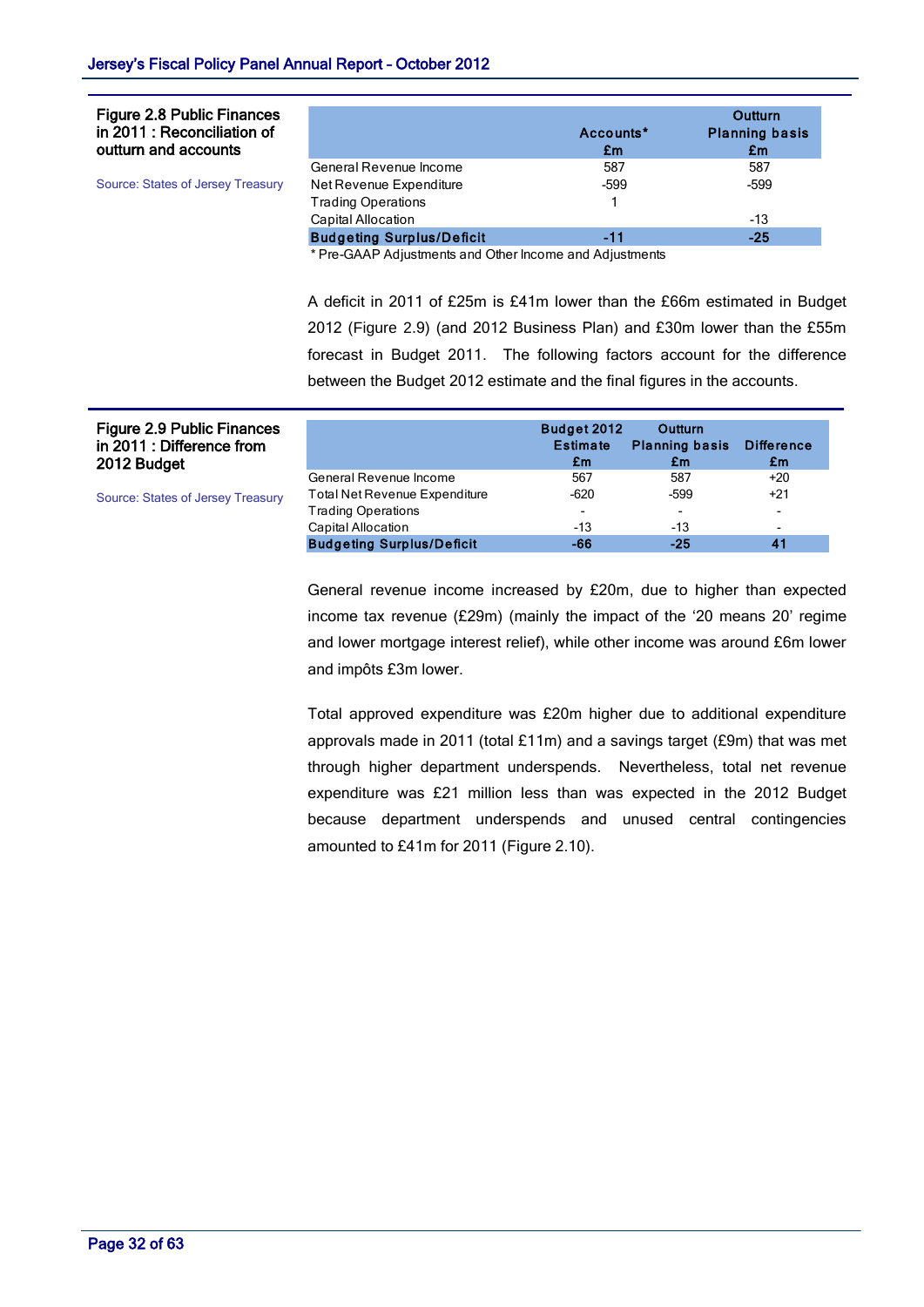<span id="page-34-0"></span>

|                                                              |                                            | Jersey's Fiscal Policy Panel Annual Report - October 2012 |            |                   |
|--------------------------------------------------------------|--------------------------------------------|-----------------------------------------------------------|------------|-------------------|
| Figure 2.10                                                  |                                            | Budget 2012                                               | <b>Now</b> | <b>Difference</b> |
|                                                              | Department NRE                             | 601                                                       | 601        | 0                 |
| <b>Public Finances in 2011:</b><br>Net Revenue Expenditure - | Savings target<br><b>Central Provision</b> | -9                                                        |            | 9                 |
| <b>Breakdown of difference</b>                               | - Central reserve/contingency              | 9                                                         | 9          | 0                 |
| from 2012 Budget                                             | - Restructuring provision                  | 6                                                         | 6          | 0                 |
| £m                                                           | Additional approvals                       |                                                           |            |                   |
|                                                              | - Carry-forwards from 2010                 | 13                                                        | 16         | 3                 |
| Source: States of Jersey Treasury                            | - Other                                    |                                                           | 8          | 8                 |
|                                                              | <b>Total Approved</b>                      | 620                                                       | 640        | 20                |
|                                                              | Underspend                                 |                                                           |            |                   |
|                                                              | - Department underspends                   |                                                           | -27        | -27               |
|                                                              | - Central contingency unused               |                                                           | $-14$      | -14               |
|                                                              | <b>Total NRE</b>                           | 620                                                       | 599        | $-21$             |

The Consolidated Fund balance increased from £41m to £47m during 2011 [\(Figure 2.1](#page-34-1)1). The unallocated Consolidated Fund balance at the end of 2011 was £23m higher than was previously forecast because of higher income tax receipts, carry forward adjustments and a £10m higher transfer from the Stabilisation Fund to the Consolidated Fund.

<span id="page-34-1"></span>

| Figure 2.11                       |                                           | 2011  |
|-----------------------------------|-------------------------------------------|-------|
|                                   |                                           | £m    |
| <b>Public Finances:</b>           | <b>Opening balance</b>                    | 41    |
| <b>Consolidated Fund 2011</b>     | Deficit for the year                      | $-25$ |
| Source: States of Jersey Treasury | Transfer from the Stabilisation Fund      | 46    |
|                                   | <b>Other Fund Adjustments</b>             | 26    |
|                                   | Carry Forward to Fund Expenditure in 2012 | -41   |
|                                   | <b>Closing balance</b>                    | 47    |

#### 2012

Compared to the 2012 Budget, income is now expected to be £12m higher in 2012 due to higher forecasts for income tax revenue partly offset by lower GST, impôts and stamp duty receipts (in part due to weaker economic conditions). Department net revenue expenditure is expected to be slightly higher (by £3m) but this is balanced by a smaller net capital allocation (£2m) and a smaller central reserve (£1m). The overall position is now expected to be a deficit for the year of £7m rather than a deficit for the year of £19m.

The Consolidated Fund balance is expected to fall from £47m to £33m this year, largely due to the £7m deficit and a £27m allocation for the social housing project and the £5m allocation to the proposed Innovation Fund, partly offset by the repayment of Jersey Telecom preference shares and use of expected carry forwards to fund capital projects in later years.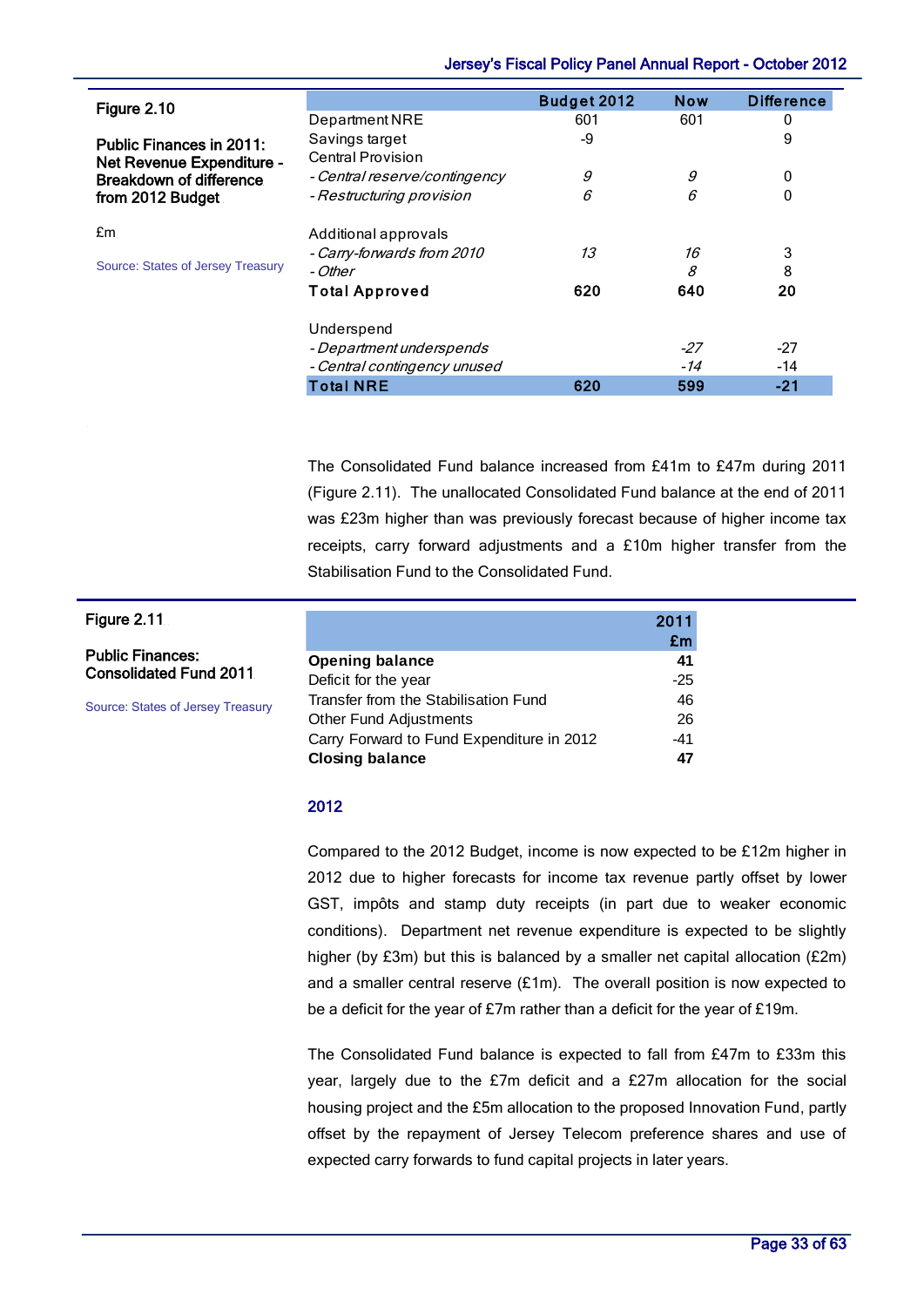| Figure 2.12                       |                                          | 2012  |
|-----------------------------------|------------------------------------------|-------|
|                                   |                                          | £m    |
| <b>Public Finances:</b>           | <b>Opening balance</b>                   | 47    |
| <b>Consolidated Fund 2012</b>     | Deficit for the year                     | $-7$  |
|                                   | <b>Other Fund Adjustments</b>            | $-2$  |
| Source: States of Jersey Treasury | Capital Expenditure Allocation - Housing | $-27$ |
|                                   | Repayment of JT Preference Shares        | 20    |
|                                   | Allocation to Innovation Fund            | -5    |
|                                   | Carry Forward to Fund Capital            | 7     |
|                                   | <b>Closing balance</b>                   | 33    |

#### The outcome compared to past FPP advice

The Panel made a number of recommendations in their last report. The key ones are repeated here in summary:

- Jersey should plan on the basis of a fragile and drawn out global recovery.
- Increased downside risks to the public finances reinforce the need to  $\bullet$ remain focused on fiscal consolidation and financial stability in the medium term.
- The States should avoid making decisions in Budget 2012 that permanently reduce revenue or increase expenditure.
- No Strategic Reserve or Stabilisation Fund transfers. The Stabilisation Fund balance should be increased wherever possible.
- Any excess in the Consolidated Fund over £20m should be transferred to the Stabilisation Fund.
- If economic conditions continue to deteriorate the States should be  $\blacksquare$ ready to support economic activity without weakening finances.
- $\bullet$ In the event of further significant deterioration additional discretionary stimulus should be considered.

Since the Panel's October update the States has broadly followed FPP advice with regard to 2012. The 2012 Budget used the FPP economic forecast at the time which factored in the likelihood of a fragile and drawn out global recovery. During the Budget debate the States did not pass any amendments which significantly reduced revenue or increased expenditure on a permanent basis. Since then the States has considered how local economic conditions have changed in order to gauge whether further economic stimulus would be necessary.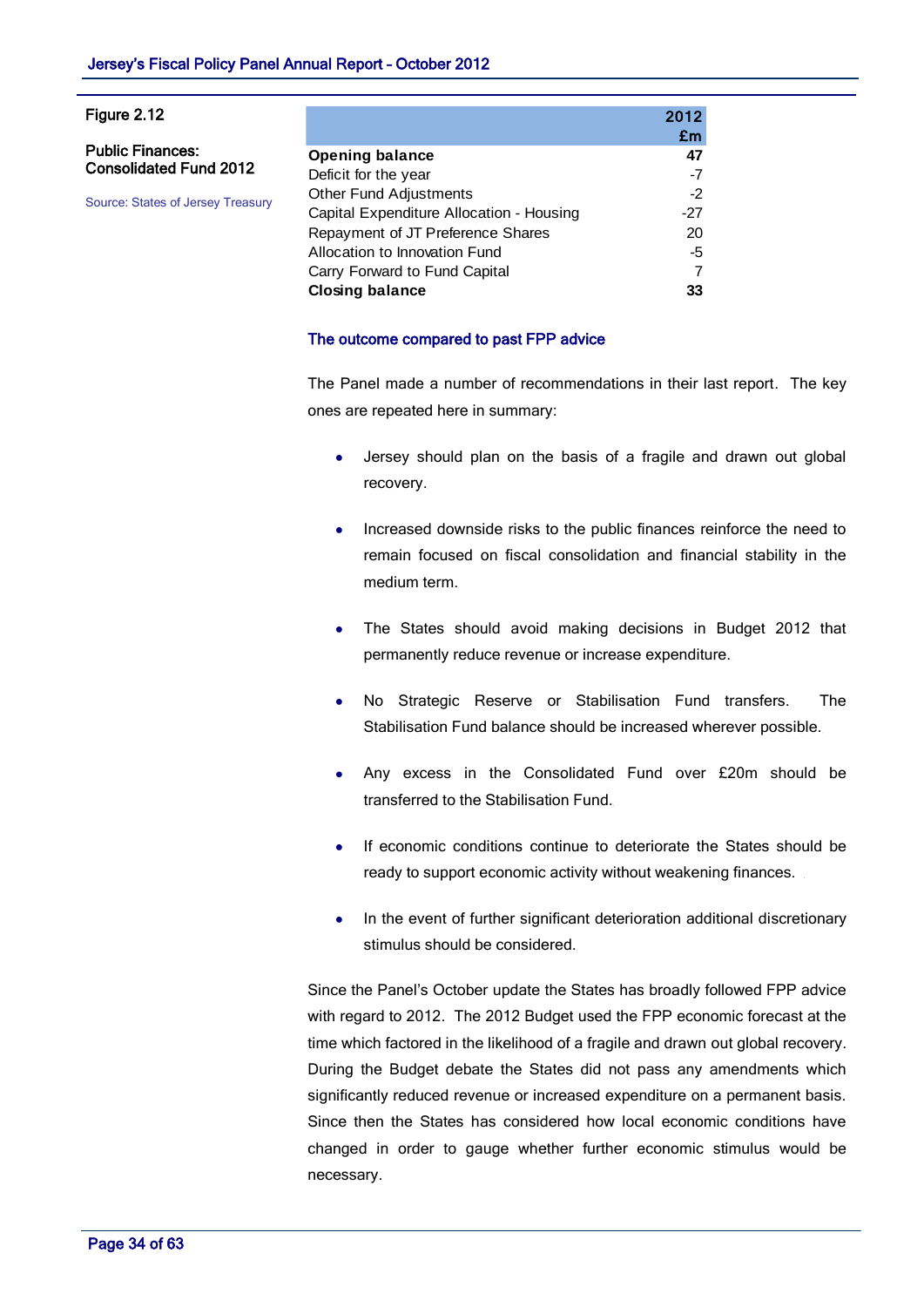#### FPP fiscal stimulus letter

In April 2012, the Treasury Minister contacted the Panel to ask for advice regarding the use of £10m which had been planned to be returned to the Stabilisation Fund to help fund £27m of housing capital projects. (See the appendix for the letters between the Treasury Minister and FPP).

Given that there was increasing evidence that economic conditions had deteriorated the Panel supported the proposal subject to it meeting the conditions and principles for fiscal stimulus, namely that the project is already planned to take place, could be brought forward, has economic value and meets the 3 T's timely, targeted and temporary.

However, the Panel also advised that this stimulus project alone may not be sufficient if economic conditions continue to worsen and that the MTFP should include enough flexibility to allow for extra fiscal stimulus this year and next if necessary.

This advice was consistent with the Panel's recommendations in the FPP October 2011 update.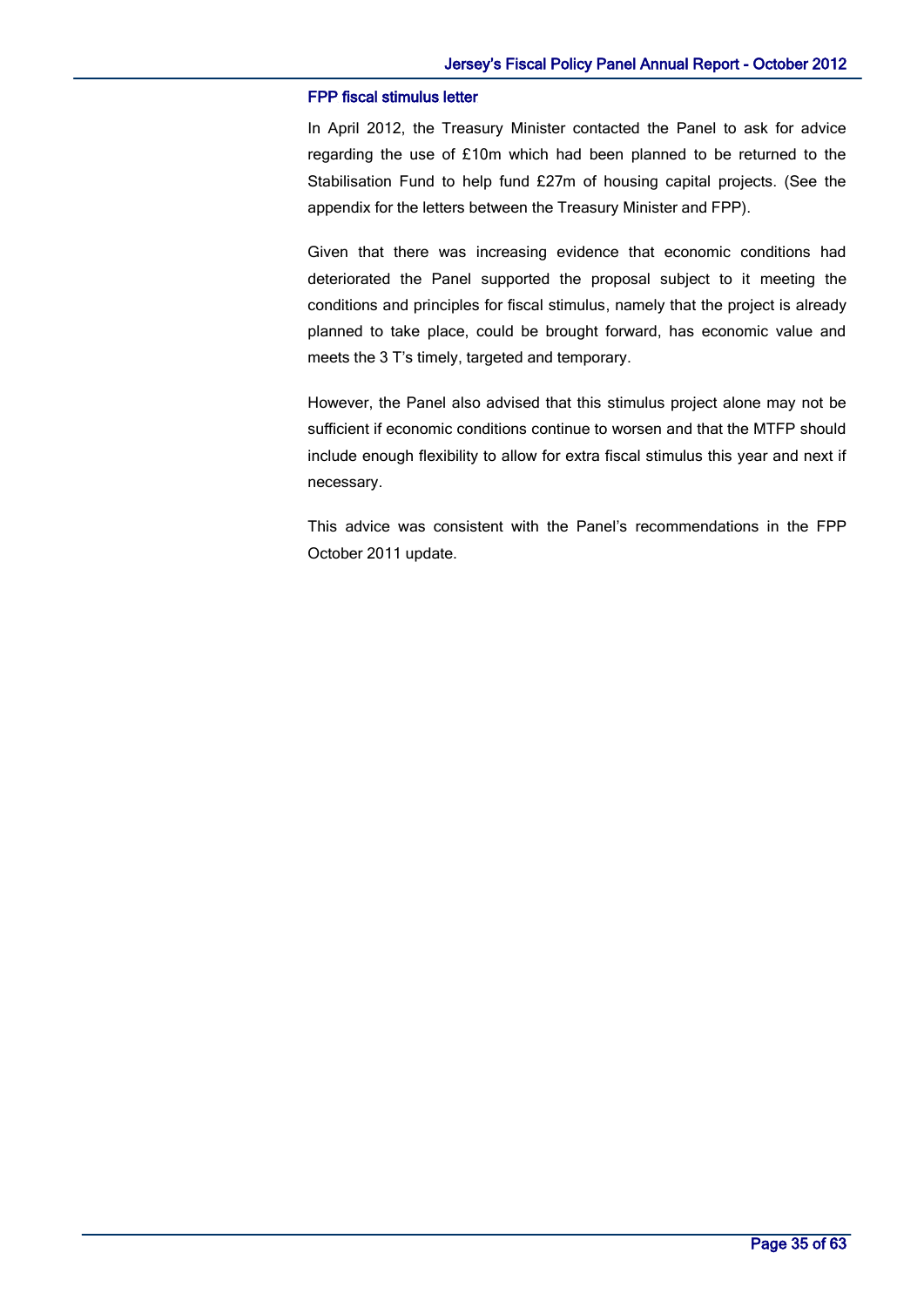#### 2.3 The Medium Term Financial Plan 2013-2015

#### Introduction

The Panel welcomes the move towards medium-term financial planning and the publication of the first Medium Term Financial Plan.

The objectives of the MTFP are as follows<sup>3</sup>:

- provide greater control of States' spending
- provide certainty for departments with overall States' spending limits and minimum department spending limits set for a period of years
- provide flexibility within these spending limits by identifying a specific  $\bullet$ allocation for growth in spending, distinct from central contingencies, that may address emerging pressures and changes in priorities during the period of the Medium Term Financial Plan

In particular, the MTFP looks at longer term financial planning for public services provision and capital spending requirements, and sets out a long term tax policy for Jersey (MTFP appendix 11).

#### Comparison to the 2012 Budget

In the MTFP 2013-2015 income is forecast to be £5m higher in 2013 and £7m lower in 2014 compared to the 2012 Budget. This is due to higher forecasts for income tax revenue offset by lower GST, impôts and stamp duty receipts (in part due to weaker economic conditions) [\(Figure 2.1](#page-37-0)3).

<span id="page-37-0"></span>

| 2012 2013<br>Figure 2.13<br>£m<br>Em<br>£m<br>Income Tax<br>14<br>9<br>-1<br>MTFP 2013-2015: Change<br>GST<br>$-2$<br>$-2$<br>$-2$<br>in financial forecasts since<br>$-3$<br>Impôts<br>$-4$<br>-4<br>Budget 2012<br>-2<br>$-2$<br>Stamp Duty<br>-1<br>£m<br>Other Income<br>5<br>-5<br>-6<br><b>Island Rate</b><br>0<br>0<br>0<br>Source: States of Jersey Treasury<br><b>Budget Measures</b><br>8<br>8<br>data |        |    |   |      |
|------------------------------------------------------------------------------------------------------------------------------------------------------------------------------------------------------------------------------------------------------------------------------------------------------------------------------------------------------------------------------------------------------------------|--------|----|---|------|
|                                                                                                                                                                                                                                                                                                                                                                                                                  |        |    |   | 2014 |
|                                                                                                                                                                                                                                                                                                                                                                                                                  |        |    |   |      |
|                                                                                                                                                                                                                                                                                                                                                                                                                  |        |    |   |      |
|                                                                                                                                                                                                                                                                                                                                                                                                                  |        |    |   |      |
|                                                                                                                                                                                                                                                                                                                                                                                                                  |        |    |   |      |
|                                                                                                                                                                                                                                                                                                                                                                                                                  |        |    |   |      |
|                                                                                                                                                                                                                                                                                                                                                                                                                  |        |    |   |      |
|                                                                                                                                                                                                                                                                                                                                                                                                                  |        |    |   |      |
|                                                                                                                                                                                                                                                                                                                                                                                                                  |        |    |   |      |
|                                                                                                                                                                                                                                                                                                                                                                                                                  | Income | 12 | 5 |      |

The Treasury has proposed additional net revenue expenditure and capital expenditure for 2013 and 2014 that was not included in Budget 2012.

Department net revenue expenditure is expected to be £626m in 2013 and £643m in 2014, which is, respectively, £31m higher and £33m higher than in the 2012 Budget.

<sup>3</sup> P97/2011: Draft Public Finances (amendment no. 3) (Jersey) Law 201-

<u>.</u>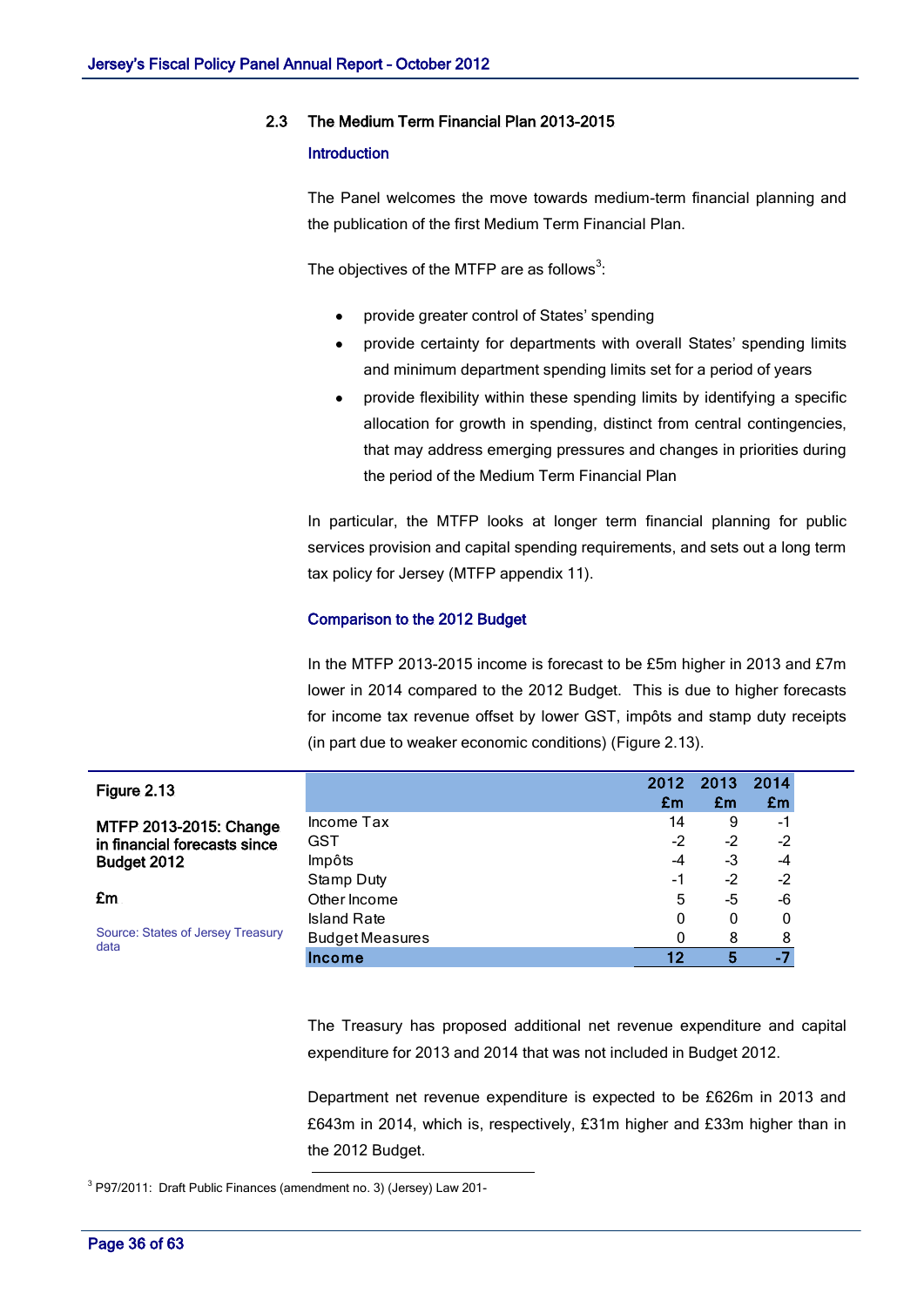<span id="page-38-0"></span>

|                                          |       | <b>Actual Probable</b> |                                                |       | Forecast         |              |
|------------------------------------------|-------|------------------------|------------------------------------------------|-------|------------------|--------------|
| Figure 2.14                              | 2011  | 2012                   | MTFP 2013-2015                                 |       | 2013 2014 2015   |              |
|                                          | £m    | £m                     |                                                | £m    | £m               | £m           |
| <b>Public Finances 2012-</b>             | 587   | 625                    | <b>States Income</b>                           | 647   | 674              | 711          |
| 2015: MTFP, the 2012                     |       |                        |                                                |       |                  |              |
| <b>Budget and differences</b>            | 584   | 596                    | <b>Department Net Revenue Expenditure</b>      | 625   | 643              | 654          |
|                                          | 15    | 22                     | Central Reserve (Contingencies and growth etc) | 8     | 26               | 37           |
| £m                                       |       |                        |                                                |       |                  |              |
|                                          | 38    | 38                     | Gross Capital Allocation                       | 56    | 89               | 77           |
| <b>Source: States of Jersey Treasury</b> | $-25$ | $-24$                  | Funded By Other Sources                        | -43   | -84              | -57          |
| data                                     | 13    | 14                     | <b>Net Capital Allocation</b>                  | 13    | 5                | 20           |
|                                          |       |                        |                                                |       |                  |              |
|                                          | 612   | 632                    | <b>Total Net Expenditure Allocation</b>        | 646   | 674              | 711          |
|                                          |       |                        |                                                |       |                  |              |
|                                          | $-25$ | $-7$                   | Surplus/deficit                                | 1     | $\mathbf 0$      | $\mathbf{0}$ |
|                                          |       |                        |                                                |       |                  |              |
|                                          | 2011  | 2012                   | Budget 2012                                    |       | 2013 2014 2015   |              |
|                                          | £m    | £m                     |                                                | £m    | £m               | £m           |
|                                          | 567   | 613                    | <b>States Income</b>                           | 642   | 681              |              |
|                                          |       |                        |                                                |       |                  |              |
|                                          | 605   | 597                    | <b>Department Net Revenue Expenditure</b>      | 594   | 610              |              |
|                                          | 15    | 19                     | Central Reserve (Contingencies and growth etc) | 21    | 40               |              |
|                                          |       |                        |                                                |       |                  |              |
|                                          | 38    | 38                     | <b>Gross Capital Allocation</b>                | 38    | 36               |              |
|                                          | $-25$ | $-22$                  | Funded By Other Sources                        | $-17$ | -14              |              |
|                                          | 13    | 16                     | <b>Net Capital Allocation</b>                  | 21    | 22               |              |
|                                          |       |                        |                                                |       |                  |              |
|                                          | 633   | 632                    | <b>Total Net Expenditure Allocation</b>        | 636   | 672              |              |
|                                          |       |                        |                                                |       |                  |              |
|                                          | -66   | $-19$                  | Surplus/deficit                                | 6     | $\boldsymbol{9}$ |              |
|                                          |       |                        |                                                |       |                  |              |
|                                          | 2011  | 2012                   | <b>Difference</b>                              |       | 2013 2014 2015   |              |
|                                          | £m    | £m                     |                                                | £m    | £m               | £m           |
|                                          | 20    | 12                     | <b>States Income</b>                           | 5     | $-7$             |              |
|                                          |       |                        |                                                |       |                  |              |
|                                          | $-21$ | $-1$                   | <b>Department Net Revenue Expenditure</b>      | 31    | 33               |              |
|                                          | 0     | 3                      | Central Reserve (Contingencies and growth etc) | -13   | $-14$            |              |
|                                          |       |                        |                                                |       |                  |              |
|                                          | 0     | 0                      | Gross Capital Allocation                       | 18    | 53               |              |
|                                          | 0     | $-2$                   | Funded By Other Sources                        | -26   | -70              |              |
|                                          | 0     | $-2$                   | <b>Net Capital Allocation</b>                  | -8    | $-17$            |              |
|                                          |       |                        |                                                |       |                  |              |
|                                          | $-21$ | 0                      | <b>Total Net Expenditure Allocation</b>        | 10    | $\overline{c}$   |              |
|                                          |       |                        |                                                |       |                  |              |
|                                          | 41    | 12                     | Surplus/deficit                                | $-5$  | $-9$             |              |
|                                          |       |                        |                                                |       |                  |              |

#### Central reserves and contingencies

The amounts proposed to be put aside for provisions and contingencies are shown in [Figure 2.1](#page-39-0)5 and are £13m lower in 2013 and £14m lower in 2014 compared to the 2012 Budget. There are several reasons which explain this. First, the MTFP includes a provision for staff pay awards of £6m in 2013 and £17m in 2014 which the 2012 Budget does not, reflecting the progress made so far in negotiations. Second, the initial growth allocations of £6m in 2013, £16m in 2014 and £26m from 2015 have now been allocated to departments.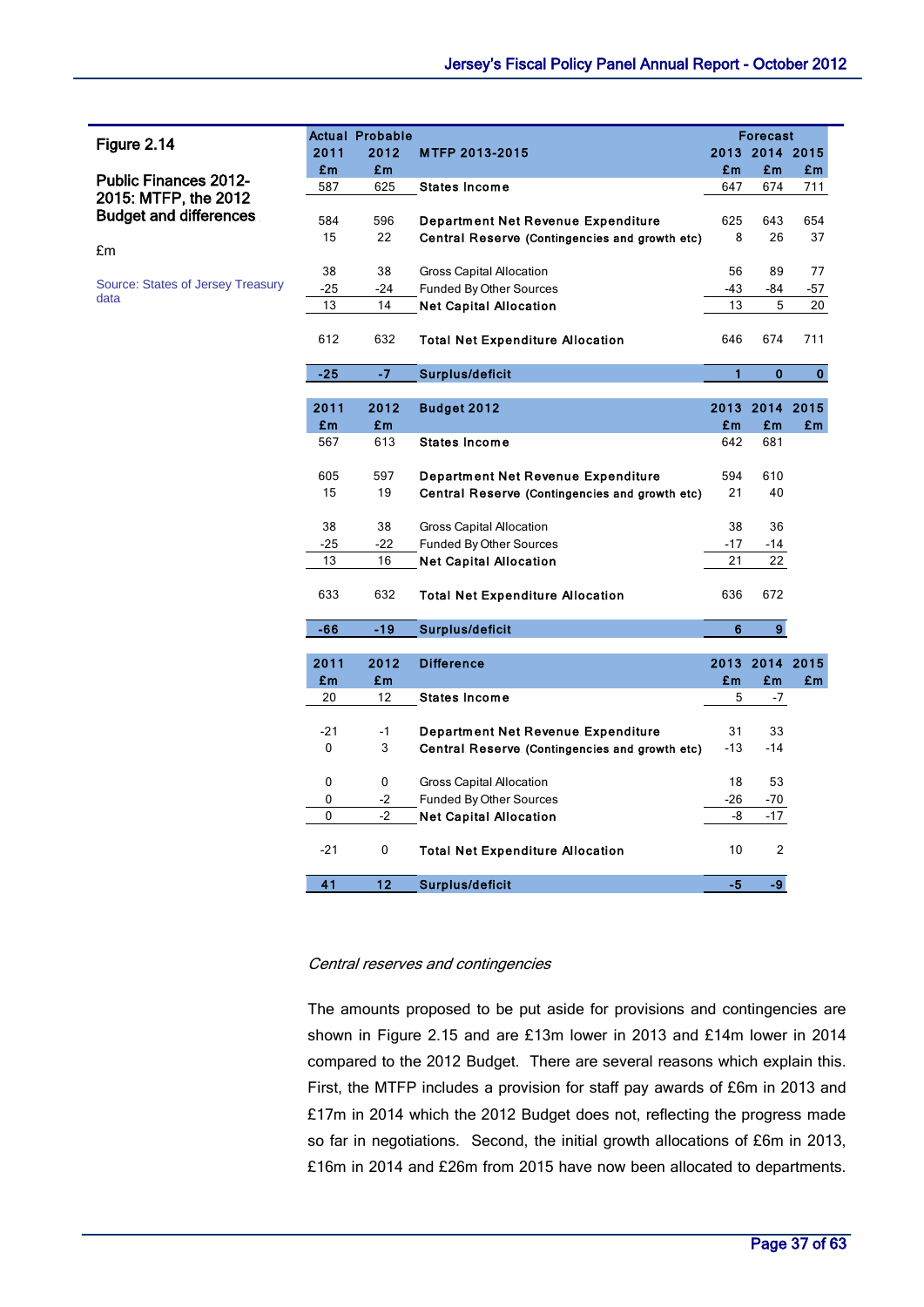Finally, the contingency allocations (to cope with unexpected one-off emergency items for example) have been reduced by £13m in 2013 and £14m 2014. Although no money has been proposed to be allocated for contingencies during 2013, there are expected to be £6m of unused contingencies in 2012 which are earmarked to be carried forward to 2013. The combined effect of this is that the contingency amounts are now £7m lower in 2014 than proposed at the time of the 2012 Budget.

The MTFP proposes using some of the central reserves and contingencies that were put aside in the 2012 Budget to fund additional revenue expenditure and to make a provision for the most recent States employees pay award offer. However, the resulting lower reserves and contingencies means there will be less flexibility each year to deal with changing priorities and emerging pressures.

<span id="page-39-0"></span>

| Figure 2.15                               |                               | <b>MTFP</b> |          |      | 2012 Budget |              |           | <b>Difference</b> |              |              |      |
|-------------------------------------------|-------------------------------|-------------|----------|------|-------------|--------------|-----------|-------------------|--------------|--------------|------|
|                                           |                               | 2012        | 2013     | 2014 | 2015        | 2012         | 2013 2014 |                   | 2012         | 2013         | 2014 |
| <b>Public finances: Central</b>           |                               | £m          | £m       | £m   | £m          | £m           | £m        | £m                | £m           | £m           | £m   |
| reserves                                  | Pay Provision (net)           | 3           | 6        | 17   | 26          | $\Omega$     | $\Omega$  | 9                 | 3            | 6            | 8    |
|                                           | Restructuring Provision (net) |             | 2        | 3    | 4           |              | 2         | 2                 | $\mathbf{0}$ | $\mathbf{0}$ |      |
| £m                                        | Allocation to Contingencies   | 12          | 0        | 6    |             | 12           | 13        | 13                | 0            | -13          | $-7$ |
|                                           | Allocation to Growth          | 0           | $\Omega$ | 0    | 0           | $\mathbf{0}$ | 6         | 16                | $\mathbf{0}$ | -6           | -16  |
| Source: States of Jersey Treasury<br>data |                               | 22          | 8        | 26   | 37          | 19           | 21        | 40                | з            | $-13$        | -14  |

#### Gross revenue income and expenditure

[Figure 2.1](#page-40-0)6 shows gross department revenue expenditure (which includes the central reserves above) and gross department revenue income, after adjusting for inflation, in real terms. Real gross revenue expenditure is expected to remain at around £730m throughout the MTFP period, falling in real terms in 2012 and 2013 before slowly increasing again in 2014 and 2015, whereas real revenue income is expected to grow from around £730m to £750m (by 1.3% a year). By 2015 there is expected to be a small surplus of about £20m.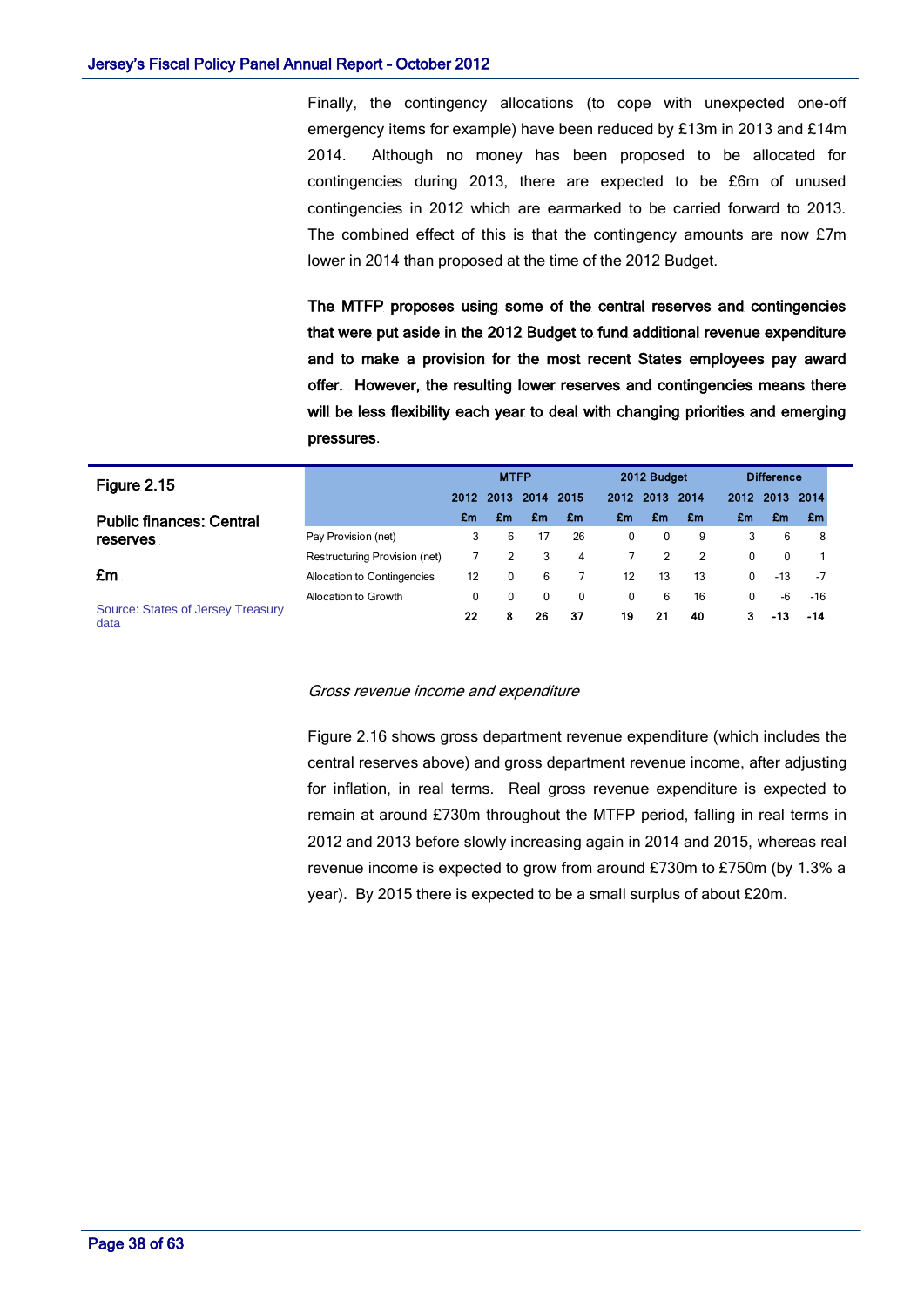#### <span id="page-40-0"></span>Figure 2.16

Public finances: Revenue income and expenditure, adjusted for inflation

£m (2011 prices)

Note: Income is gross revenue income (so includes departmental income) and expenditure is gross revenue expenditure

Source: States of Jersey Treasury, Panel calculations

![](_page_40_Figure_6.jpeg)

#### Capital allocations

The gross capital allocation [\(Figure 2.1](#page-38-0)4), in the MTFP has significantly increased from £38m to £56m (an £18m increase) in 2013 and £36m to £89m (a £53m increase) in 2014 compared to the 2012 Budget. In 2015 the gross capital allocation is planned to be relatively high as well at £77m [\(Figure 2.1](#page-40-1)7).

![](_page_40_Figure_9.jpeg)

# It is planned is to fund these capital allocations mainly from a repayment of an advance to departments, housing funding sources, one-off receipts from utilities and anticipated carry forwards of current expenditure in future years. The greater emphasis on funding the allocations in this way has meant less is expected to be funded from annual tax revenue (the net capital allocation) - £8m less in 2013 and £17m less in 2014 [\(Figure 2.1](#page-41-0)8). The impact on Jersey's economy of funding more capital expenditure through the use of oneoff capital and other receipts is different to the economic impact of funding

#### <span id="page-40-1"></span>Figure 2.17

#### Capital allocations

£m (current prices)

Note: The fiscal stimulus allocation is the £17m capital element of the £44m total.

Net capital allocation + housing allocation + other allocations = gross capital allocation

Source: States of Jersey Treasury data. Panel calculations.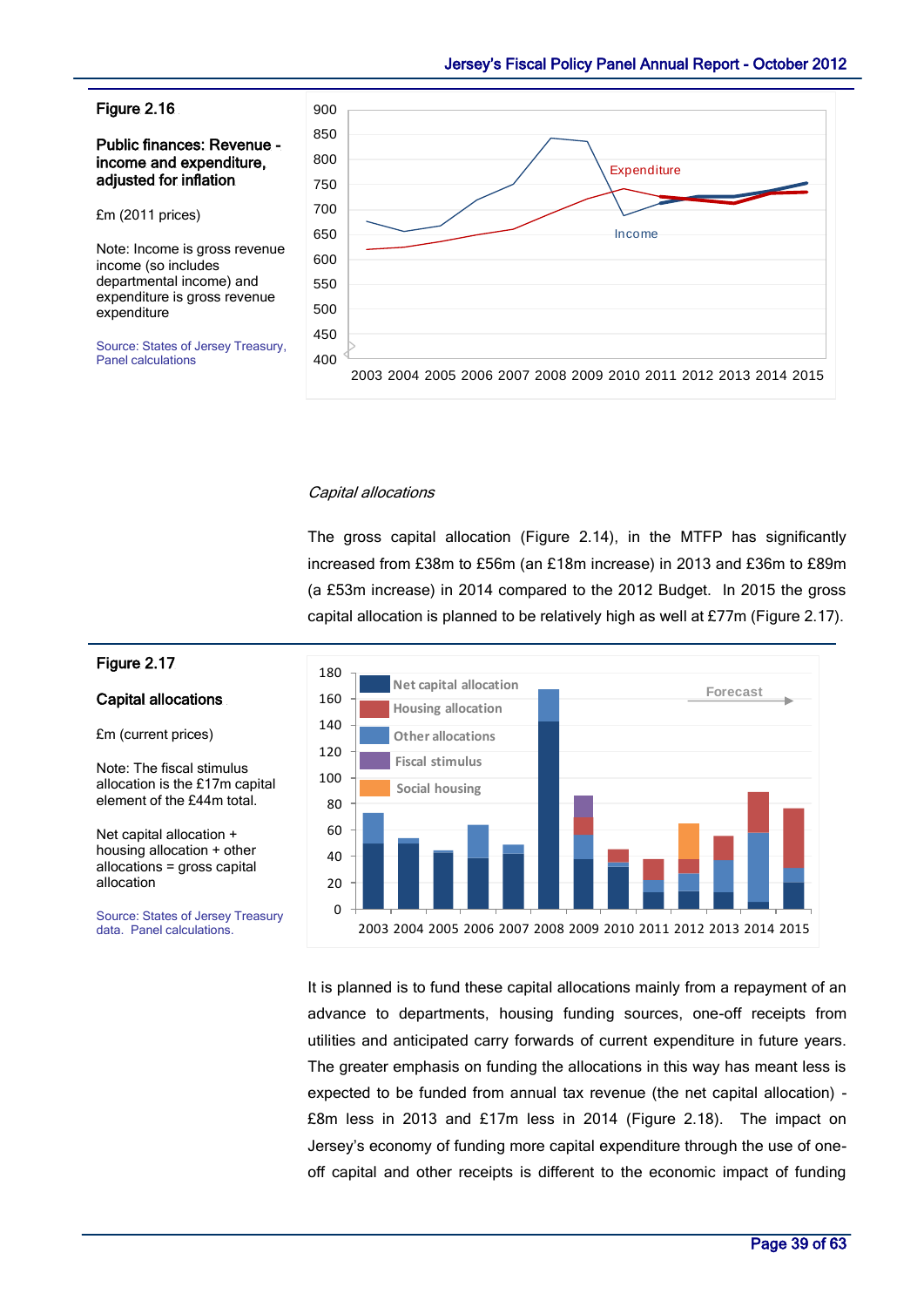capital expenditure through higher tax receipts. This is looked at in more detail later (section 2.6).

<span id="page-41-0"></span>

| Figure 2.18                                                    |                                      | 2012 2013<br>£m | £m    | 2014<br>£m |  |
|----------------------------------------------------------------|--------------------------------------|-----------------|-------|------------|--|
| MTFP 2013-2015: Change                                         | <b>Gross Capital Allocation</b>      | 0               | 18    | 53         |  |
| in financial forecasts since                                   | <b>Housing Funding Sources</b>       | 0               | -5    | $-17$      |  |
| Budget 2012                                                    | Repayment of Advances to Departments | 0               | 0     | $-38$      |  |
|                                                                | Utility Receipts                     | -2              | $-10$ | -5         |  |
| Source: States of Jersey Treasury<br>data. Panel calculations. | Other                                | 0               | -11   | $-10$      |  |
|                                                                | Net Capital Allocation               | -2              | -8    | $-17$      |  |

Although there is little overall change in the total net expenditure proposed, underlying this are significant changes to departmental net revenue expenditure, which is now higher, and to central allocations, such as for contingencies and future growth, which are now lower. Capital expenditure has also increased substantially

The deficit presented in the MTFP is forecast to decline slightly over the period from an estimated deficit of £7m in 2012 to balance in 2014 [\(Figure 2.1](#page-41-1)9).

<span id="page-41-1"></span>

| Figure 2.19                       | Outturn<br>2009 | Outturn<br>2010 | 2011  | <b>Outturn Estimate</b><br>2012 |                        | 2013 | $\leftarrow$ Forecast --><br>2014 | 2015 |
|-----------------------------------|-----------------|-----------------|-------|---------------------------------|------------------------|------|-----------------------------------|------|
| <b>Public Finances: MTFP</b>      | £m              | £m              | £m    | £m                              |                        | £m   | £m                                | £m   |
| 2013-2015                         | 674             | 546             | 587   | 625                             | Income                 | 647  | 674                               | 711  |
|                                   | 603             | 631             | 612   | 632                             | Expenditure            | 646  | 674                               | 711  |
|                                   | 71              | $-85$           | $-25$ | -7                              | <b>Surplus/Deficit</b> |      | 0                                 | 0    |
| Source: States of Jersey Treasury |                 |                 |       |                                 |                        |      |                                   |      |

Carry forwards

The carry forward process allows departments to manage their spending across financial years, gives them a greater sense of certainty and helps to avoid the incentive to spend any money left over before the year end.

At the end of 2011 £41m of departments' budgets remained unspent. £28m of this has been agreed to be carried forward to 2012 to be spent by departments and £13m carried forward for contingencies.

Spending the carry forward money in 2012 as opposed to saving it (for example by putting it in the Stabilisation Fund) will provide some stimulus to Jersey's economy this year. However, it is possible that a higher proportion of the carry forward money could have been spent differently to provide further economic stimulus as conditions weaken locally.

Allocating money to the Stabilisation Fund (in order to build up the balance in good times and fund stimulus during the bad times) should be a competing objective for any carry forward amounts each year. It is unclear whether this consideration was part of the carry forward process.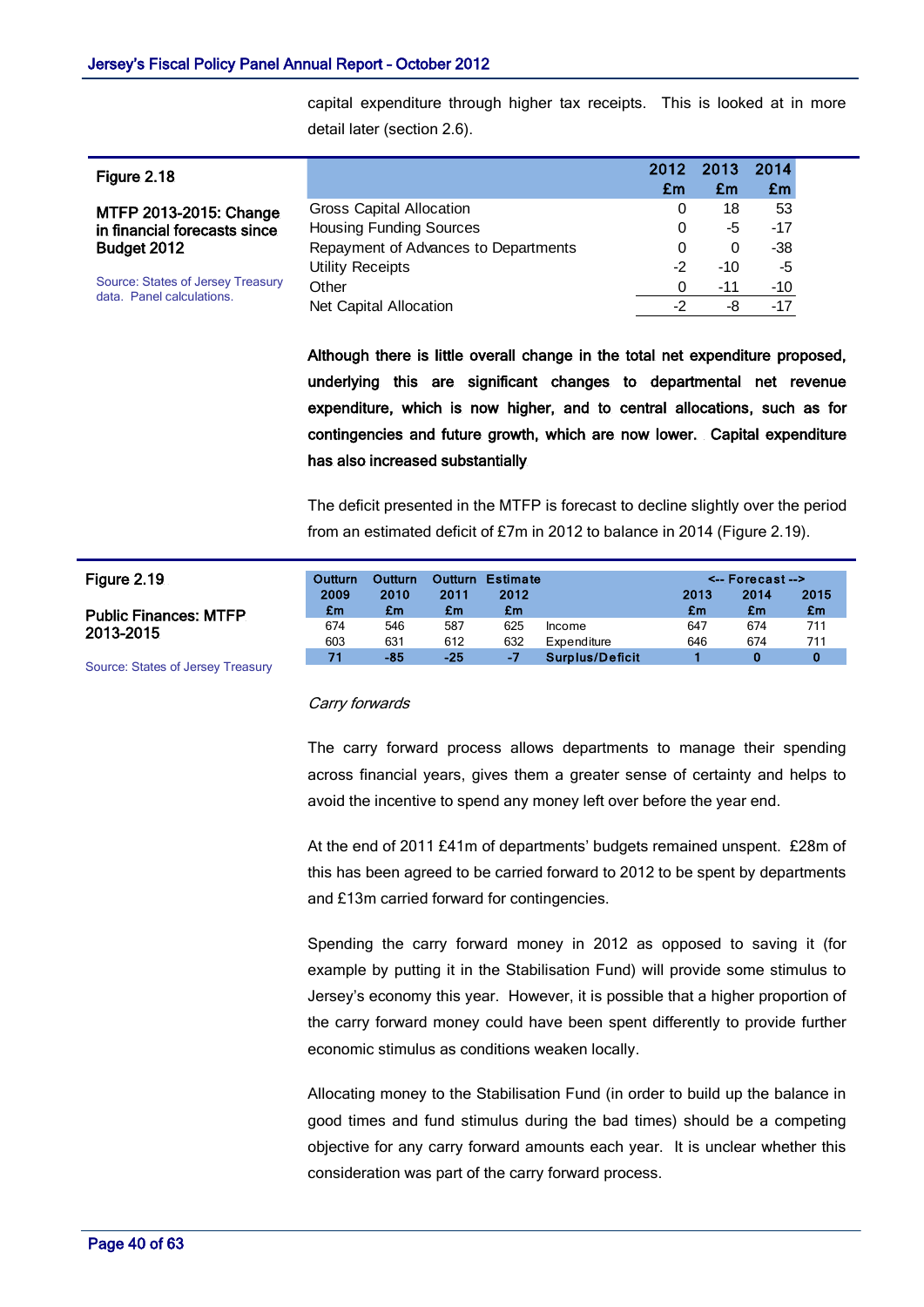#### Comprehensive Spending Review

The savings target of £65m for the Comprehensive Spending Review originally set out at the end of 2010 is an important requirement that underpins the MTFP. The Council of Ministers states its commitment to deliver the savings targets in the MTFP. It is expected that almost £56m of the £65m savings will be delivered by 2013 with a further £4m being delivered through additional savings by 2015. This leaves an expected shortfall of £5m by the end of the MTFP period [\(Figure 2.2](#page-42-0)0). In 2016, through additional savings, the shortfall is expected to be £3.6m.

<span id="page-42-0"></span>

|                                                   | expected to be £3.6m. |      |      |    |                          |    |       |
|---------------------------------------------------|-----------------------|------|------|----|--------------------------|----|-------|
| Figure 2.20                                       |                       | 2011 | 2012 |    | 2013 2014-2015 Shortfall |    | Total |
|                                                   |                       | £m   | £m   | £m | £m                       | £m | £m    |
| <b>Comprehensive Spending</b>                     | Original plan 2010    | 12   | 23   | 30 | 0                        |    | 65    |
| Review: Expected profile of<br>savings to be made | Current plan MTFP     | 13   | 20   | 23 | 4                        |    | 65    |

Source: States of Jersey Treasury

How the savings are achieved are a political decision rather than an economic decision. However, if the savings are not made over the medium term then any shortfall may have to be made up through other measures if there remains a structural deficit in public finances over the medium term. This is discussed in more detail later.

#### The Consolidated Fund

The Consolidated Fund is the fund through which the majority of the States' income and expenditure is managed, including general revenue income and departmental income and expenditure.

The projected financial position of a £12m Consolidated Fund balance at the end of 2014 and £10m at the end of 2015 looks very tight [\(Figure 2.2](#page-43-0)1). There appears to be very little flexibility in the plan if income turns out to be lower than expected or expenditure higher than expected. For example, the planning range of 5% of income tax revenue is £25m either way, suggesting that if income tax receipts turn out to be in the lower part of the range, the Consolidated Fund balance may not be sufficient.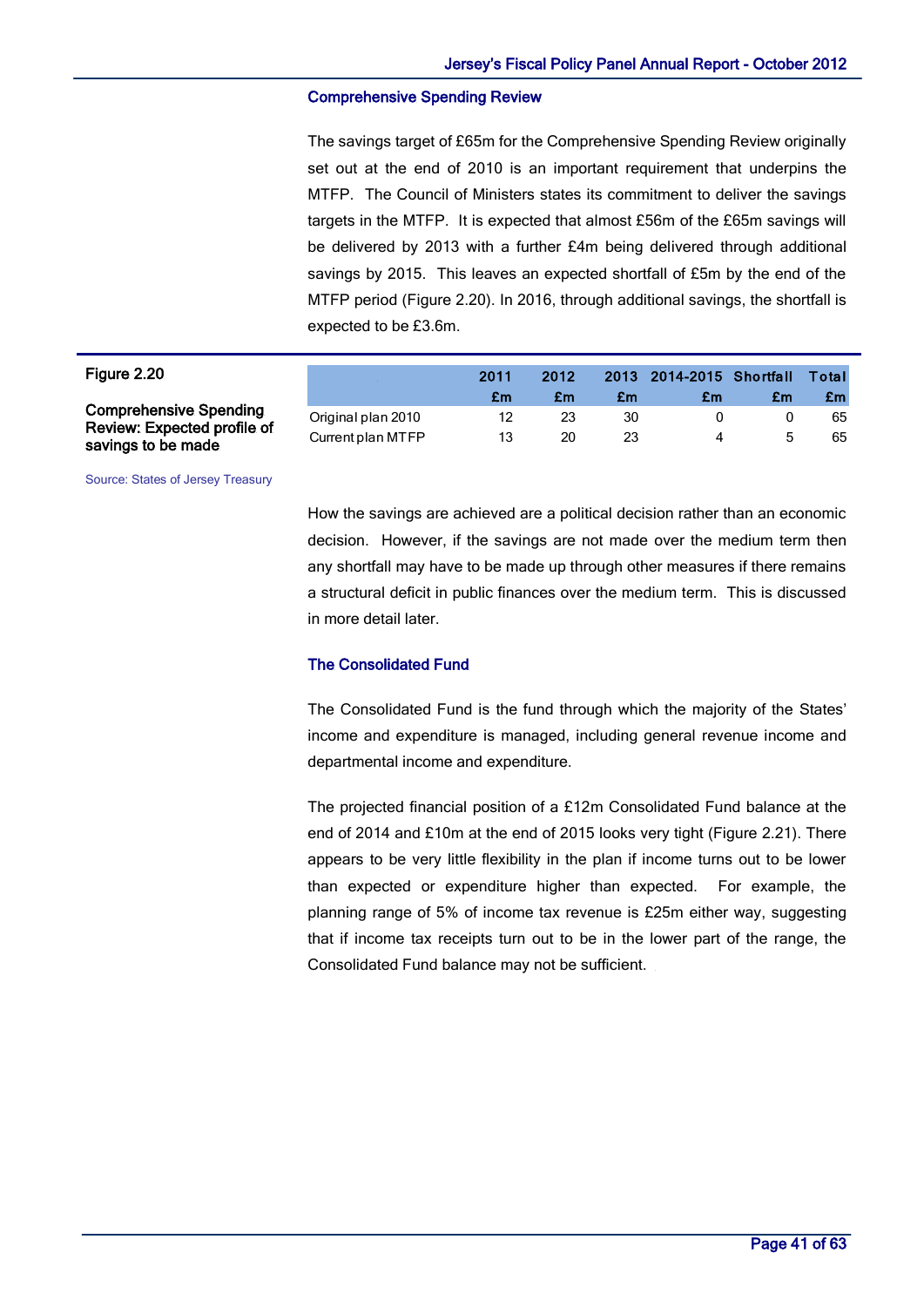<span id="page-43-0"></span>

| Figure 2.21                    |                                           | 2011<br>£m | 2012<br>£m | 2013<br>£m | 2014<br>£m. | 2015<br>£m |
|--------------------------------|-------------------------------------------|------------|------------|------------|-------------|------------|
| <b>Public Finances:</b>        | <b>Opening balance</b>                    | 41         | 47         | 33         | 20          | $12 \,$    |
| <b>Consolidated Fund 2011-</b> | Forecast Surplus/deficit for the year     | $-25$      | $-7$       |            |             |            |
| 2015                           | Transfer from the Stabilisation Fund      | 46         |            |            |             |            |
|                                | <b>Other Fund Adjustments</b>             | 26         | $-2$       | $-10$      | $-32$       | $-2$       |
| Source: MTFP                   | Capital Expenditure Allocation and Return |            | $-27$      |            | 27          |            |
|                                | Repayment of JT Preference Shares         |            | 20         |            |             |            |
|                                | Allocation to Innovation Fund             |            | -5         |            |             |            |
|                                | Carry Forward to Fund Expenditure in 2012 | -41        |            |            |             |            |
|                                | Carry Forward to Fund Capital             |            |            | $-4$       | -3          |            |
|                                | <b>Closing balance</b>                    | 47         | 33         | 20         | 12          | 10         |

The Panel has recommended before that any unallocated funds in the Consolidated Fund in excess of £20m should be transferred into the Stabilisation Fund.

As a consequence of introducing contingency funds into the budgeting process, the Panel have been considering whether the guideline balance should be reduced. The contingency amounts have however been reduced in this MTFP compared to those outlined in the 2012 Budget and so the Panel maintains its original recommendation.

#### Stabilisation Fund and Strategic Reserve

The MTFP states that "During the period 2013 to 2015, the Council of Ministers would wish to take opportunities that arise to rebuild the Stabilisation Fund. Funds will be placed in the Stabilisation Fund either from a Consolidated Fund transfer in the period or from additional income generated during the period." There are no plans to make additions to or withdrawals from the Strategic Reserve.

No transfers into the Stabilisation Fund are recommended by the Panel in 2012 or 2013. However, further consideration needs to be given as to how the Stabilisation Fund will be rebuilt through countercyclical fiscal policy, once the economy begins to recover.

The Panel does not recommend a transfer into the Strategic Reserve at this stage.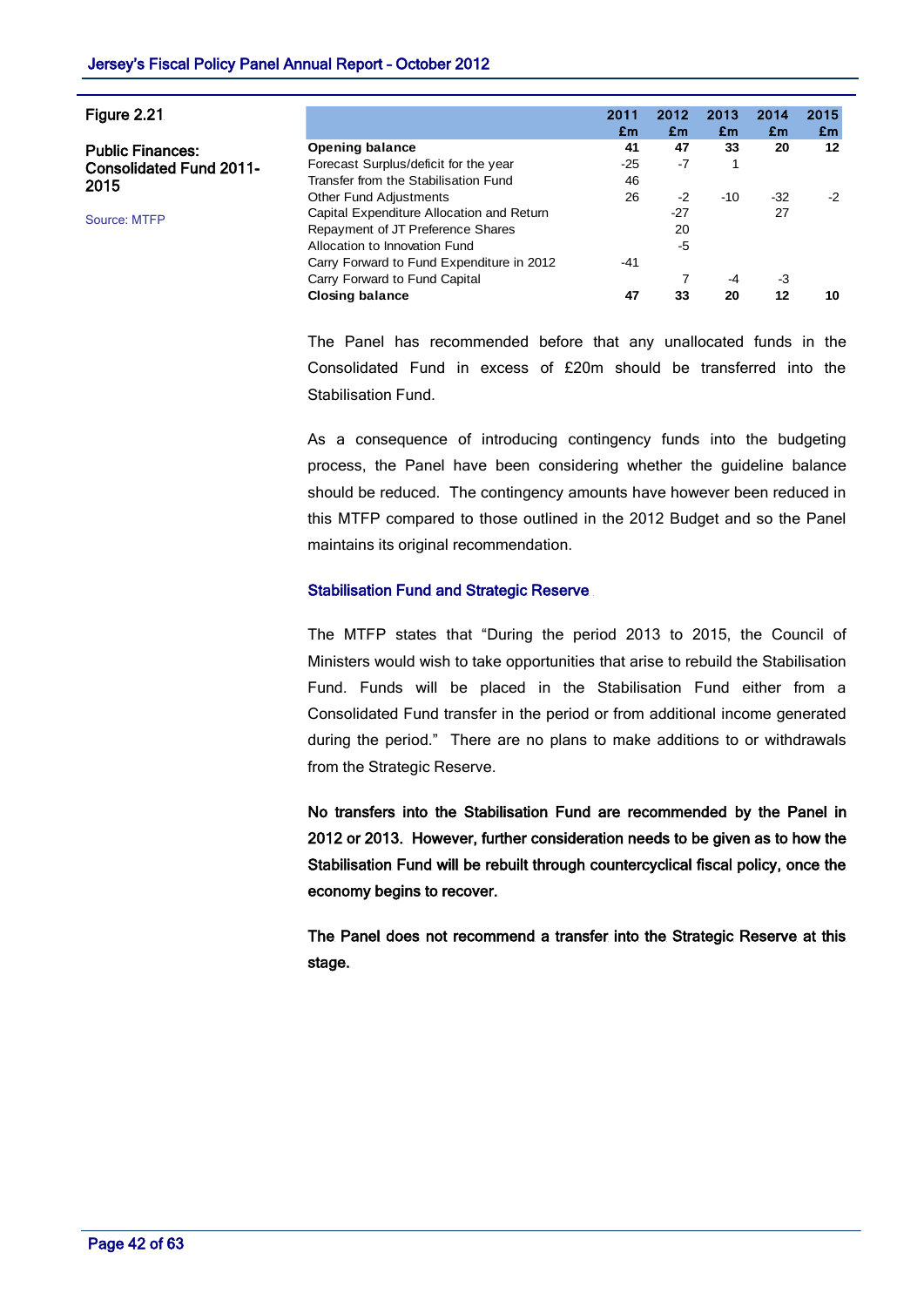#### 2.4 Setting the balance of fiscal policy

In deciding what the appropriate balance should be between taxation and spending it is important to assess economic conditions in the local economy including the degree of spare capacity. As discussed on page 23 in Section 1.6 it is difficult to predict when the Jersey economy might return to full capacity. Therefore it is important to keep some flexibility in the States' finances over the life of the MTFP, to be able to adjust the fiscal stance and ensure that the States' finances continue to act in a counter-cyclical manner. However, it is the Panel's judgement that there is significant spare capacity in the economy this year that will persist at least until 2013. There is much more uncertainty about whether such trends will continue in 2014 and 2015.

In past reports the Panel has set out some guiding principles including:

- Fiscal consolidation should have regard for the consequences for economic growth
- Focus should be on a credible medium-term plan
- Plan to run surpluses once the economy recovers to rebuild the Stabilisation Fund.

It is important for sound fiscal policy that the proposals in the MTFP 2013- 2015 follow these principles. In addition, given the deterioration in the economic outlook for 2012 and 2013 it is important to assess the degree to which fiscal policy will support economic activity and whether additional stimulus is required.

Firstly, the automatic stabilisers should be allowed to work. This means that in 2012 and 2013 falls in tax revenue and increases in expenditure that occur naturally (because of the downturn and without any policy changes) should be allowed to take place. To try to reverse these cyclical impacts (for example by increasing tax rates or reducing expenditure) during 2012 and 2013 would be pro-cyclical and only act to exacerbate the situation. Any deterioration in the fiscal position expected as a result should be allowed to take place as by its nature it should correct itself as the economy.

The next step is to assess whether this automatic adjustment in the fiscal stance is sufficient given the extent of the economic slowdown. In Jersey, such adjustment tends to be somewhat delayed because of the lags in the taxation system and experience suggests that the automatic stabilisers in Jersey are not that strong.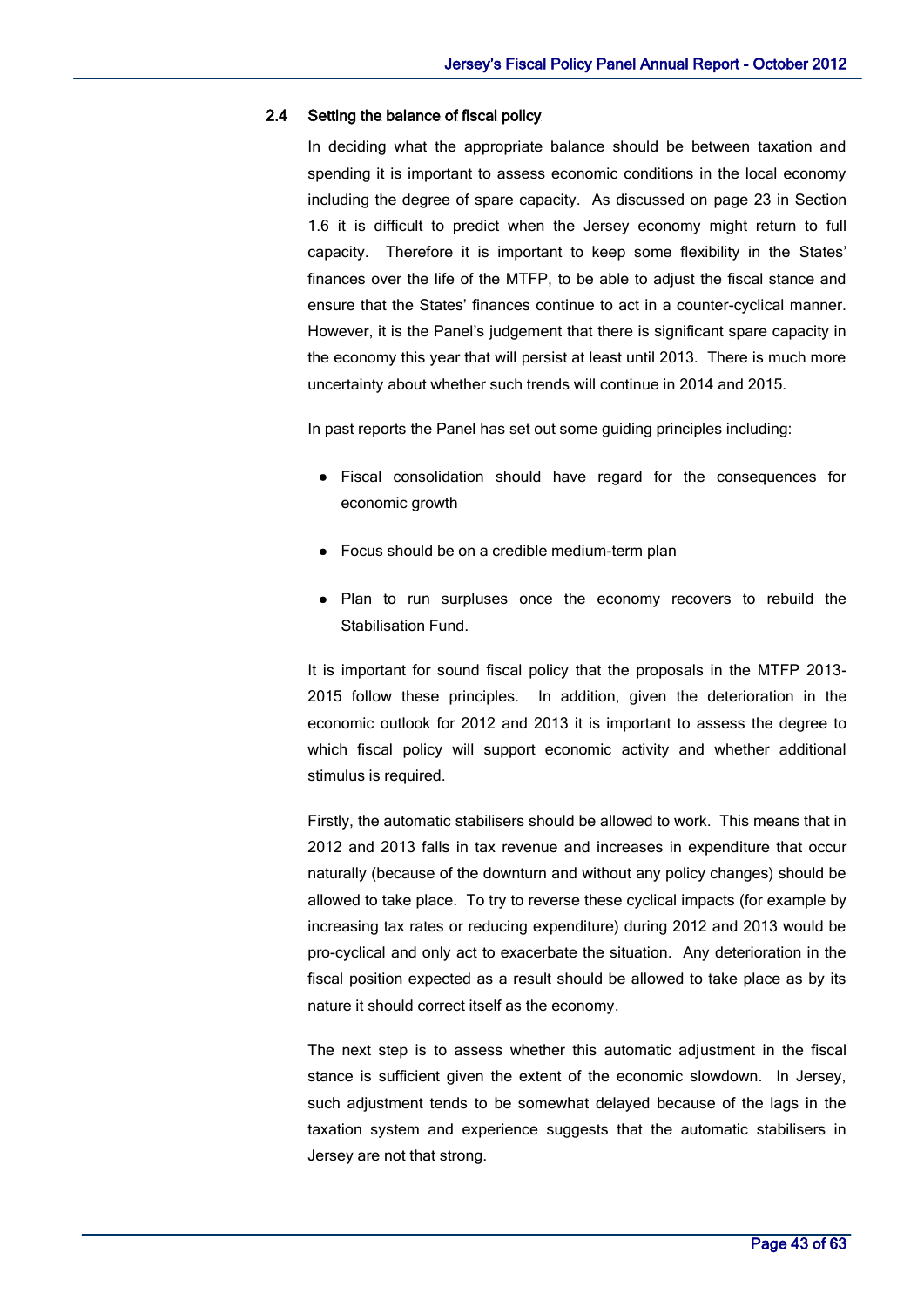If it is judged that the automatic stabilisers alone will not give sufficient support to the economy then (as previously recommended by the Panel and undertaken in recent years) the States should consider bringing forward any previously agreed and funded capital projects it can to 2012 and 2013 to help support the economy. This will inject more money into the economy at the time when it is most needed.

Only if the combination of automatic stabilisers and bringing forward already funded capital projects does not add sufficient support to the economy should consideration be given to additional discretionary fiscal stimulus projects. The amount of discretionary stimulus should be determined by the degree of additional support that is required in the economy, not the size of the Stabilisation Fund or the balance on the Consolidated Fund.

It should be noted that having an empty Stabilisation Fund should not stop the States from pursuing counter-cyclical fiscal policy – in particular running a deficit when the economy is doing badly. In this situation the States should consider using other sources of savings or borrowing the money to help support the economy and then repay this when the economy is performing well again.

The source of any transfers to the Stabilisation Fund over the MTFP period will be important. If surpluses are run as the economy recovers and are used to rebuild the Stabilisation Fund then this is an example of good countercyclical fiscal policy which will put Jersey in a better position to deal with the next downturn when it arises. If however, the Stabilisation Fund is rebuilt as the economy recovers by using savings (for example, money from the Strategic Reserve) and not annual surpluses ahead of the next downturn, then this could suggest a pro-cyclical fiscal policy is being pursued (exacerbating the economic cycle) and that there could be a structural deficit that needs to be addressed.

In the following sections, the Panel will therefore assess the proposals in the MTFP on the basis of whether the balance of fiscal policy is appropriate given the economic outlook and in particular whether it meets the following criteria:

- 1. It demonstrates that the decision making process above has been followed giving due regard to impact of the automatic stabilisers, ability to bring forward capital projects and the need for additional discretionary stimulus.
- 2. Additional measures (discretionary stimulus) and support for the economy are required and delivered in 2012 and 2013 and any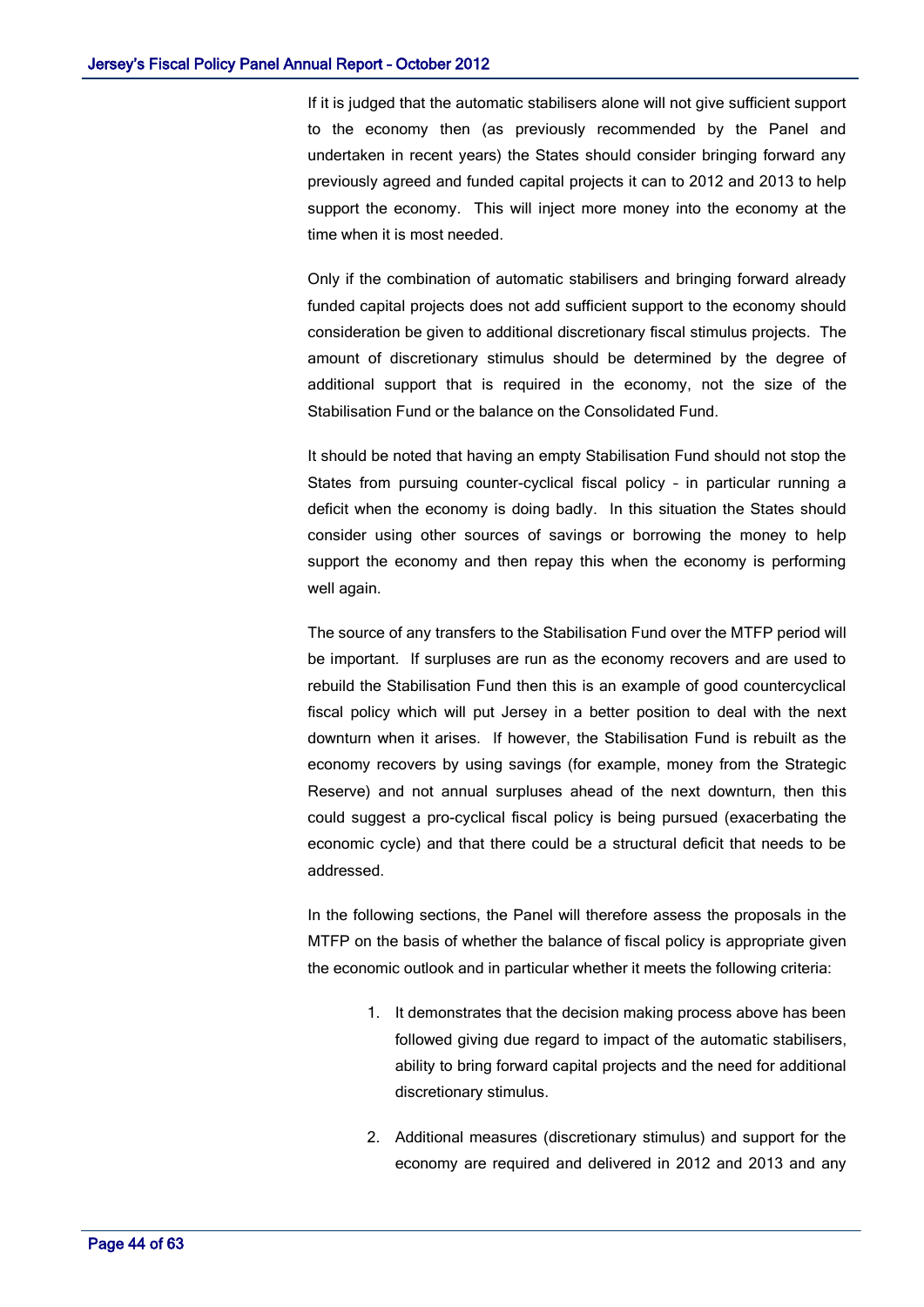discretionary stimulus meets the 3 "T's" (targeted, temporary and timely).

3. Medium-term flexibility is sufficient to protect the medium-term sustainability of States finances and to return them to balance once the economy is operating at full capacity.

#### 2.5 The economic impact of the proposals

The first step is to assess the economic impact of the MTFP proposals in terms of the combined impact of tax and spending on the economy. The Panel refers to the annual surplus or deficit each year and makes any necessary adjustments to smooth the timing of receipts and expenditure to better reflect the impact on the economy.

Summary table A for income and expenditure in the MTFP shows an overall position of an expected small deficit of £7m in 2012 with essentially a balanced position each year from 2013 to 2015.

However, there are some adjustments which need to be made to these projected balances to see more clearly what the impact on the economy will be. These are:

- 1. The sale of assets and use of savings or reserves. Most of the one-off capital receipts such as property disposals and preference dividend repayments from utilities are shown as receipts offset against capital allocations, but unlike the annual receipts of tax revenues, do not take money out of the economy in the same way. Therefore the overall effect of using them to fund capital expenditure is to add more money into the economy than the headline surplus/deficit figure suggests.
- 2. The timing difference between committing to a capital project and the expenditure. The timing of capital expenditure does not always coincide with the years in which funding is allocated to the capital programmes, especially for larger projects if they are unexpectedly delayed or take a few years to complete. There are two points here. First, the planned programme over 2012 – 2015 should be adjusted for when expenditure is expected. Second, the rate at which capital projects, approved in the past, become capital expenditure should be adjusted. In recent years actual capital expenditure has increased as previously approved capital projects have been accelerated.
- 3. Unspent amounts carried over each year. Each year there are unspent amounts that are carried over which tend to be spent in the following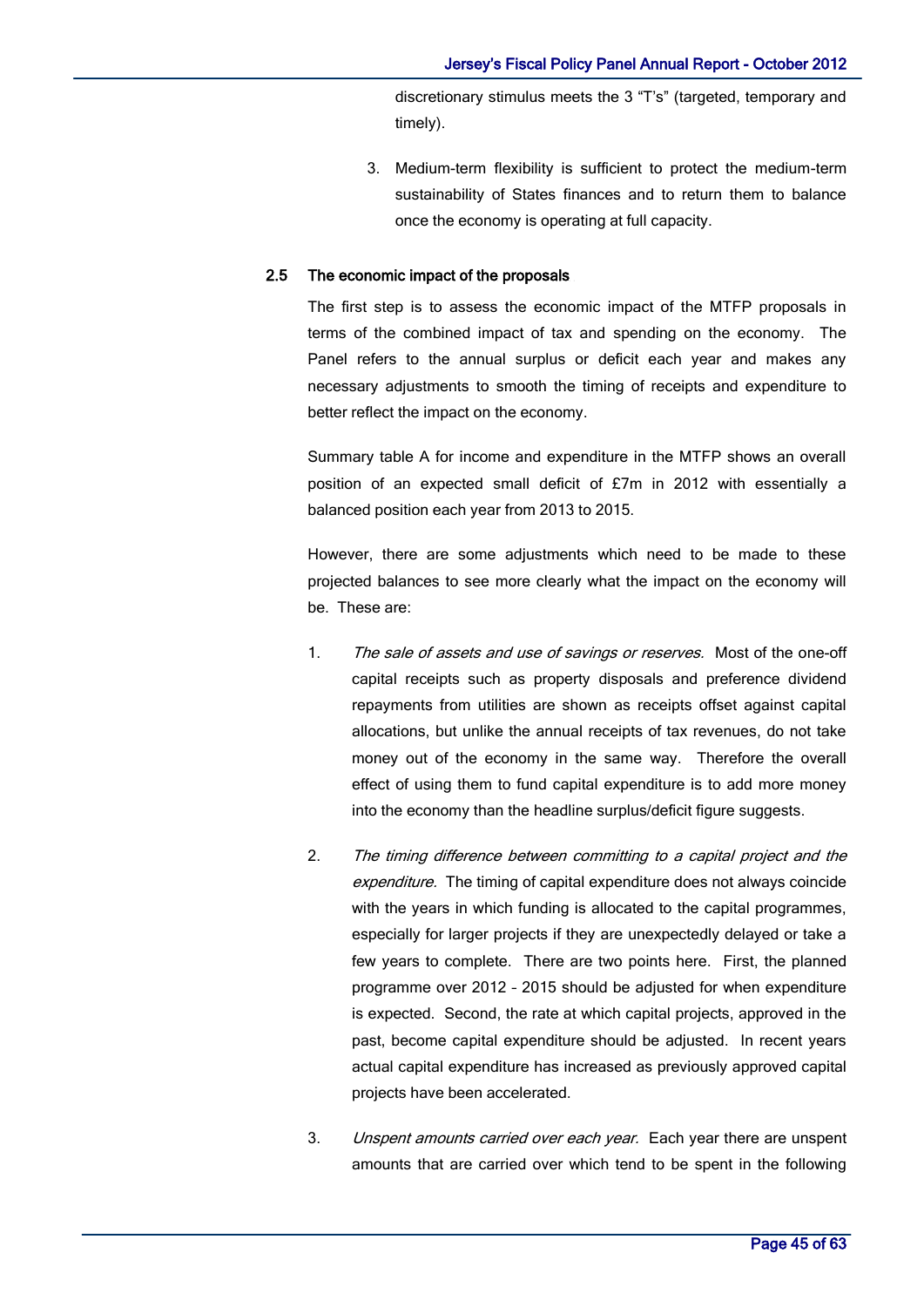year. The Panel understands that in the past the 'carry forwards' have tended to be relatively small and a similar size from year to year (which means any adjustments would broadly cancel each other out). However, with the inclusion more recently of contingency amounts in the budget, the size of the 'carry forwards' has tended to be larger and more variable in size. These 'carry forwards' may be presented in different ways, but for the Panel's purposes the adjustment should be such that expenditure is lower in the year the money is allocated but not spent and higher when it is spent. The Panel's adjustments are based on proposed carry forward figures in the MTFP and an assumption from Treasury that from 2013 carry forwards will be of a similar size each year of around £20m.

4. Expenditure requests outside of the Business Plan. Certain decisions by the Treasury Minister or the States allocate funding without a specific year of expenditure – for example, the discretionary fiscal stimulus programme agreed by the States in 2009 and more recently the decision to build £27m of social housing. Adjustments should be made to reflect the likely timing of actual expenditure.

[Figure 2.2](#page-47-0)2 shows these adjustments to the MTFP surplus/deficit.

|                                                                                                                                                                                                                  |                             | 2011    | 2012    | 2013    | 2014    | 2015     |
|------------------------------------------------------------------------------------------------------------------------------------------------------------------------------------------------------------------|-----------------------------|---------|---------|---------|---------|----------|
| gure 2.22<br>rojected fiscal balance,<br>ljusted for the timing of<br>penditure and capital<br><b>penditure rather than</b><br>apital allocation<br>ource: States of Jersey Treasury;<br><b>nel calculations</b> |                             | £m      | £m      | £m      | £m      | £m       |
|                                                                                                                                                                                                                  | <b>MTFP surplus/deficit</b> | $-25$   | $-7$    |         | 0       | 0        |
|                                                                                                                                                                                                                  | Add: net capital allocation | 13      | 14      | 13      | 5       | 20       |
|                                                                                                                                                                                                                  | Less: capital expenditure   | -73     | $-72$   | $-95$   | $-95$   | $-82$    |
|                                                                                                                                                                                                                  | Carry forward adjustment    | 0       | $-25$   |         | $-3$    | $\Omega$ |
|                                                                                                                                                                                                                  | Adjusted surplus/deficit    | -85     | -90     | -74     | -93     | $-62$    |
|                                                                                                                                                                                                                  | % of GVA                    | $-2.3%$ | $-2.5%$ | $-2.1%$ | $-2.6%$ | $-1.7\%$ |

The capital expenditure estimates relate to the timing of the implementation of projects, rather than the year of approval. The capital expenditure for 2012 is based on departmental forecasts supplied to the Treasury but these are subject to change based on timing of projects. For 2013, 2014 and 2015 the capital expenditure amounts provided by the Treasury are only indicative as they use high level assumptions based on the gross capital allocation proposed and the expected rate of spending them based on past experience. As such, final capital expenditure in these years may be somewhat higher or lower.

#### <span id="page-47-0"></span>Fig

Projected fiscal balance, adjusted for the timing of expenditure and capital expenditure rather than capital allocation

Source: States of Jersey Treasury; Pan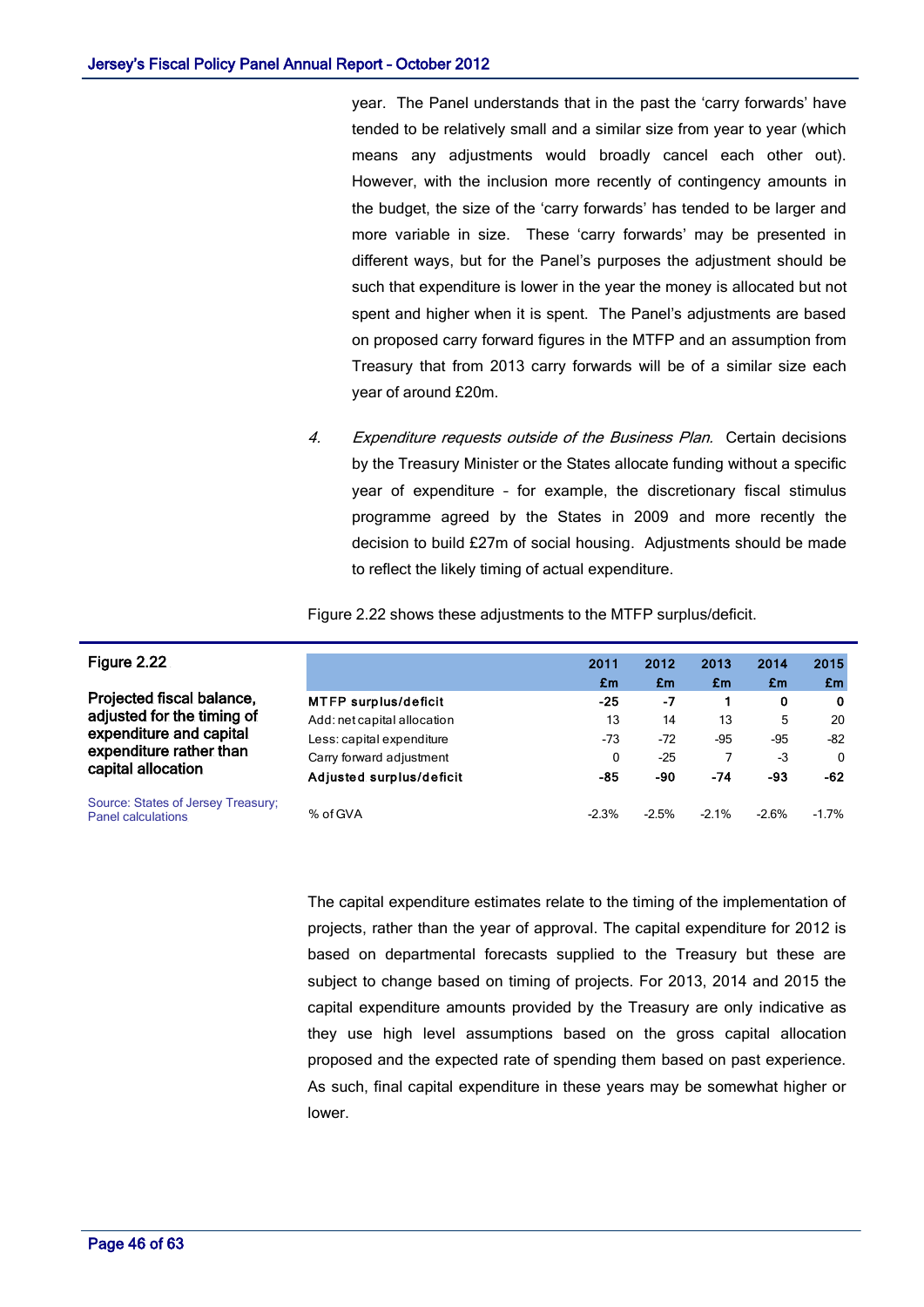It should also be noted that the Jersey Telecom "Gigabit Jersey" infrastructure project is not included in the above adjustments but will add further stimulus to the economy particularly in 2012 (£10m) and 2013 (£8m).

The adjustments for 2011 result in an adjusted deficit for the year of £85m which is £60m higher than the £25m MTFP deficit because capital expenditure for the year was much higher than the net capital allocation from revenue income in the Consolidated Fund.

Looking at 2012 shows a slightly higher adjusted deficit of £90m for the year, once account is taken of the capital expenditure adjustments - which includes the social housing scheme stimulus measure.

#### Setting the fiscal balance

The adjusted deficit in 2013 of £74m is slightly smaller than 2012, but still significantly (£73m) higher than indicated in the MTFP. These adjustments would suggest that fiscal policy is supportive of the economy, as set out in assessment criterion 2 in section 2.10. There is little indication, however, in the MTFP that this has been achieved by a discretionary stimulus which meets the 3Ts.

The £27m of investment in social housing in 2012 is consistent with our advice in the letter to the Treasury and Resources Minister in March but it is difficult to see how the remainder of the fiscal support meets these requirements from the information in the MTFP.

The profile of the fiscal support for the economy also raises some questions. The immediate requirement is to support the economy in 2012 and 2013. It is not clear that larger or similar sized adjusted deficits in 2014 and 2015 will be warranted.

For the end of MTFP period, the relatively large deficits planned for 2014 and 2015 (2.6% of GVA in 2014 and 1.7% of GVA in 2015) are largely due to the increased levels of planned capital expenditure that are expected to be funded by one-off capital receipts rather than ongoing tax revenues.

If economic conditions require tighter fiscal policy in 2014 and 2015, then the planned (adjusted) deficits set out above for those years would have to be reduced, meaning that capital, or other expenditures would have to be decreased, or revenues increased.

There may be some flexibility to reduce capital expenditure below the levels assumed in [Figure 2.2](#page-47-0) which would adjust the fiscal balance over the course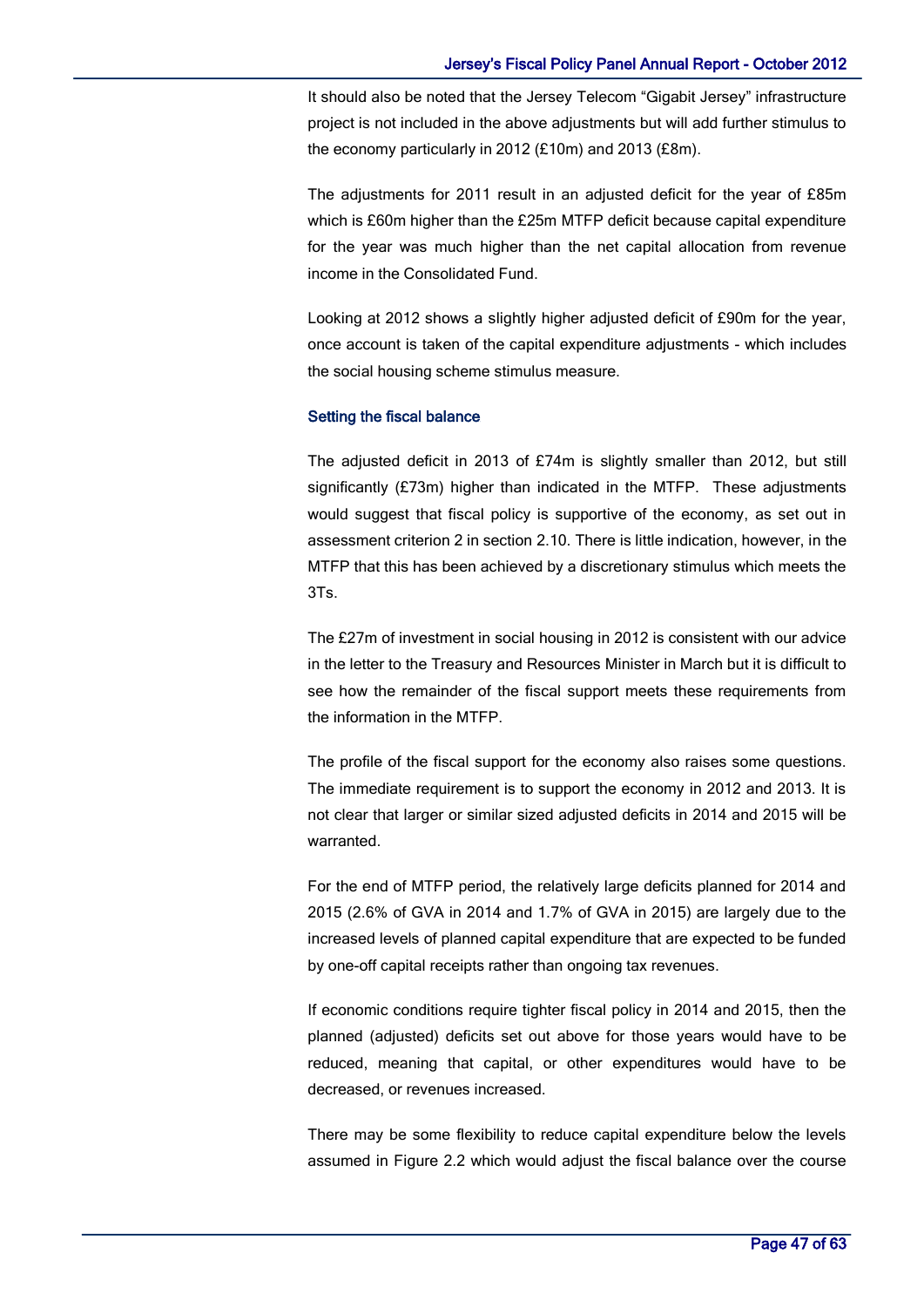of the next three years, as economic conditions become more apparent. However, it is not clear how much flexibility there is in practice, how this process would be conducted and whether there is the fiscal discipline required to prioritise the capital projects allocated in 2014 and 2015.

![](_page_49_Figure_2.jpeg)

Page 48 of 63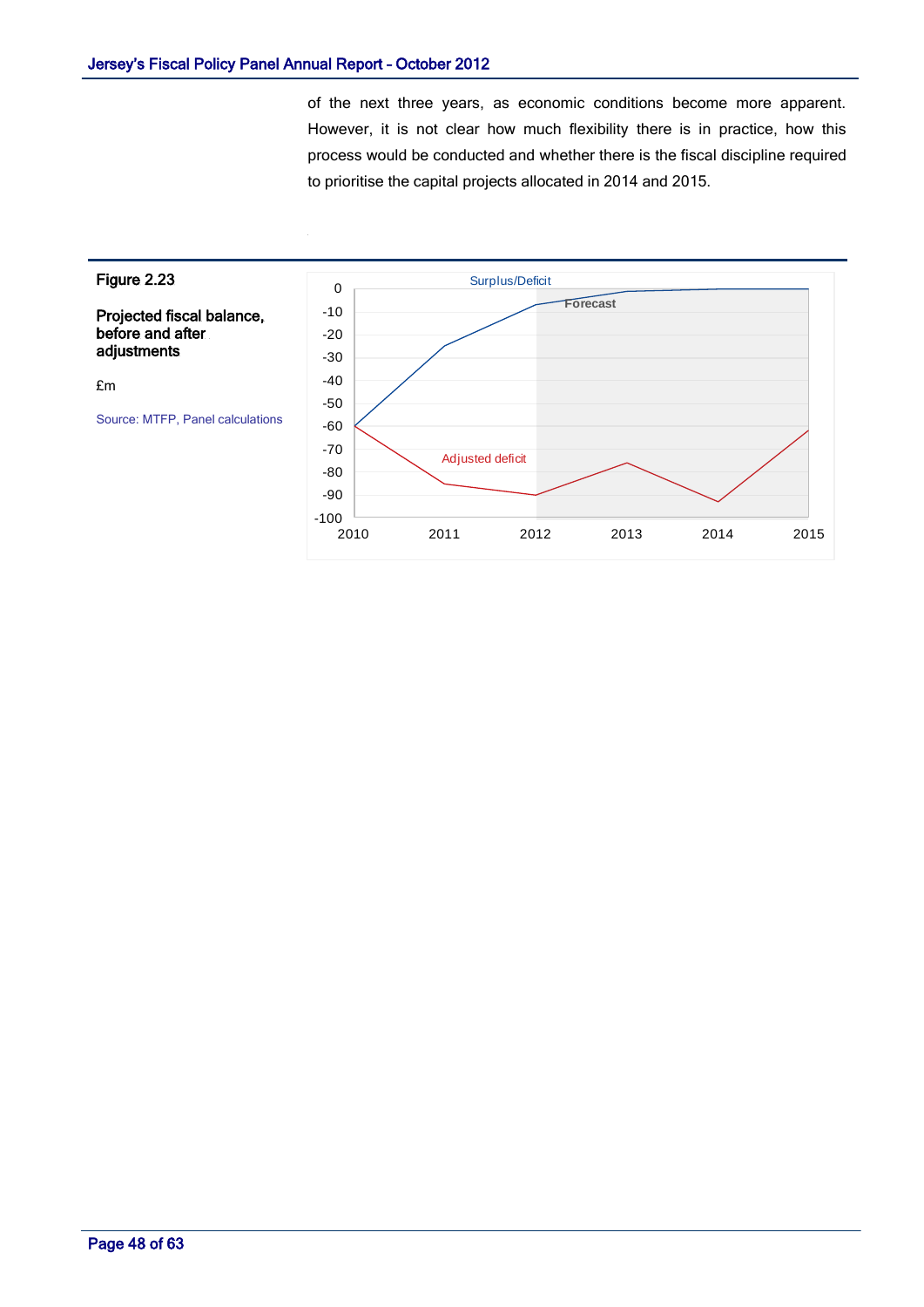#### 2.6 Medium-term sustainability

Assessment of what the proposals in the MTFP means for the sustainability of States' finances in the medium-term is one of the key considerations of the Panel. Another way to look at the fiscal position is the extent to which the States is expected to meet its current, as opposed to capital, commitments over the economic cycle (Box 1). In 2010 and 2011 "current" deficits were being run, while over the MTFP period it is encouraging that the plan is to cover the current costs of public service provision with tax revenue each year [\(Figure 2.4](#page-50-0)). In view of the likely spare capacity in the economy, this might imply that the cyclically adjusted current budget is in broad balance. However, this also shows that the money expected to be put into the economy in 2013- 2015 is through the planned capital programme (paid for through other means than 'normal taxation' receipts).

<span id="page-50-0"></span>

| than 'normal taxation' receipts).                                         |                                               |       |      |      |      |  |
|---------------------------------------------------------------------------|-----------------------------------------------|-------|------|------|------|--|
| Figure 2.24                                                               | 2011 MTFP/2011 Accounts                       | 2012  | 2013 | 2014 | 2015 |  |
| Projected "current" balance,<br>adjusted for the timing of<br>expenditure | £m                                            | £m    | £m   | £m   | £m   |  |
|                                                                           | 713 States Income (gross)                     | 748   | 768  | 803  | 844  |  |
|                                                                           | 725 States Expenditure before Capital (gross) | 741   | 754  | 798  | 824  |  |
|                                                                           | -12 Current balance - before adjustments      |       | 14   | 5    | 20   |  |
| Source: States of Jersey Treasury;                                        |                                               |       |      |      |      |  |
| <b>Panel calculations</b>                                                 | 0 Carry forward adjustments                   | $-32$ | 11   | 0    | 0    |  |
| adjustments<br>Note:<br>carry<br>tor                                      | -12 Current balance - adjusted                | -25   | 25   | 5    | 20   |  |
|                                                                           |                                               |       |      |      |      |  |

forwards relate to revenue

expenditure only

Deficits that result from capital expenditure which will be of future benefit can be less of a concern than those that arise through an imbalance on the current account, provided that the funding is repaid in the future as benefits accrue. The critical question is whether the capital expenditure brings future benefits. However, it is not clear from the information provided in the MTFP that all of the £220m capital investment proposed meets this requirement or that there is a commitment to repay the one-off funding sources. The Panel therefore cannot rule out that there is a risk of an underlying structural imbalance between expenditure and revenue.

The Panel's view is that further analysis is required by the Treasury and Resources Department that will consider the nature of the capital expenditure, the way it is being funded and what it implies for the underlying position of States' finances. If this analysis suggests there is a structural deficit then consideration should be given to its extent and nature, including a more detailed plan of action to rectify it.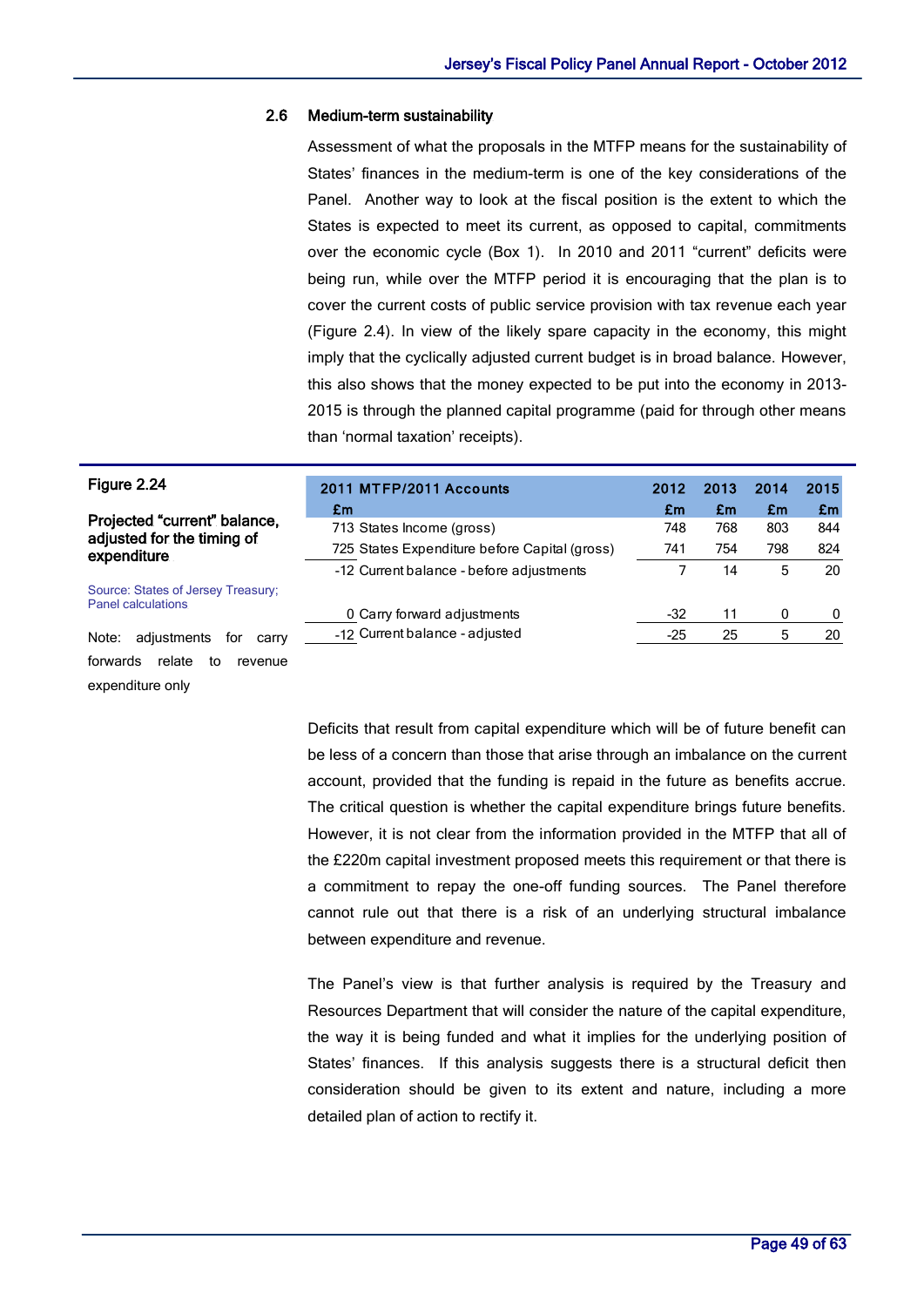There have been a number of recent developments that point to a worsening of the structural position:

- Income tax revenue was £29m higher than estimated in 2011 and is now expected to be£8m higher in 2012 than previously expected. Revenue expenditure plans have been increased on the basis that all the expected increase is structural.
- Revenue expenditure plans have also been increased by reducing the amounts put aside for contingencies. This substitutes expenditure that is uncertain in size or timing for ongoing expenditure and so potentially worsens the structural position. It also increases the chance that contingencies that require additional expenditure will have to be met from resources not currently included in the MTFP.
- The amount of gross capital expenditure is planned to increase significantly during the life of the MTFP and is expected to remain high in the long-term. In the short-term this is being funded by one-off receipts but in the long-term this will require additional funding measures as yet unspecified and to be determined in the future. This increases the likelihood that the underlying structural position is not in balance.
- There are some smaller factors which could all worsen the structural position - such as the £5m shortfall on the original CSR savings target by 2015, the need to find a replacement for HIF funding of around £6m a year and the possibility that States employee pay awards end up being higher than provided for.

Over the course of the long-term capital plan (2012 – 2032) it is estimated that there is a capital spend requirement of around £80m on average a year. This is similar to the level of actual capital expenditure seen in 2011 and expected for 2012. It is also similar to the level that might be expected at this stage for 2013, 2014 and 2015 planned in the MTFP [\(Figure 2.2](#page-47-0)2).

The long-term capital plan is proposed to be funded by £20m a year from the Consolidated Fund $4$  with the remainder coming from: policy changes (average £20m a year); the Trading Funds (airport, harbours and car parks, average £13m a year); capital receipts (average £7m a year); and other identified sources (average £4m a year) which leaves a "new funding" gap of around £16m a year (required for the new hospital).

<u>.</u>

<sup>4</sup> MTFP figure 36, page 141for more detail.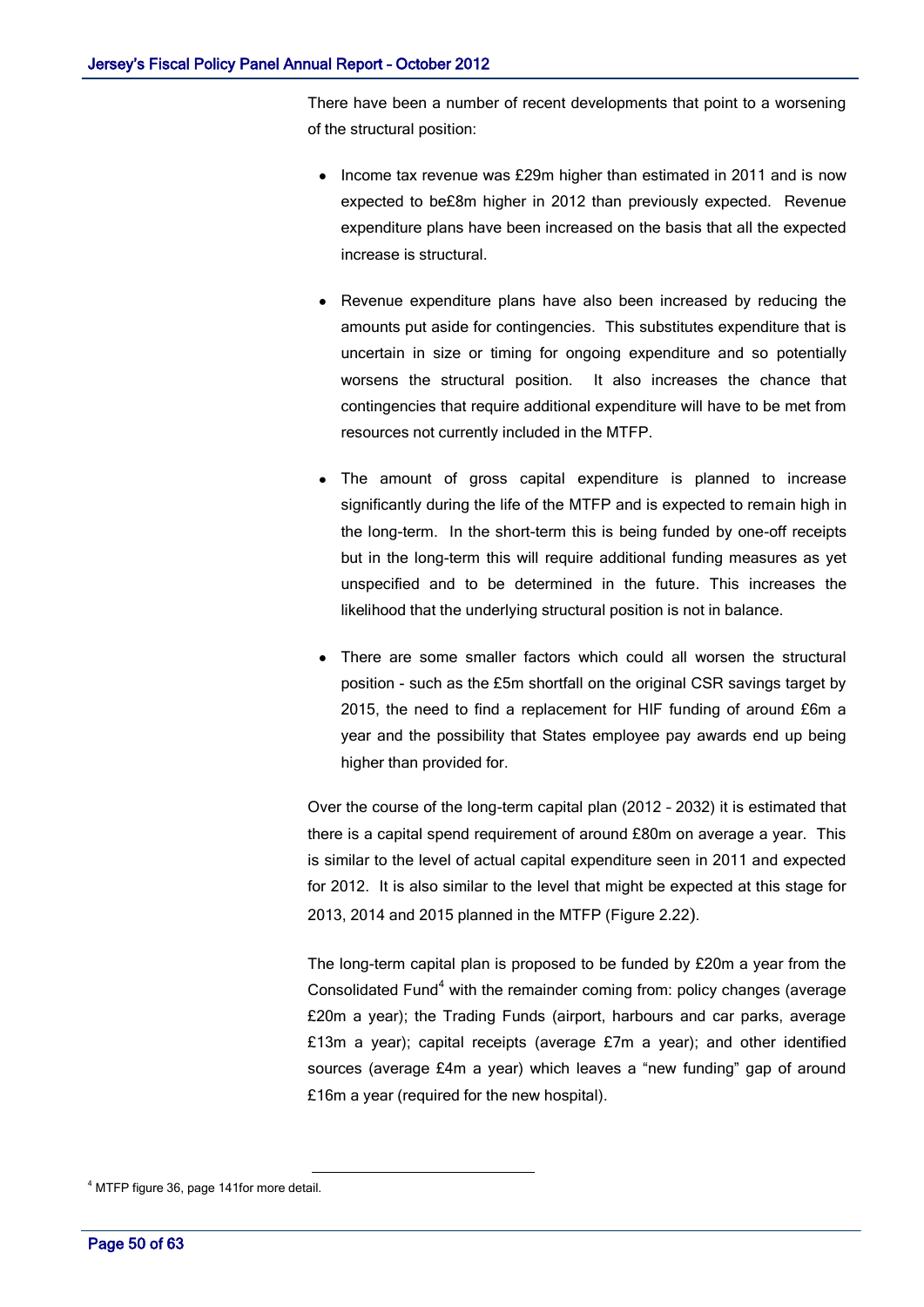#### Jersey's Fiscal Policy Panel Annual Report - October 2012

The fact that the level of capital expenditure suggested by the MTFP will require the measures mentioned above to fund it in the longer-term highlights to the Panel that for the period of the MTFP a structural deficit could be opening up (even before funding of the hospital is accounted for) which will require future measures to address it, which are, to some extent, uncertain and unspecified.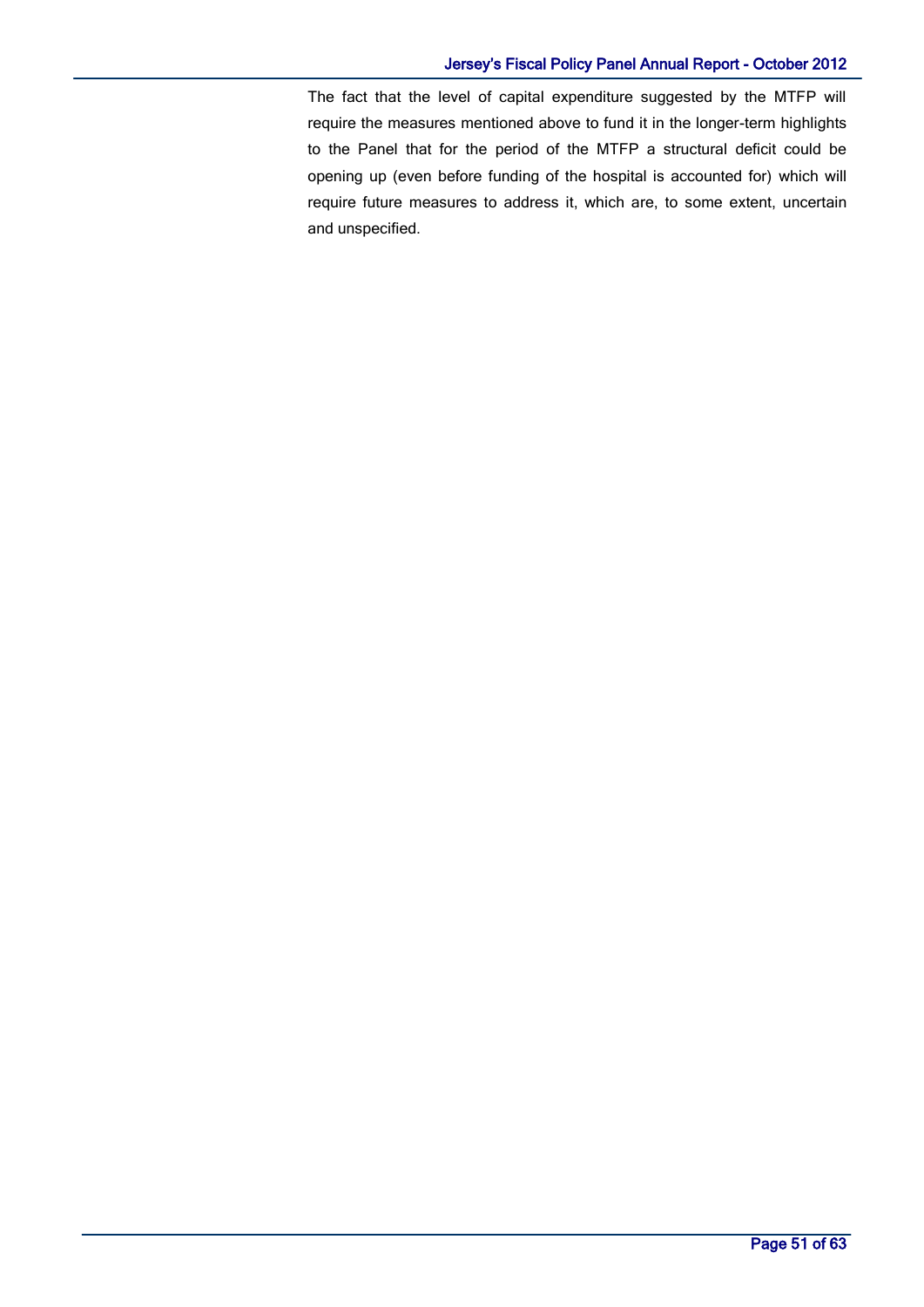#### Box 1: What is a structural deficit?

A budget deficit occurs when government expenditure is higher than government revenue. Surpluses and deficits are made up of a structural part and a cyclical part.

The structural part of a budget deficit (or surplus) occurs every year regardless of the position of the economy in the economic cycle.

The cyclical part occurs automatically over the economic cycle without any government policy changes. So over the part of the cycle when economic activity falls, tax revenues fall (due to lower profits and wages) and expenditure increases (due to higher benefits) resulting in a budget deficit. Over the part of the cycle when economic activity increases, tax revenues increase and expenditure decreases resulting in a budget surplus. These cyclical surpluses and deficits cancel each other out over the economic cycle and so do not require changes in government policy to address them.

It is easier to see what the structural position is when an economy is running close to its productive potential or capacity which is where an economy is producing as much as it can while keeping inflation stable. So if, bearing in mind any lags in the tax system, there is a deficit being run when employment is close to full levels for example, then it is likely that the deficit is entirely structural.

When an economy is running far above or below its potential capacity, it is harder to determine the underlying structural position of public finances.

Running a structural deficit over an extended period causes a government's savings and other assets to be run down or alternatively to borrow money. Eventually action would have to be taken to correct the structural deficit by increasing the productive capacity of the economy and/or increase tax revenue or reduce expenditure.

In the UK, HM Treasury have researched how they can adjust their public finances figures for the estimated effect of economic cycles. The Office for Budget Responsibility (OBR) in their annual "Economic and Fiscal Outlook" carry out a fiscal forecast showing cyclically-adjusted public finances.

In particular, one of the medium-term fiscal target measures for the UK government is that the cyclically-adjusted current budget should be in balance by the end of a rolling five-year forecast period. This measure, which excludes net investment spending, estimates the structural current surplus/deficit position in any year. Therefore the target is to ensure that current revenues should cover current expenditure on average over five years after allowing for the impact of economic conditions.

Source: OBR Economic and Fiscal Outlook March 2012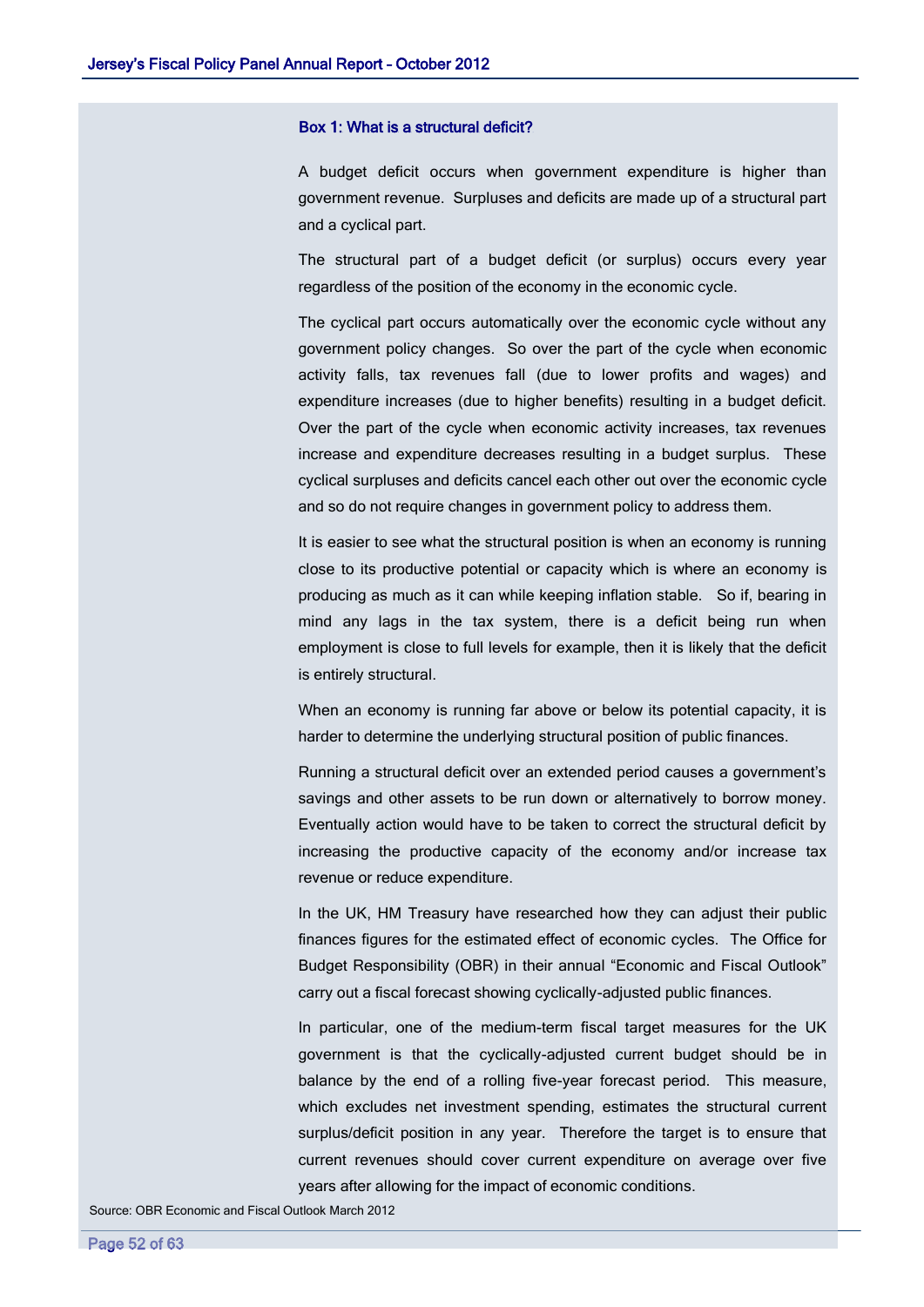#### 2.7 Holistic assessment of States' fiscal position

One of the Panel's aims is to look at the States overall fiscal position from the point of view of all its major funds and entities. The Consolidated Fund, Social Security Fund and Health Insurance Fund are the main funds run by the States of Jersey which receive money from and pay money to Islanders each year, thereby interacting with the local economy. The Strategic Reserve and Stabilisation Fund which in normal years mainly receive investment income from investments abroad do not have significant and direct interactions with the local economy (although clearly where transfers are made to and from the Consolidated Fund they can).

When bearing in mind these other Funds it is clear that the States is currently taking out around £25m more out of the economy through social security contributions than it is putting in through pension payments and other benefits. However, these surpluses may decline over the next few years although there is some uncertainty around the precise path.

<span id="page-54-0"></span>

| Figure 2.25                                                                                             |                                       | 2011 2012 |     |     | 2013 2014 | 2015  |
|---------------------------------------------------------------------------------------------------------|---------------------------------------|-----------|-----|-----|-----------|-------|
| <b>Projected "total funds"</b>                                                                          |                                       | £m        | £m  | £m  | £m        | £m    |
| balance, after previous<br>adjustments                                                                  | Consolidated Fund surplus/deficit     | -25       | -7  |     | 0         | 0     |
|                                                                                                         | Consolidated Fund adjustments         | -60       | -83 | -75 | -93       | -62   |
| Source: States of Jersey Treasury;<br>Panel calculations using 2009<br><b>Government Actuary report</b> |                                       | -85       | -90 | -74 | -93       | $-62$ |
|                                                                                                         | Social Security Fund surplus/deficit  | 30        | 26  | 23  | 19        | 15    |
|                                                                                                         | Health Insurance Fund surplus/deficit | 6         | -1  | 2   | $-4$      | -5    |
| Note: The HIF surplus/deficit<br>includes the proposed transfers to                                     | Total Funds surplus/deficit           | -49       | -65 | -49 | -78       | -52   |

Looking at the fiscal position holistically [\(Figure 2.2](#page-54-0)5) changes the size of the deficits in the earlier years more than the later years, but the overall profile of the fiscal position between years is still that of large deficits each year. This serves to reinforce the points made earlier that the profile of the fiscal stance over the course of the MTFP may not fit with the requirements of the economic conditions in 2014 and 2015.

#### 2.8 Risks and sustainability

the Consolidated Fund for health

expenditure .

The move towards medium term financial planning is a welcome improvement which amongst other things helps to reduce the risks of an inappropriate and/or unsustainable fiscal policy being pursued.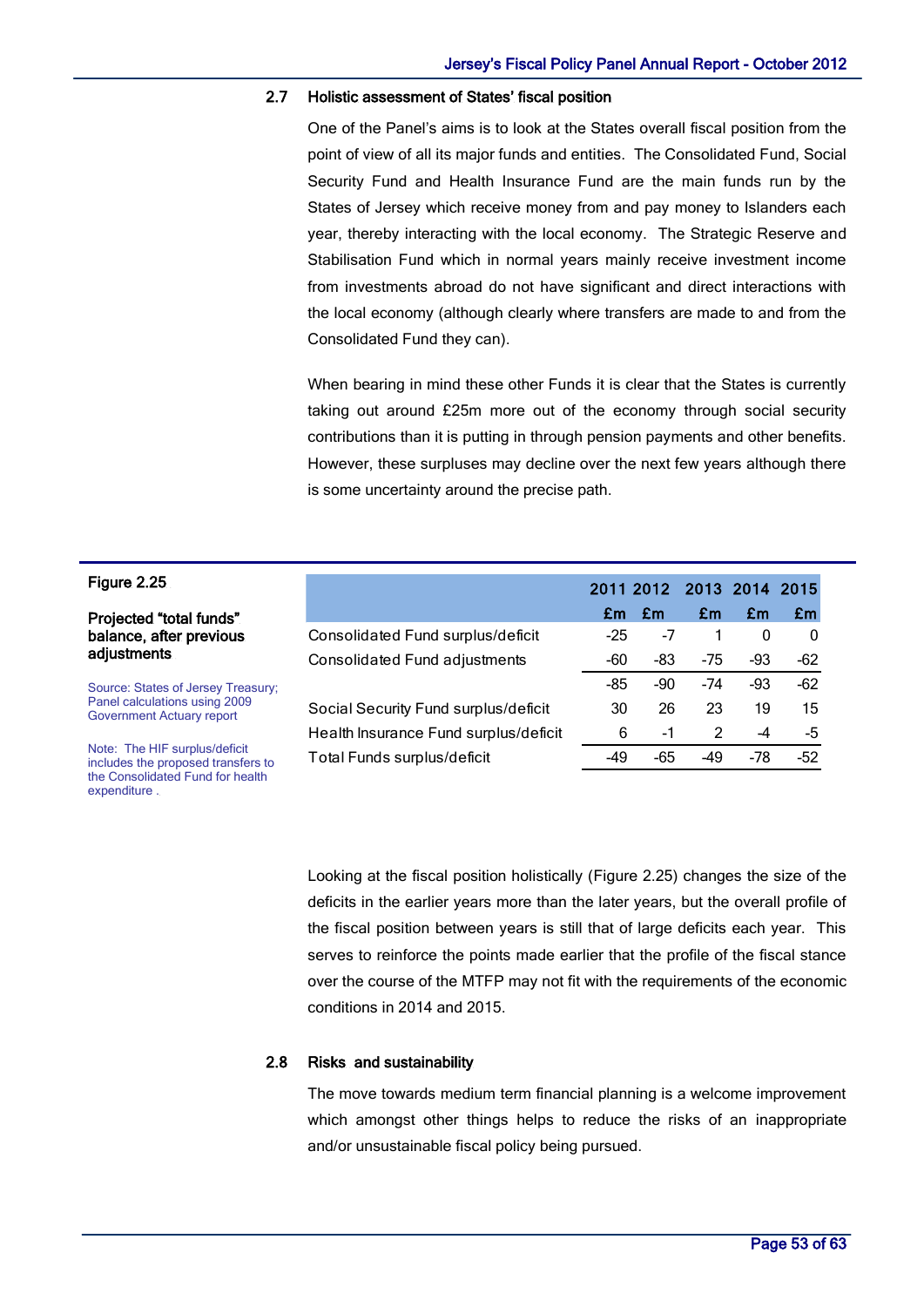However, relative to where we were at the time of the 2012 Budget, the risks to the fiscal outlook have increased for a number of reasons.

#### Need for flexibility in 2014 and 2015

Planning to run deficits in 2014 and 2015 carries the risk that there will not be enough flexibility to amend the plans in future years to return the budget to balance by 2014/15 and prepare to run surpluses if the economy continues to recover. The risk is that decisions may be required to reduce capital expenditure by prioritising projects and that it will be too late or difficult to make these decisions. Without such adjustment the outcome would be larger deficits than necessary at a time when the economy was performing more strongly, suggesting that fiscal policy had moved from being countercyclical to pro-cyclical over the life of the MTFP.

In addition the fact that the balance on the Consolidated Fund is very tight by 2015 (£10m) there would appear to be limited flexibility should revenue or spending trends differ from those set out in the MTFP.

#### Risks to income tax revenue

Although there has been an improvement in the income tax revenue base in 2011 and 2012 which is expected to recur through the MTFP period, the economic outlook has deteriorated which means that future income tax revenues are not going to grow as quickly as previously thought. It is more likely now that income tax revenue will be in the lower part of the range by 2014 and 2015.

The Panel is also aware that the estimate of the fiscal impact of the end of the deemed distribution aspect of zero-ten is uncertain, so will continue to monitor this closely.

#### 2.9 Long-term pressures

There are a number of long-term pressures that need to be considered.

The States should be cautious about its longer term expectations for future economic growth and the contribution it can make towards spending pressures through higher tax revenue as it is not clear what the sources of future productivity growth will be. One factor which will affect future productivity growth is the way the States decides to approach its future population and migration policy from next year.

It is also more likely that economic recovery in Jersey (and elsewhere particularly in the UK and the euro area) will take longer than previously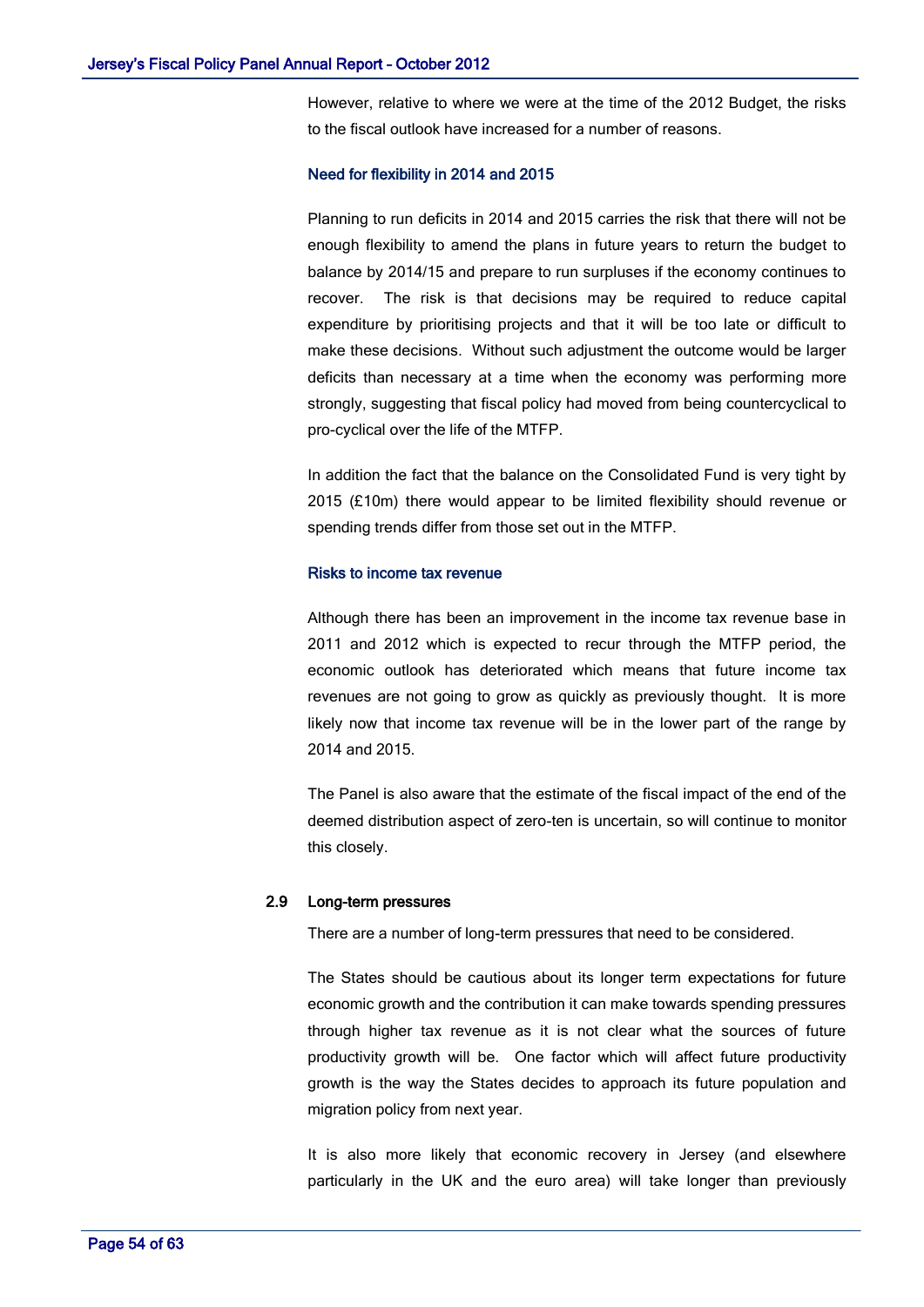expected and the long and drawn out nature of this may also have reduced the longer term potential for economic growth rates.

The new population projections published by the States' Statistics Unit show that like many other countries Jersey continues to face an ageing population which will add to the demands on public services. Without any associated improvement in revenues the ageing population will add to the structural pressures on States' finances in the long-term.

It is welcome news that the Treasury are actively looking at the States long term capital requirements. The proposed plan to fund the long term capital programme is ambitious and requires future policy changes to increase income and introduce user pays charges. In addition there is the prospect of £330m future investment in the hospital which even if it is financed by borrowing will place additional structural strains on the financial position as it will require repayment of capital and interest over many years.

Risks from potential changes to financial regulation either unilaterally from the UK, or from a wider international agreement remain and could threaten the existing business models of some of the Jersey financial sector.

Taken together, all these longer-tem pressures emphasise that it is important for the States to be prudent when making decisions relating to ongoing income and expenditure, not least because decisions taken now and in the coming years could lead to even tougher fiscal challenges in the future.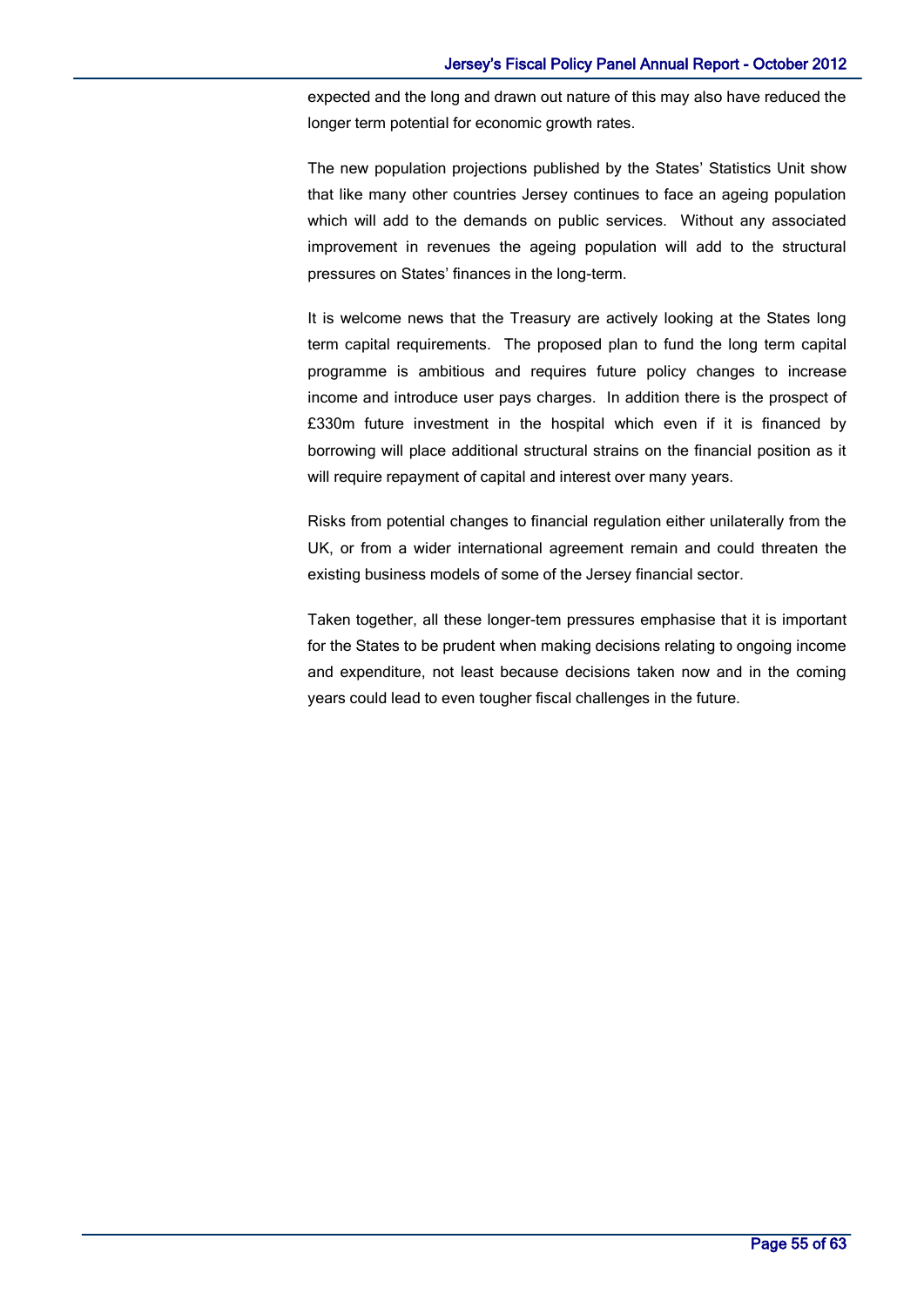# **Section 3 - Recommendations**

This section draws on the previous two sections and sets out what recommendations the Panel are making given the latest assessment of the economic outlook and the analysis of the proposals set out in the MTFP.

- 1. The Panel's assessment of the economic outlook for the Jersey economy has been downgraded for 2012 and 2013 and there are indications that significant spare capacity will remain in the economy over this period. This leads the Panel to advise that the States should act now to give discretionary fiscal support to the economy in 2012 and 2013 and if practical to a greater extent than set out in the MTFP.
- 2. While the consideration of additional discretionary stimulus should not be limited purely to capital expenditure it is clear that with such significant capital allocations over the life of the MTFP consideration could be given as to whether in a timely, temporary and targeted manner:
	- Capital allocations in 2012 and 2013 can be spent in the year of allocation
	- Capital allocations from 2014 and 2015 can be brought forward to 2012 and 2013
	- Unspent allocations in 2012 from previous years can be spent as quickly as possible in late 2012 and 2013
- 3. The extent of stimulus should not be limited by the balances on the Consolidated or Stabilisation Funds. The States should give consideration as to the best way to fund needed stimulus if it is constrained by the availability of funding from these sources, not least because any constraint would be one of cash flow and funds could be repaid from future revenue.
- 4. It is too early to judge whether the stimulus that will be provided to the economy in 2014 and 2015 by capital expenditure financed by one-off receipts will be warranted but contingency plans should be made as to what measures could be implemented to reduce the extent of the stimulus if economic conditions merit such an approach.
- 5. No transfers into the Stabilisation Fund are recommended in 2012 or 2013. However, further consideration needs to be given as to how the Stabilisation Fund will be rebuilt through countercyclical fiscal policy,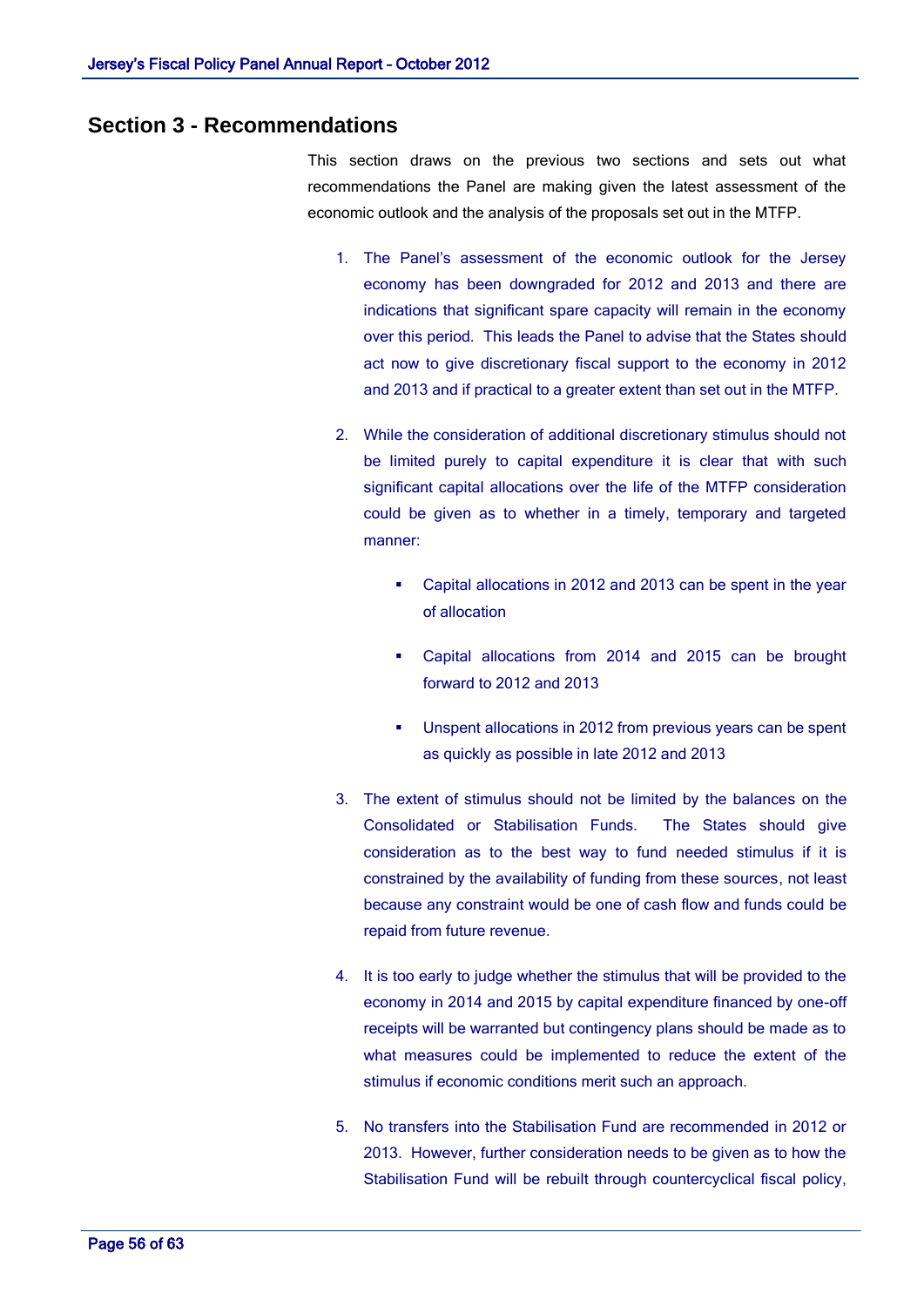once the economy begins to recover. The Panel does not recommend a transfer into or out of the Strategic Reserve at this stage.

- 6. The Panel cannot rule out that there is an underlying structural imbalance between expenditure and revenue. The Panel's view is that further analysis is required by the Treasury and Resources Department to consider the nature of proposed capital expenditure, the way it is funded and what it implies for the underlying position of States' finances. If this analysis suggests there is a structural deficit then consideration should be given to its extent and nature, including a more detailed plan of action to rectify it.
- 7. The Panel have had to make significant adjustments to the financial forecasts presented in the MTFP to try to assess the underlying economic impact of the proposals. In future the presentation of States' finances would be more informative, leading to a better informed policy debate if these types of adjustments were already included in the analysis accompanying any proposals in the MTFP or Budget.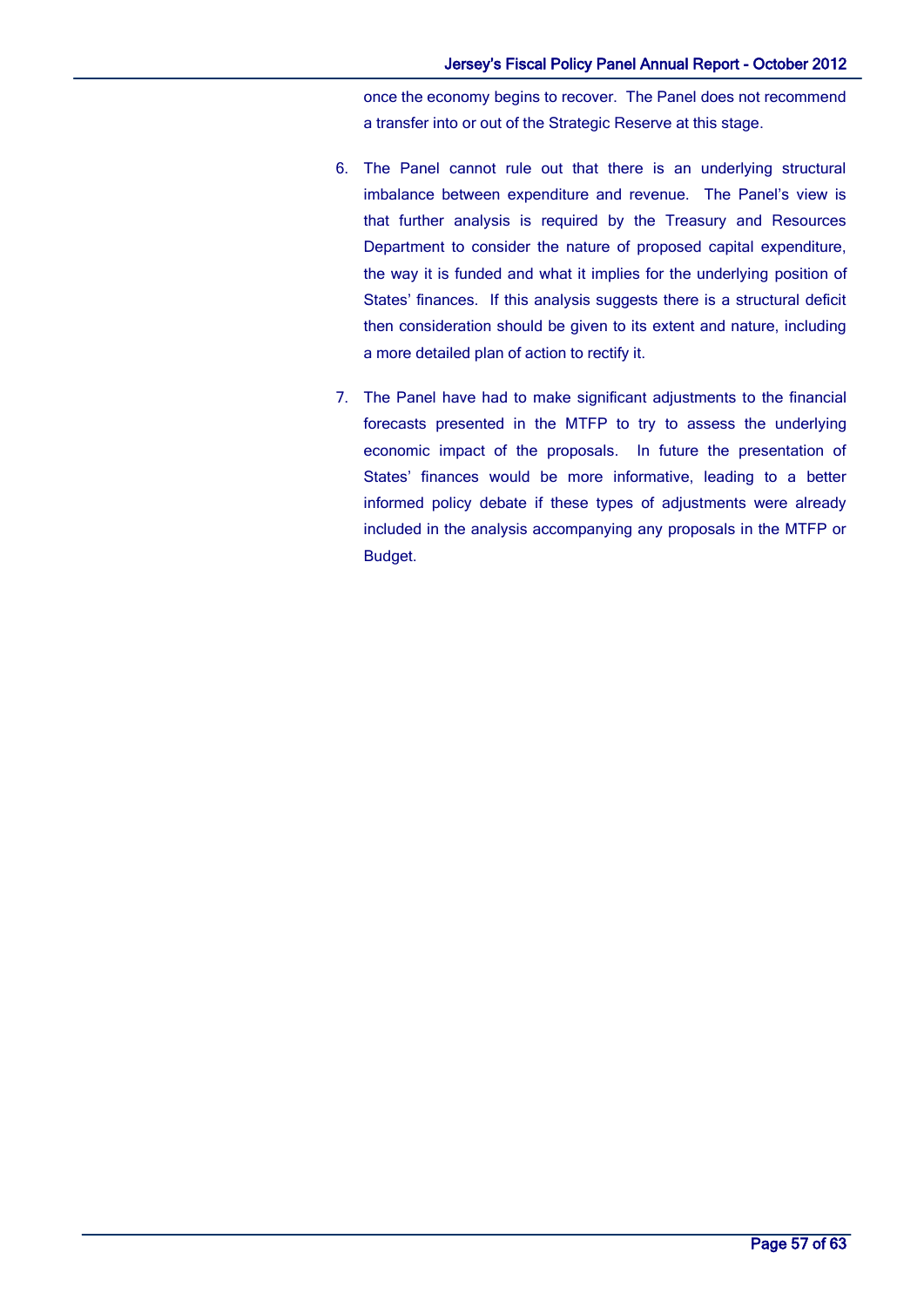# **Appendix – Correspondence between Treasury Minister and FPP**

# **Minister for Treasury and Resources**

P O Box 353, Cyril Le Marquand House, The Parade St Helier, Jersey, JE4 8UL Tel: +44 (0)1534 445502 Fax: +44 (0)1534 445522

### **Private and Confidential**

12<sup>th</sup> April 2012

Mr Joly Dixon, CMG 70 rue Notre Dame 1200 Brussels Belgium

Dear Joly

### **Advice on use of Stabilisation Fund**

I am writing to seek the advice of the Fiscal Policy Panel on a proposal I wish to take to the States shortly which changes the proposal in the 2012 Budget document not to withdraw the full amount from the Stabilisation Fund and makes temporary use of those funds to support housing capital projects.

In your October 2011 update you made it clear that:

*"should the economic situation deteriorate, the States should be ready to support economic activity without weakening States' finances. For example:*

- *bringing forward already funded capital projects in the capital programme, or redistributing past capital project allocations to projects that are able to take place sooner.*
- *speeding up the planning process for private sector projects already in the pipeline."*

Since that report we have seen a number of developments which represent a further weakening of the local economy:

- The confirmation that from 1 April 2012 Low Value Consignment Relief into the UK will no  $\bullet$ longer be available from the Channel Islands, significantly impacting on our Fulfilment Industry which employees 700 people directly and many more indirectly.
- Unemployment is the highest on record. The recent Census results show that in March  $\bullet$ 2011 unemployment had risen to 4.7% and that the numbers actively seeking work have risen by nearly 30% since then.
- The December 2011 results of the Business Tendency Survey showed that business activity and optimism across the Island had fallen further.
- Retail sales volumes fell significantly in the second half of last year and there have been few signs since of conditions improving.
- Anecdotal evidence (consistent with the picture in the Business Tendency Survey) is that construction order books are not being replenished and that this could be putting further jobs at risk.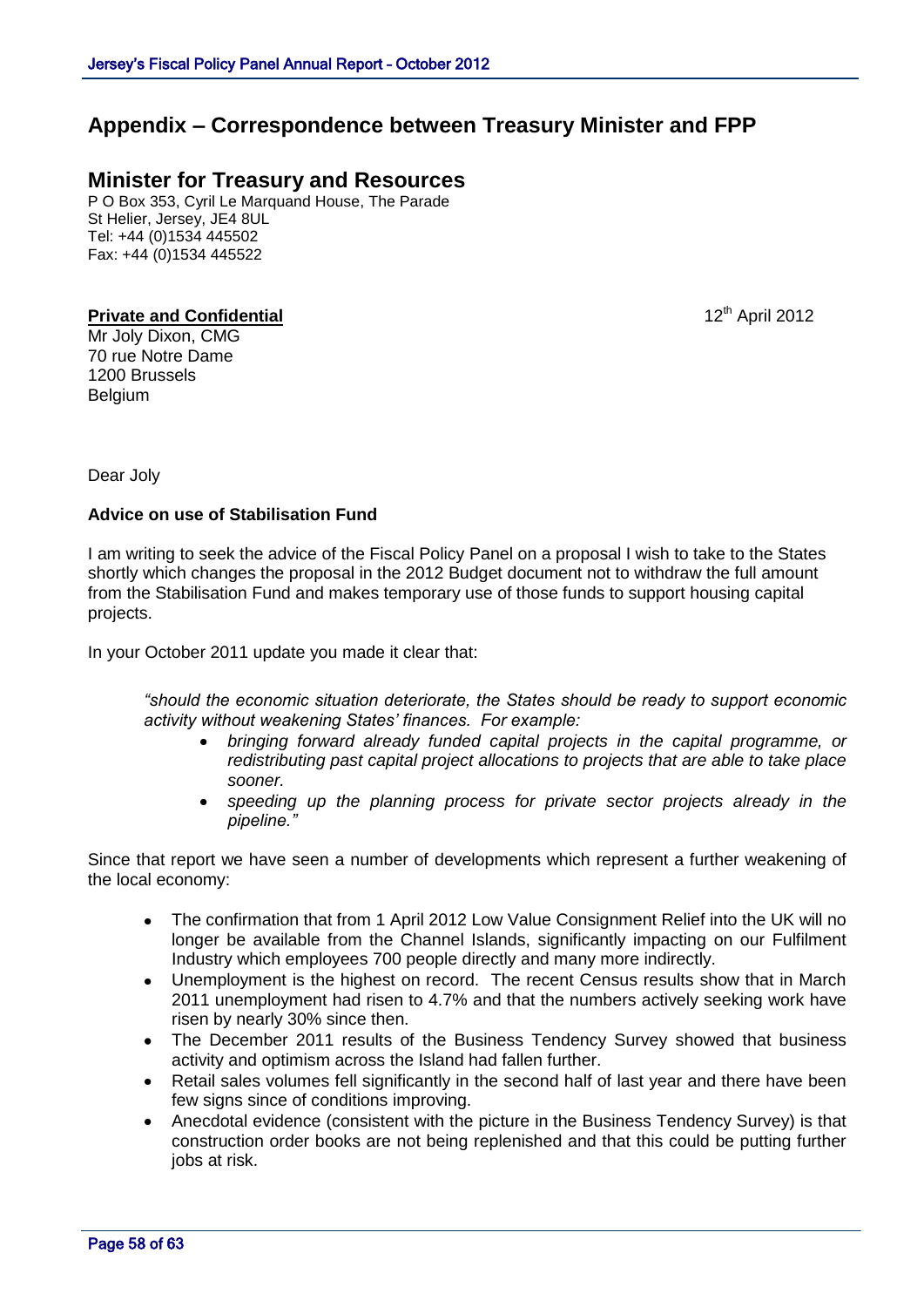In response to this new economic data I have given full consideration to your advice above and what can be done to bring forward capital projects. Following discussions with the Housing Minister it has been identified that there are a number of projects that are being progressed by the Department that will be ready to tender during 2012. These projects together will provide a total of £27.1m of work for the construction industry, boost wider economic activity and provide 121 new homes that are very much needed (please see the details in the attached papers).

I am in a position to be able to secure funding for these vital social housing projects because the unaudited States Accounts for 2011 identify a balance in the Consolidated Fund which is £27 million higher than expected, primarily as a result of improved taxation revenues and carrying out the full approved transfer from the Stabilisation Fund. Approval of the States is sought to increase the expenditure approval in 2012 for the Social Housing Programme expenditure from £10.8m to £37.9m.

The funding of £27.1 million will be repayable by Housing upon incorporation on 1st January 2014 when an investment will be made by the Currency Fund in the new organisation. Of this repayment £10 million will be reimbursed to the Stabilisation Fund.

At the time of your October update forecasts showed that the balance on the Stabilisation Fund would be £10m in 2011 through to 2014. If the States agrees to the above the balance would effectively be 0 in 2011 through 2013 but return to £10m as forecast when the £27.1m investment will be made by the Currency Fund, allowing the £10m to be repaid to the Stabilisation Fund on 1 January 2014.

I think that in this case the Stabilisation Fund would be used to facilitate short-term increases in capital expenditure at a time of continued economic weakness, without any impact in the mediumterm on the balance in the Stabilisation Fund. My commitment would remain to rebuild the Stabilisation Fund in due course as economic conditions and States finances allow.

I still believe that our economic prospects remain favourable in the medium-term – especially as we have taken the key decisions to keep our finances on a sound footing – but I am also acutely aware that we should be doing what we can to support local employment and businesses until conditions improve. If the States agree to this proposal I think we will be bringing forward capital projects, supporting the economy and without weakening States finances.

Given the implications of this decision for both the projected balances on the Consolidated and Stabilisation Funds I thought it important that the States was aware of your advice on this matter before being asked to take the decision. I would therefore be grateful if you could respond in time for members to be aware of your views in advance of the States debate on this proposition.

Yours sincerely

**Senator Philip Ozouf** Minister for Treasury and Resources

direct dial: +44 (0)1534 440287 email: [p.ozouf@gov.je](mailto:pfc.ozouf@gov.je) www.gov.je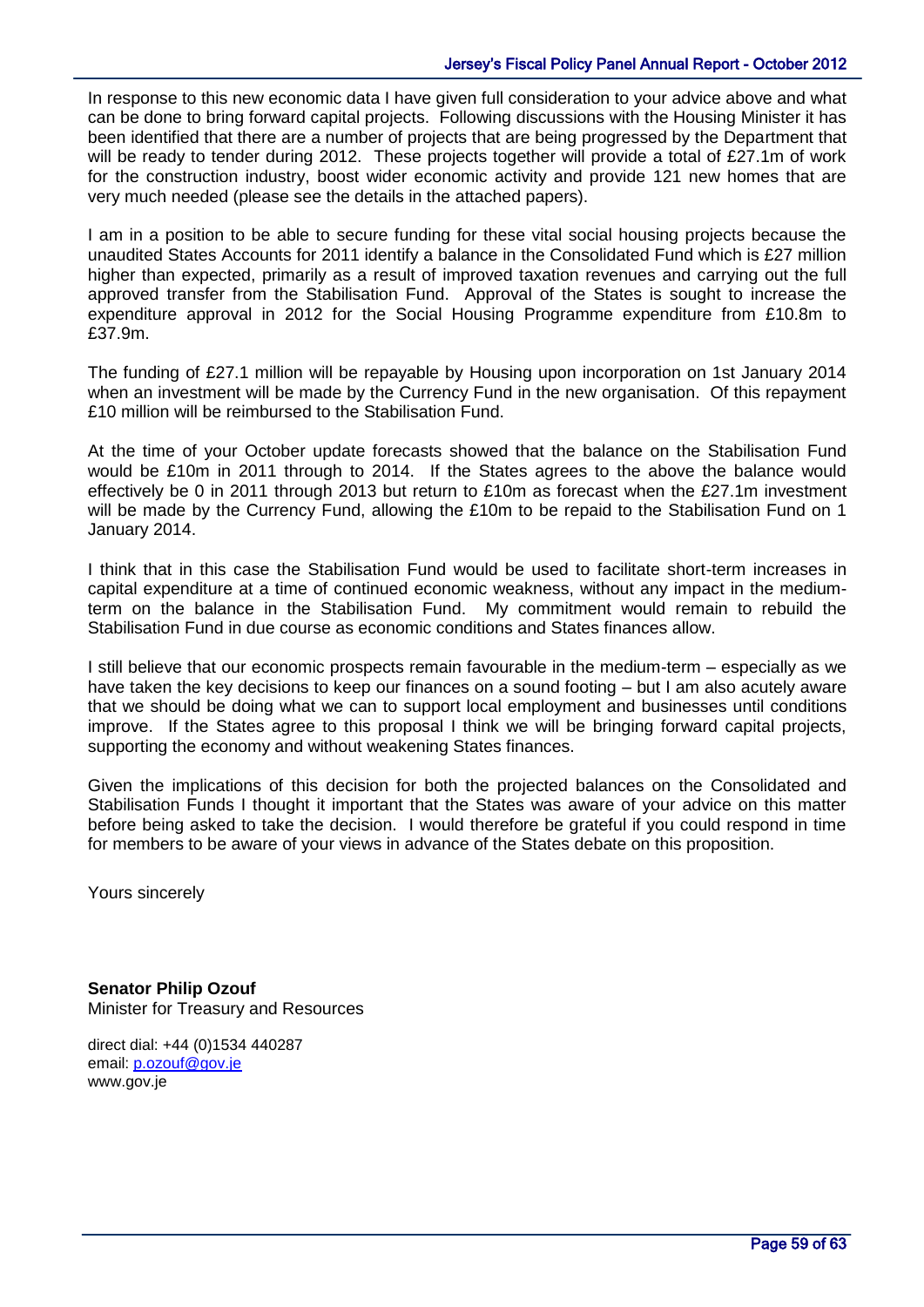![](_page_61_Picture_1.jpeg)

**Jersey's Fiscal Policy Panel**

Senator Philip Ozouf Minister for Treasury and Resources Cyril Le Marquand House PO Box 140 St Helier Jersey JE4 8QT

4 May 2012

Dear Minister

# **Use of Stabilisation Fund**

Thank you for your letter dated April 12 2012. You asked for advice on your proposals to use money that might otherwise have been allocated to the Stabilisation Fund in line with our recommendation that balances in excess of £20m in the Consolidated Fund be transferred to the Stabilisation Fund, to support housing capital projects. This is entirely consistent with our remit to give you and States members independent economic advice on matters relating to overall tax and spending policy relative to economic conditions and in particular on use of the Stabilisation Fund.

We address the key economic issues relating to your proposal below, considering in turn:

- the current economic situation
- the need for fiscal stimulus
- better than expected tax receipts in 2011
- key principles for fiscal stimulus
- medium-term sustainability.

However, we remind you that as ever we operate within the confines of the limited data that are available on both the current economic performance and the medium-term fiscal outlook and against the back drop of volatile and uncertain global economic trends, particular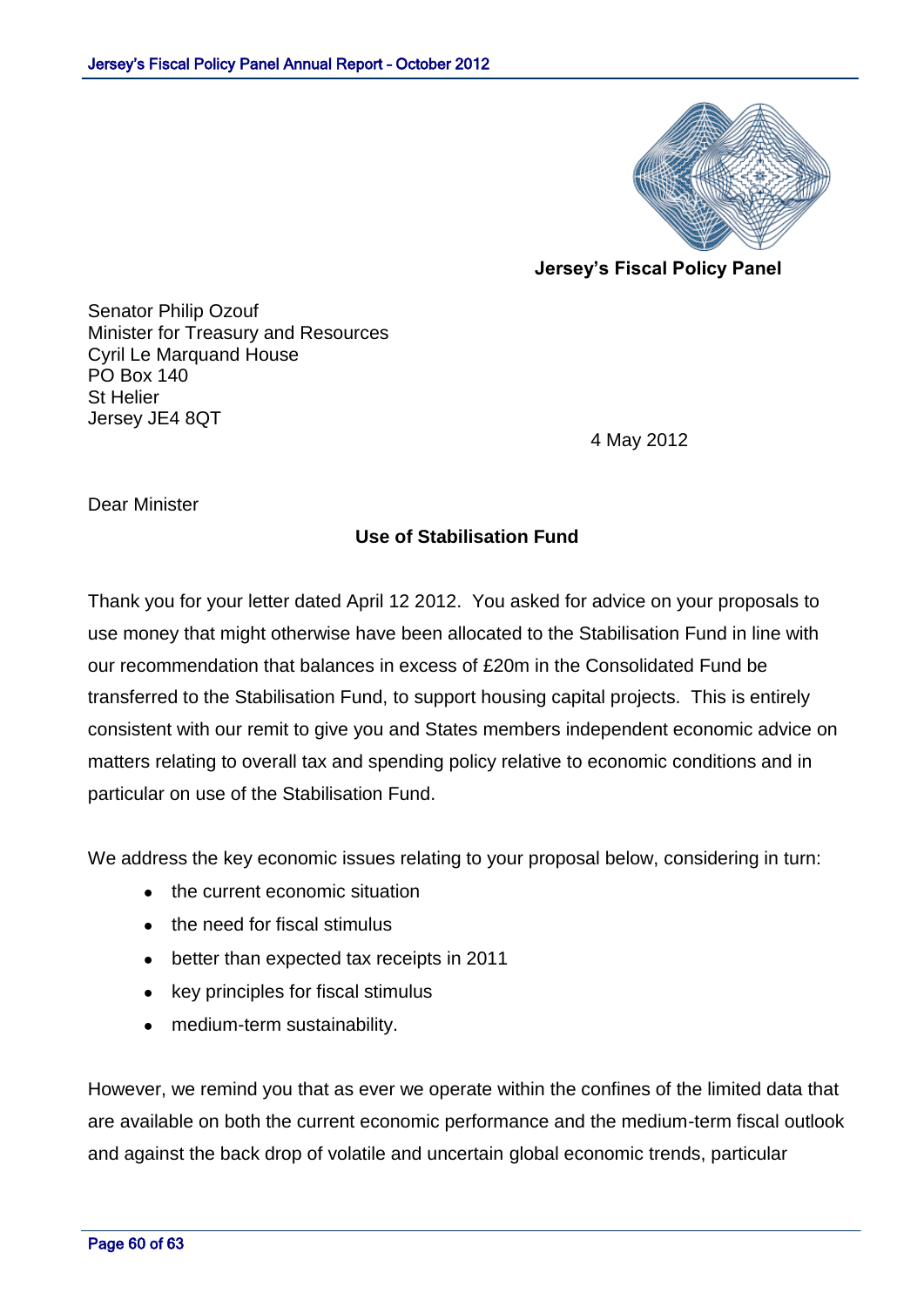surrounding the Eurozone. We will cover these issues in more detail and on the basis of more up to date and complete information when we report on the Medium-term Financial Plan (MTFP) ahead of the debate.

# *Current economic situation*

We have been following developments locally and globally with interest and have noted that since our October 2011 Update Report when we stated that risks to the economic outlook this year were weighted to the downside, these risks have to some extent materialised. JFSC figures suggest that profitability in the banking sector improved in 2011 as net interest income increased for the first time since the onset of the financial crisis. However, the March 2012 Business Tendency Survey showed a small net balance of finance sector firms reporting a fall in business activity compared with three months previously for the first time and the balance expecting an increase in future business activity the least positive to date, while profitability remained negative, though less so than in September at the time of our last report.

The same survey showed that for the non-finance sector as a whole all ten indicators were negative and those for business activity and new business the most negative to date. These data are consistent with the other data you refer to in your letter, in particular falling retail sales volumes, record unemployment, the likely impact of the removal of LVCR on the fulfillment industry from 1 April and continued negative trends in the construction sector.

In summary we feel that these trends in the local economy are more in line with the downside of our previous forecast of growth between 2 and -2% this year.

# *Fiscal Stimulus*

In view of the worsening economy it would be appropriate to follow our advice from October that "should the economic situation deteriorate, the States should be ready to support economic activity without weakening States' finances". We support your proposal to fund £27m of additional housing projects in 2011, subject to it meeting the conditions for fiscal stimulus outlined below. However, at only 0.5-1.0% of GVA this additional expenditure may not provide sufficient stimulus if economic conditions deteriorate further. As the States considers the Island's first MTFP it will be important to include sufficient flexibility in States'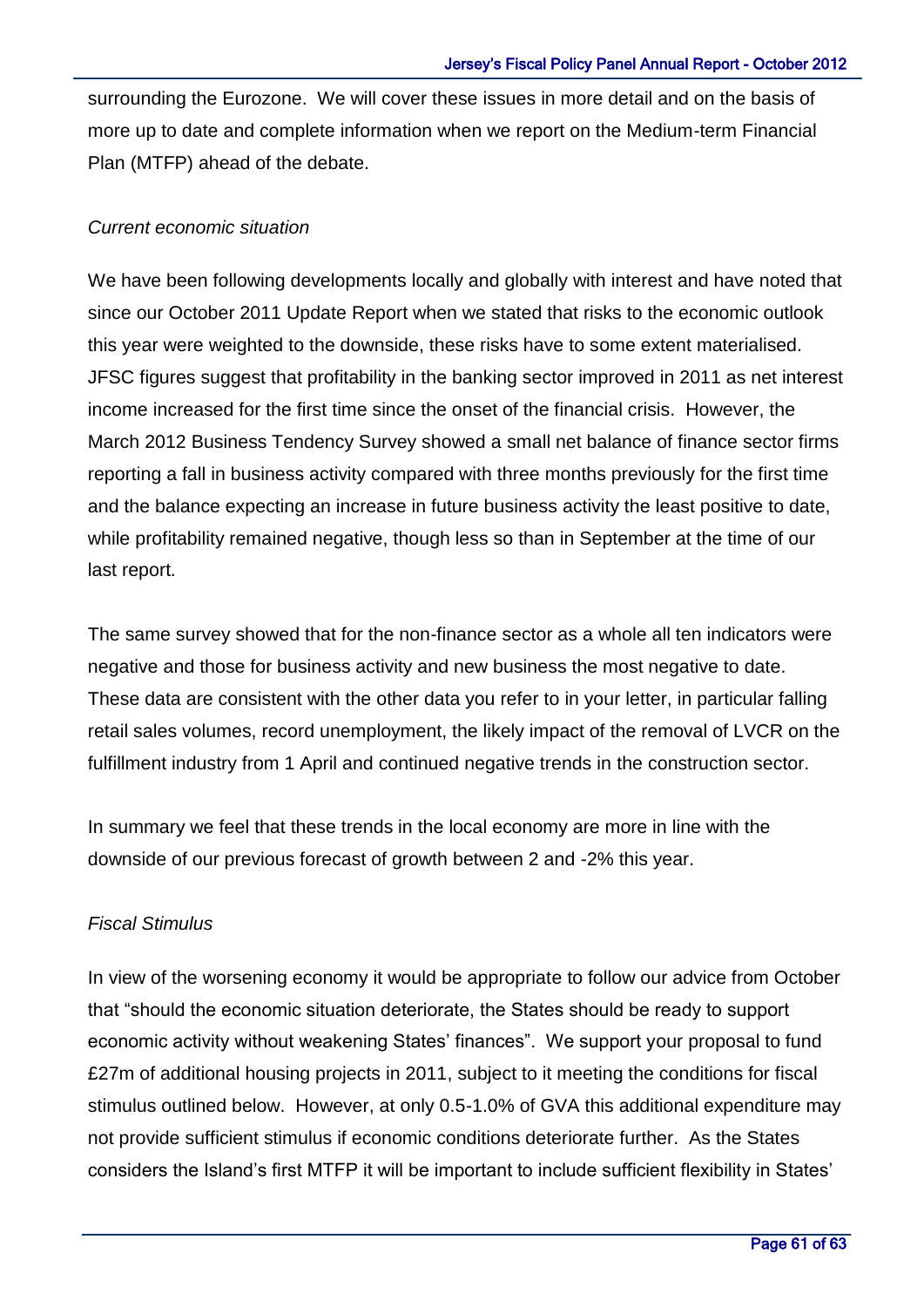finances to undertake additional fiscal stimulus this year and next if necessary. We will comment more on this issue when we report later in the year.

## *Better than expected tax receipts in 2011*

You mentioned that you are in the position to be able secure funding for these projects because the consolidated fund is £27m higher than expected largely as a result of improved taxation revenues and carrying out the full transfer into the Consolidated Fund from the Stabilisation Fund. Our advice has been consistent over the years that better than expected revenues in one year do not in themselves merit a change in fiscal policy (expenditure or tax) either in the short or medium-term. If economic conditions had not deteriorated since our last report our advice would have been to transfer all these funds into the Stabilisation Fund.

# *Key principles for fiscal stimulus*

We have previously advised about the key principles that should be applied in determining discretionary fiscal stimulus actions – the now familiar 3Ts. If projects can be identified that were going to take place anyway, can be brought forward and that have intrinsic economic value in their own right policy should be:

- **Timely**. Start immediately to have an impact within the next 12 months and preferably as soon as possible.
- **Targeted**. Policy should be targeted toward measures that will have the most impact in terms of supporting economic activity and employment in the Island.
- **Temporary.** The measures chosen should have no negative long-term implications for the public finances either in terms of the tax base or spending commitments.

### *Medium-term sustainability*

The latest trends in the economy should not distract attention from our concern that the States' finances be on a sustainable basis in the medium-term so that when economic conditions improve deficits close and return to surplus when economic activity is performing strongly allowing the Stabilisation Fund to be replenished. Latest developments only